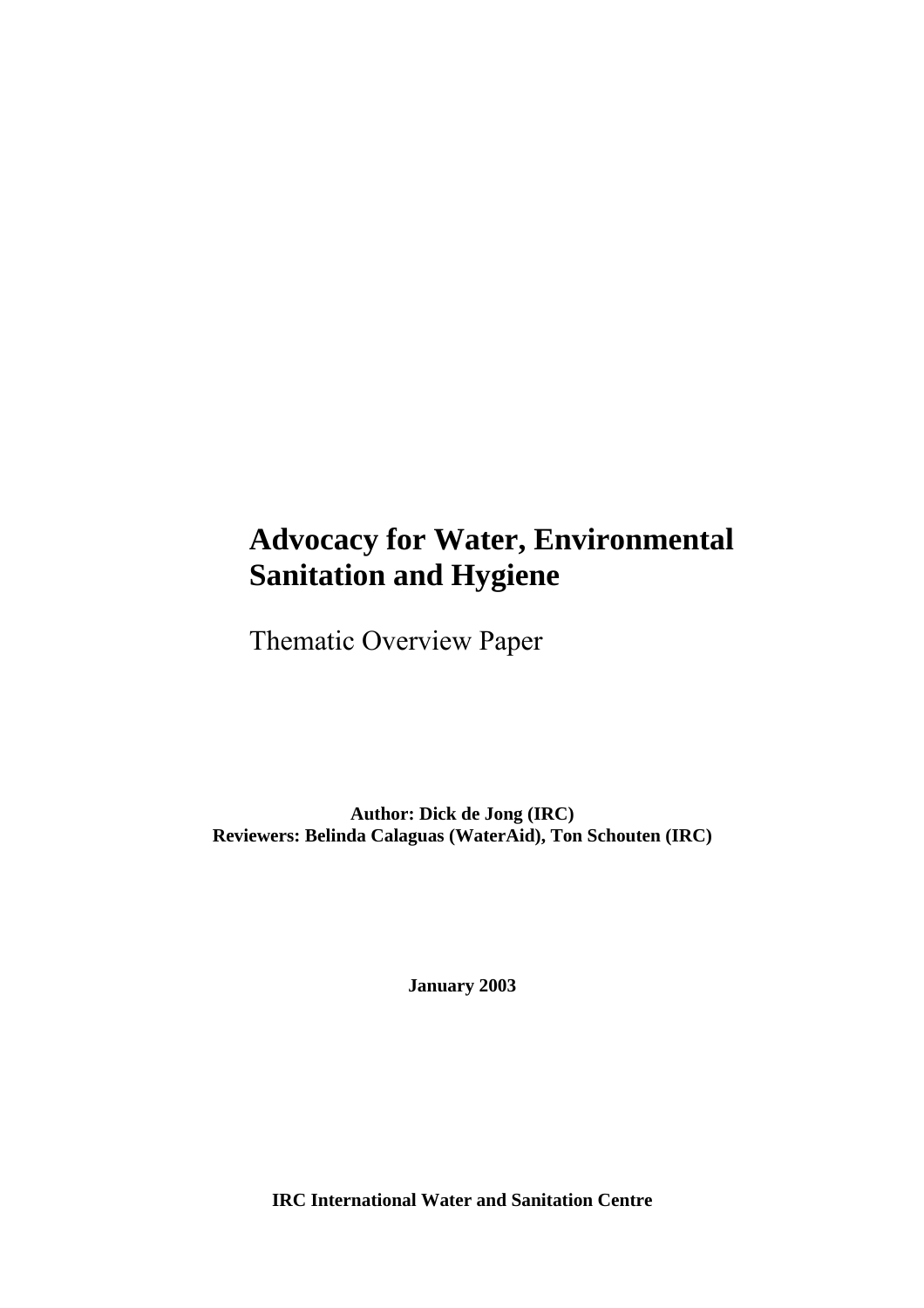Please note that the TOPs are a web-based series. However, we feel that those who don't have access to the Internet should be able to benefit from the TOPs as well. This is why we have also made them available as paper versions.

The structure of the TOP web pages is different from that of the paper documents. We have tried to accommodate that by placing the links in footnotes of this document and also by placing information that is not part of the running text of the web version, in the annexes of this paper version.

However, you may still come across some sentences or paragraphs that seem a bit strange in this paper version. If you do, then please keep in mind that the TOPs are primarily intended to be web pages.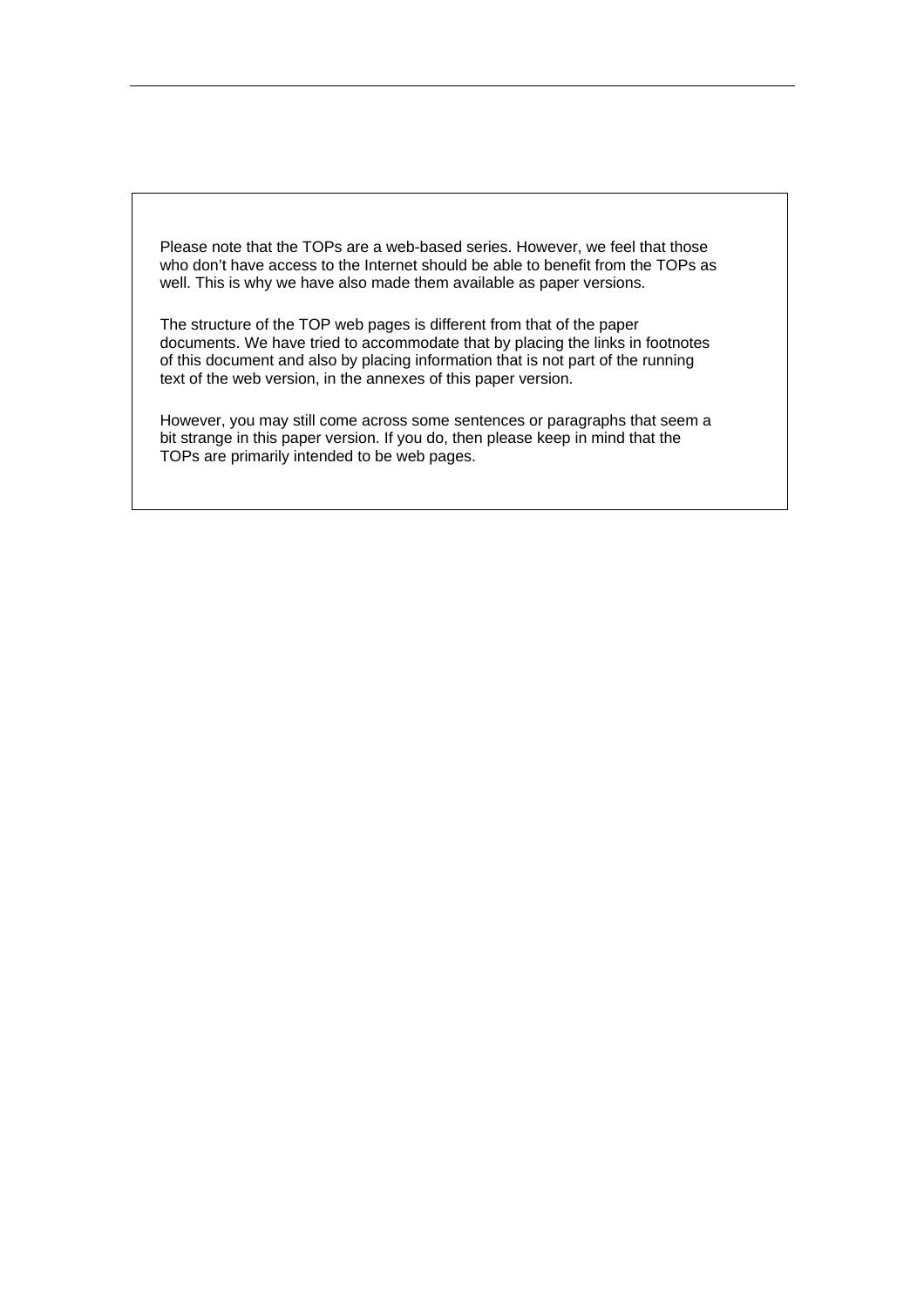# *Table of Contents*

| Thematic Overview Papers (TOPs): an effective way to TOP up your knowledge<br>Contents of each TOP |                  |
|----------------------------------------------------------------------------------------------------|------------------|
| Advocacy for water, environmental sanitation and hygiene                                           | $\boldsymbol{2}$ |
| Understanding advocacy, social mobilisation and communication                                      | 4                |
| Continuum                                                                                          | $\overline{4}$   |
| Advocacy action                                                                                    | 5                |
| Advocacy tools                                                                                     | 6                |
| Social mobilisation                                                                                | 6                |
| Advocacy in practice                                                                               | $\overline{7}$   |
| Why this theme matters                                                                             | 8                |
| Key messages                                                                                       | $8\,$            |
| Poverty, sickness and death toll: shameful and scandalous                                          | 9                |
| Why do politicians and decision-makers turn a blind eye?                                           | 9                |
| Crisis of management and political will                                                            | 9                |
| Campaign approaches                                                                                | 10               |
| Management of the campaign                                                                         | 10               |
| A brief history                                                                                    | 11               |
| Noordwijk Conference 1994                                                                          | 11               |
| <b>Integrated Water Resources Management</b>                                                       | 12               |
| The problems                                                                                       | 12               |
| Concepts, lessons, good examples                                                                   | 14               |
| <b>Integrated Marketing Communication</b>                                                          | 14               |
| Examples                                                                                           | 15               |
| <b>Implications at different levels</b>                                                            | 17               |
| Steps to create a strategy for advocacy and communication                                          | 17               |
| Do's                                                                                               | 17               |
| <b>Targets, indicators and monitoring</b>                                                          | 18               |
| Indicators of political will                                                                       | 18               |
| <b>Impact Research and Evaluation Methods</b>                                                      | 19               |
| Two major evaluation studies on hygiene promotion                                                  | 20               |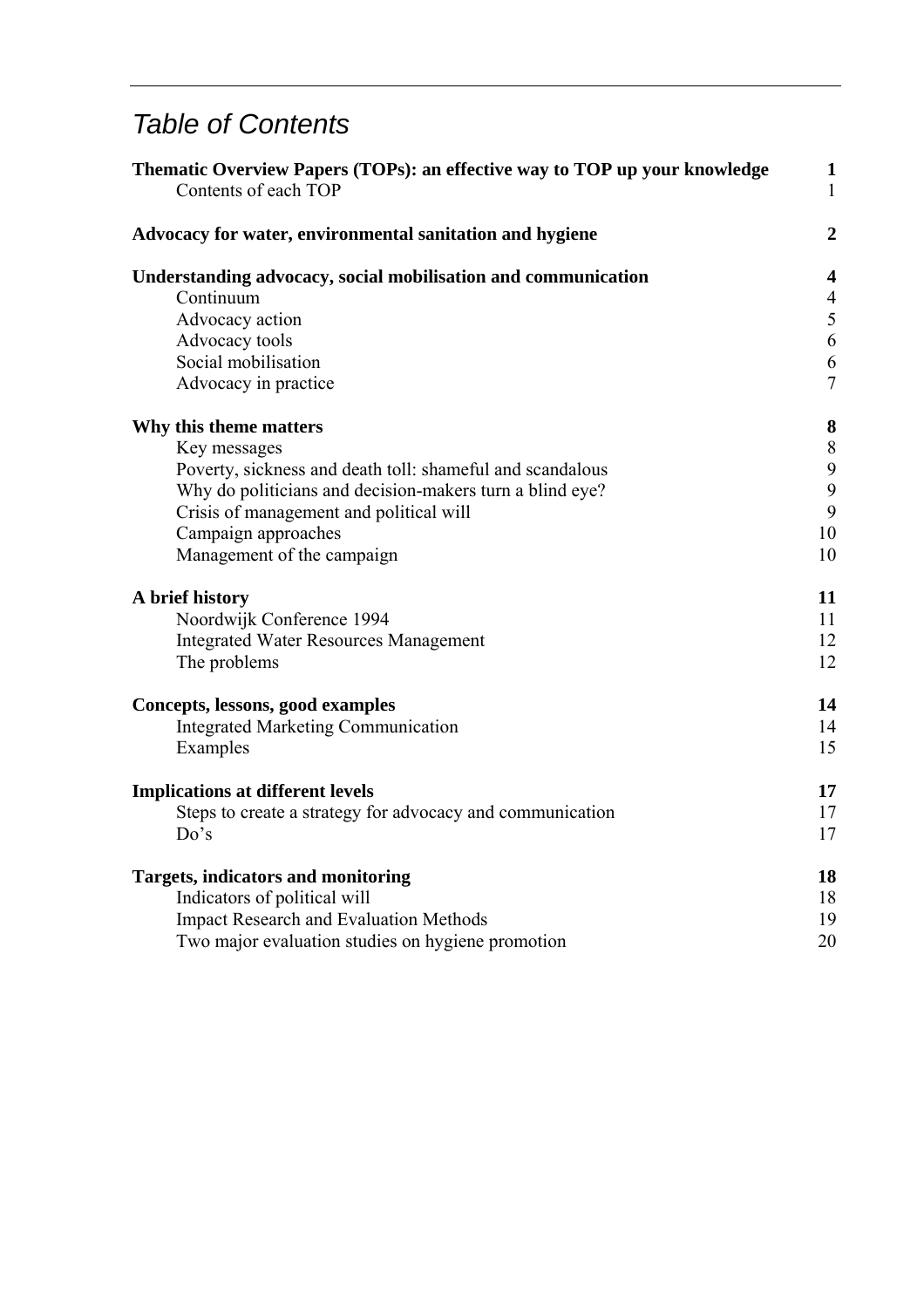| TOP Books, papers, articles, manuals<br>Radio<br>Video | 21<br>24<br>24 |
|--------------------------------------------------------|----------------|
| <b>TOP Web sites and electronic networks</b>           | 26             |
| <b>TOP Contacts</b>                                    | 29             |
| <b>TOP Courses and conferences</b>                     | 34             |
| <b>TOP Research programmes</b>                         | 36             |
| <b>Press cuttings</b>                                  | 42             |
| <b>Top Quiz</b>                                        | 43             |
| Annex 1:<br>Two water and sanitation examples          | 44             |
| <b>About IRC</b>                                       |                |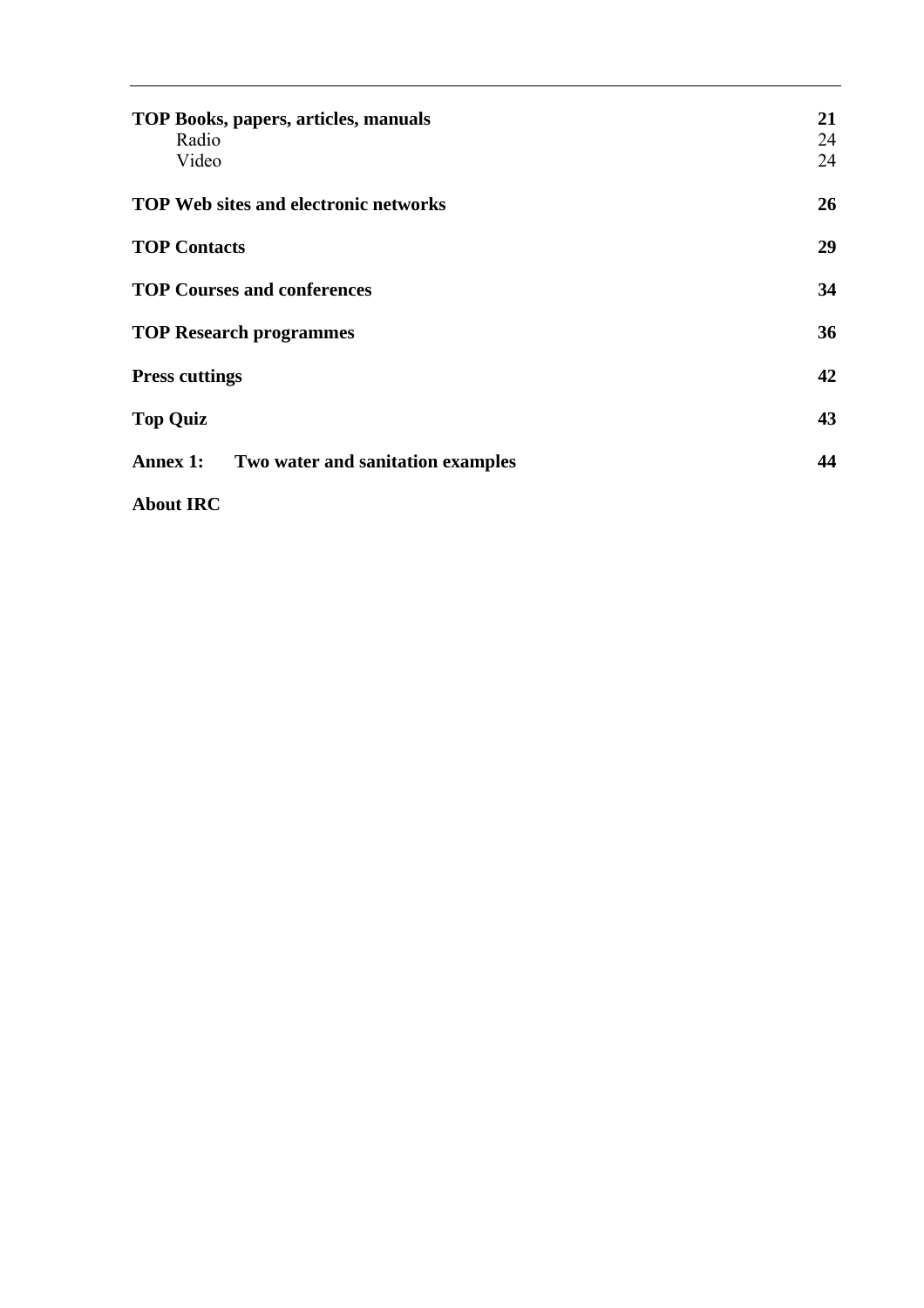# *Thematic Overview Papers (TOPs): an effective way to TOP up your knowledge*

#### **Do you need to get up to speed quickly on current thinking about a critical issue in the field of water, sanitation and health?**

Try an IRC TOP (Thematic Overview Paper). TOPs are a new web-based initiative from IRC. They combine a concise digest of recent experiences, expert opinions and foreseeable trends with links to the most informative publications, websites and research information. Each TOP will contain enough immediate information to give a grounding in the topic concerned, with direct access to more detailed coverage of your own special interests, plus contact details of resource centres or individuals who can give local help. Reviewed by recognised experts and updated continually with new case studies, research findings, etc, the TOPs will provide water, sanitation and health professionals with a single source of the most up-to-date thinking and knowledge in the sector.

## **Contents of each TOP**

Each TOP consists of:

- An Overview Paper with all the latest thinking
- Case studies of best practice
- TOP Resources:
	- links to books, papers, articles
	- links to web sites with additional information
	- links to contact details for resource centres, information networks or individual experts in your region
	- a chance to feedback your own experiences or to ask questions via the Web.

To help those who have little or no access to the Internet, the TOPs will be available in hard copy format too. IRC will produce printed copies at intervals, and the website will contain a .pdf version of the most up-to-date version, so that individuals can download and print the information to share with colleagues.

The TOPs are intended as dossiers to meet the needs of water, sanitation and health professionals in the South and the North, working for national and local government, NGOs, community-based organisations, resource centres, private sector firms, UN agencies and multilateral or bilateral support agencies.

Not all the information will be of interest to everybody. The strength of the TOPs is that you can easily find the parts that matter to you. So, if you want to be up-to-date on what is happening in this important sector, don't search around aimlessly; go straight to the TOP!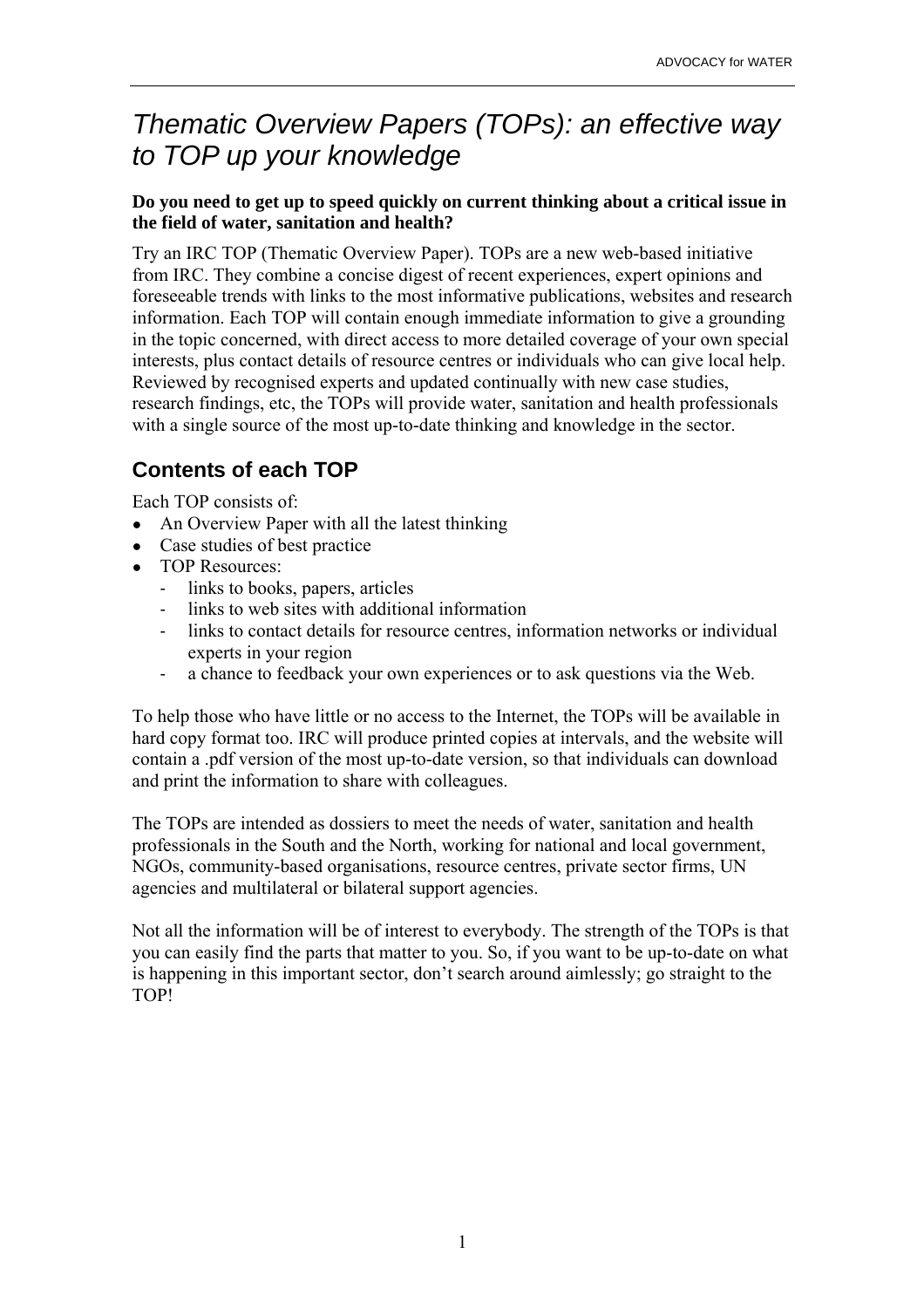# *Advocacy for water, environmental sanitation and hygiene*

IRC's Thematic Overview Papers (TOPs) aim to give their readers two kinds of help:

- Easy access to the main principles of the topic -- in this case Advocacy for Water, Environmental Sanitation and Hygiene  $\mathcal{A}$ <sup>1</sup> -- based on worldwide experiences and views of leading practitioners.
- Direct links to more detailed explanations and documented experiences of critical aspects of the topic on the world wide web.

The audience for whom the Advocacy for Water, Environmental Sanitation and Hygiene TOP has been written is wide. It consists of policy makers, practitioners, educators, trainers and researchers in the fields of health, hygiene, water supply and sanitation, but also those involved in broader programmes for the alleviation of rural or urban poverty.

This TOP may therefore meet different aims of different users: an introduction to, and a rationale for, Advocacy for Water, Environmental Sanitation and Hygiene for policy makers and programme planners and managers; access to recent research and case studies for researchers, educators and trainers; information on approaches and experiences of colleagues for practitioners; and opportunities to give your feedback or add your contributions  $\mathcal{P}^2$ .

In this Thematic Overview Paper we focus on the issue: water, sanitation and hygiene for all. We link this to existing campaigns, such as the WASH - Water, Sanitation and Hygiene for all - campaign of the Water Supply and Sanitation Collaborative Council (WSSCC)  $\mathcal{B}^3$ . This campaign was launched at the Bonn Freshwater Conference in December 2001. It emerged from the earlier efforts on public information and promotion for water and sanitation in the 1980s, followed by the work of an international working group on Information, Education and Communication (IEC) of the WSSCC. This group from 1991 - 1997 developed and tested various advocacy and communication  $\mathcal{A}^4$  tools.

The links between advocacy, social mobilisation and communication are explained with an example from an eight-year sanitation programme in Bangladesh. In the section Why this theme matters starting on page 3, the key messages and the process of the WASH campaign are being described.

Global public information and promotion and IEC efforts in the 1980s and 1990s and the problems associated with them provide valuable lessons for future advocacy work. Integrated Marketing Communication (page 14) for behavioural impact in health and social development builds on lessons from commercial marketing. To achieve a specific behavioural result for a specific target group a carefully designed strategic, integrated marketing communication plan is essential.

 $\overline{a}$ 1. http://www.irc.nl/page.php?page=69

<sup>2</sup> For this paper version, send your comments and contributions to Sascha de Graaf (graaf@irc.nl)

<sup>3.</sup> http://www.wsscc.org/load.cfm?edit\_id=57

<sup>4.</sup> http://www.irc.nl/themes/communication/index.html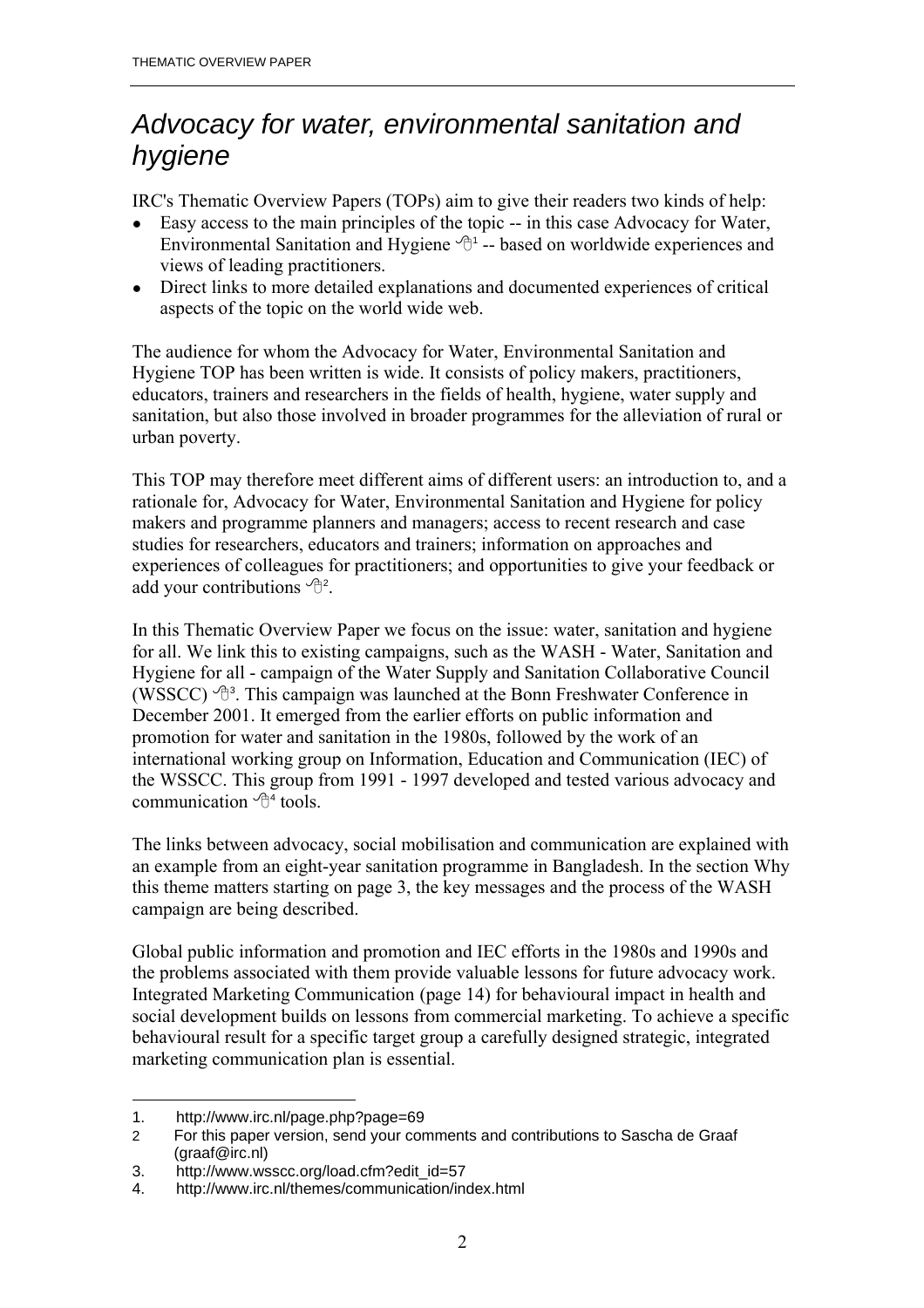A set of examples of successful single issue-based advocacy campaigns (page 15) is followed by the Implications at different levels (page 17) for planning and implementing advocacy and communication programmes, and what steps to follow.

TOP books, web sites, and other on-line resources provide information about the experiences of agencies with special expertise in advocacy. For information on organisations that can help you further in your work on hygiene, you may go to TOP Contacts. These sections, as well as the others, are interactive. You can add your contribution by using the appropriate forms.

Research for advocacy and communication programmes (page 36) is mainly done in the formative stage while the programme is being designed. A list of five major advocacy topics containing information on 16 issues illustrates the need to focus. The major categories are: hygiene, sanitation, gender, institutional/sector reform and resource centre development/capacity building.

Targets, indicators and monitoring (page 18) of advocacy action on the basis of targets and indicators is needed to check whether the programme is reaching its goals and to see where changes are called for. Impact research and evaluation methods need to be planned in advance. Two major evaluation studies dealing with hygiene promotion are looked at in more detail.

This TOP ends with a quiz (page 43) that you may want to do now, before you read the TOP.

In the web version of this document you will find the main components of this TOP in the menu on the left. If you want to read the TOP from start to finish go to Understanding advocacy, social mobilisation and communication and click on 'continue' or 'read on' at the bottom of every page. This will take you through the whole TOP. If you wish to short-circuit the full read, the menu on the left allows you to hop to any special area of interest you may have within the TOP.

As you read, you will find various links to other documents with useful and more detailed advice or experiences. In most cases, the underlined link will take you first to an abstract on this website telling you more about the linked document. You may then decide whether to let your browser take you to the full reference for reading, printing or downloading.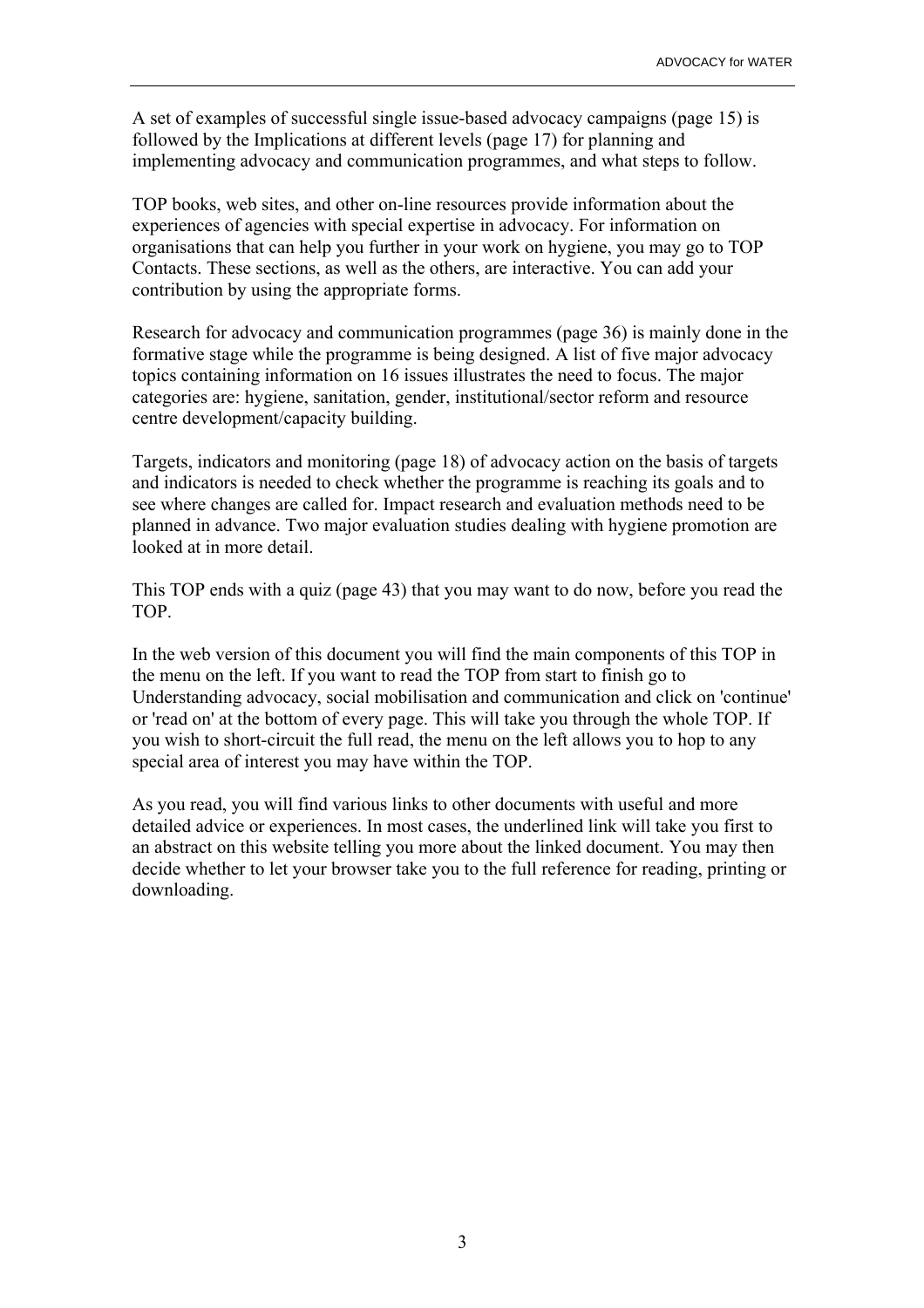# *Understanding advocacy, social mobilisation and communication*

## **Introduction**

What is advocacy? Advocacy is the action of delivering an argument to gain commitment from political and social leaders and to prepare a society for a particular issue. *Advocacy* involves the selection and organisation of information to create a convincing argument, and its delivery through various interpersonal and media channels. Advocacy includes organising and building alliances across various stakeholders.

On its own, advocacy cannot achieve much. Social mobilisation and effective communication are also essential to achieving its objectives.

There are several different ways of looking at and understanding advocacy. In this overview we follow a well-tested approach that sees advocacy as part of a wider continuum of a communication process, that includes social mobilisation and programme communication (McKee, 1992). The first component in this continuum is creating awareness and gaining the commitment of decision-makers for a social cause, and this is called advocacy. Increasingly, advocacy is people-based and people-driven. A rights-based approach to development is also very helpful in understanding advocacy.

## **Continuum**

 $\overline{a}$ 

Figure 1 is an example of how McKee's communication planning continuum was used for the Sanitation for All in Bangladesh programme that the Government of Bangladesh implemented from 1993 to 1998 with UNICEF and Danish and Swiss support. Political will, when combined with an investment of over 4 million US dollars and the support of appropriate and effective allies, contributed to an increase in the use of sanitary latrines from 10 percent to nearly 40 percent of the population  $\mathcal{B}^5$ .

<sup>5.</sup> http://www.irc.nl/themes/communication/cases/bangladesh.html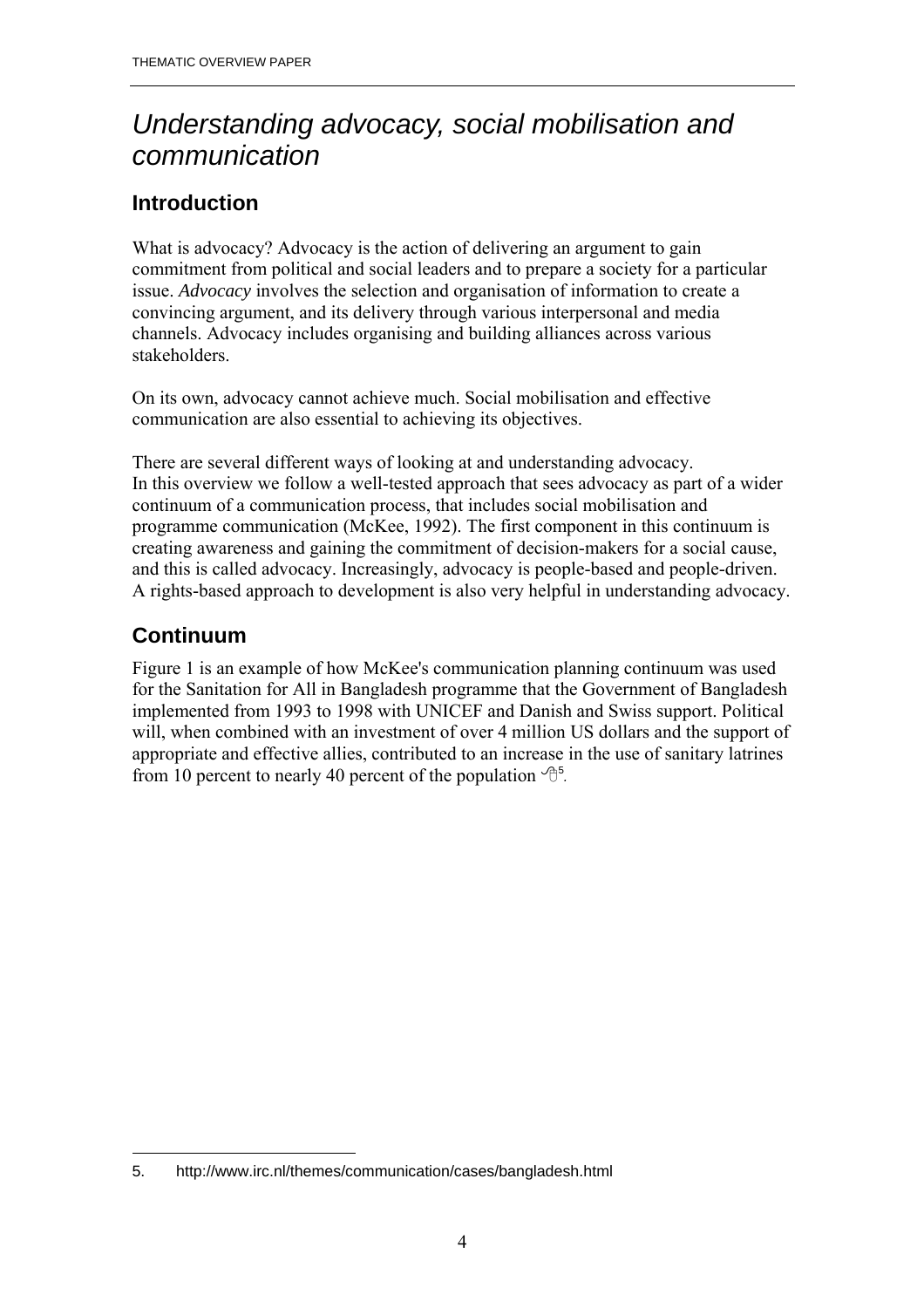

Sanitation for All in Bangladesh

*Figure.1 Communication planning process (McKee, 1992)*

After 1998 the outbreak of arsenic pollution of groundwater in Bangladesh triggered different advocacy action in and outside Bangladesh. As a result less attention was paid to sanitation promotion and the commitment for action dwindled.

### **Advocacy action**

Advocacy is the action of delivering an argument to gain commitment from political and social leaders and to prepare a society for a particular issue. Advocacy involves the selection and organisation of information to create a convincing argument, and its delivery through various interpersonal and media channels. Advocacy consists also of organising and building alliances across various stakeholders.

Advocacy starts from the basic premise that the issues we are concerned about are political and politicised. Questions such as who decides to place what infrastructure, when and where; when to prioritise or de-prioritise services for the poor; how much to allocate and why – these are all political questions. How people gain a voice to argue for their positions, regardless of how well researched or presented, is also a political question.

Existing policies, current attitudes to the poor, ongoing practices by development practitioners and bureaucrats and the relatively weak voice of poor people in determining priorities, all contribute to lack of prioritisation of water and sanitation services for the poor and marginalised.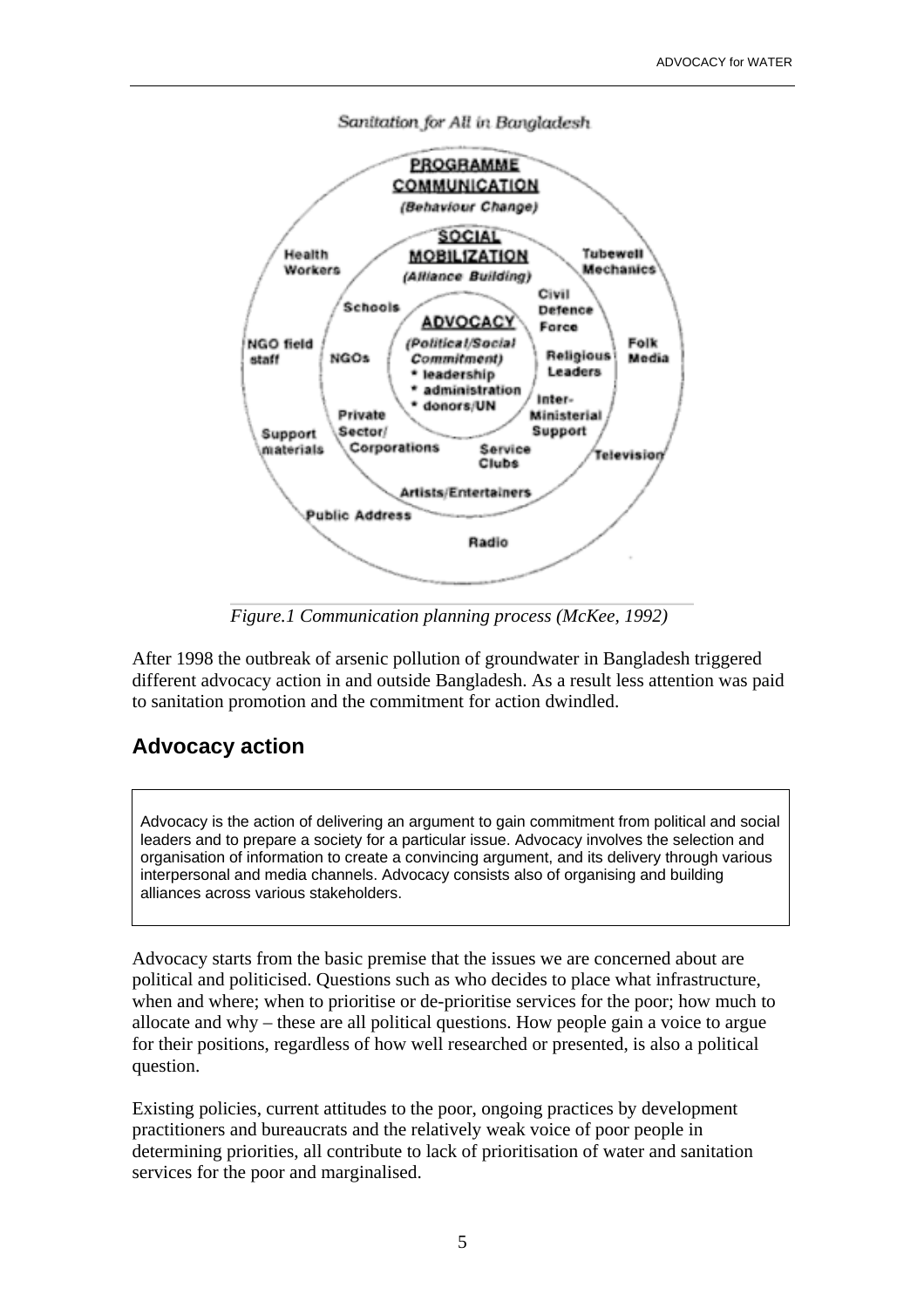The goal of advocacy is not only to make the issue a political or national priority and to achieve change in policy and practice. It also aims to build transparency and accountability in policy-making and decision-taking, and to build the capacity of civil society and of grassroots people and organisations to act for change.

Advocacy is carried out through a large number of what are traditionally known as information and public affairs activities.

Advocacy, in the first instance, may be carried out by key people in international agencies, as well as special ambassadors, but is gradually taken over by people in national and local leadership positions and by the print and electronic media. Increasingly in this multi-polar world where e-mail communication is used by NGOs in the remotest areas, advocacy may be led by local actors from the south, then picked up by international agencies – especially in relation to highlighting issues.

## **Advocacy tools**

*Interpersonal meetings* are the most effective and participatory advocacy tools, but with the limited availability of advocates in the field, the potential number of people reached is limited and further expansion is costly. Other common tools used for advocacy include:

- *lobbying* to influence the policy process by working closely with key individuals in political and governmental structures;
- *meetings*, usually as part of a lobbying strategy;
- *negotiation*, to reach a common position;
- *project visits*, to demonstrate good practice.

Many advocacy initiatives involve members of the general public influencing policy makers. Tools for reaching the public include newsletters, e-mail/internet, flyers, pamphlets, booklets, fact sheets, posters, video and drama, petitions and canvassing.

The media (press, TV and radio) reach the general public and contribute to setting the agenda for politicians and policy makers. Many of these tools overlap or are used in conjunction with each other. For example, policy makers need to be personally contacted to benefit from dialogue and influence decisions.

On its own advocacy will not achieve much. Social mobilisation is also absolutely essential to achieving advocacy objectives.

## **Social mobilisation**

*Social mobilisation* is the process of bringing together allies from various sectors to raise awareness of and demand for a particular development programme or policy change. The process mobilises allies at different levels in society to assist in the delivery of resources and services, to strengthen community participation for sustainability and self-reliance, and to bring about transparent and accountable decision-making. Social mobilisation is the glue that binds advocacy to planned and researched programme communication.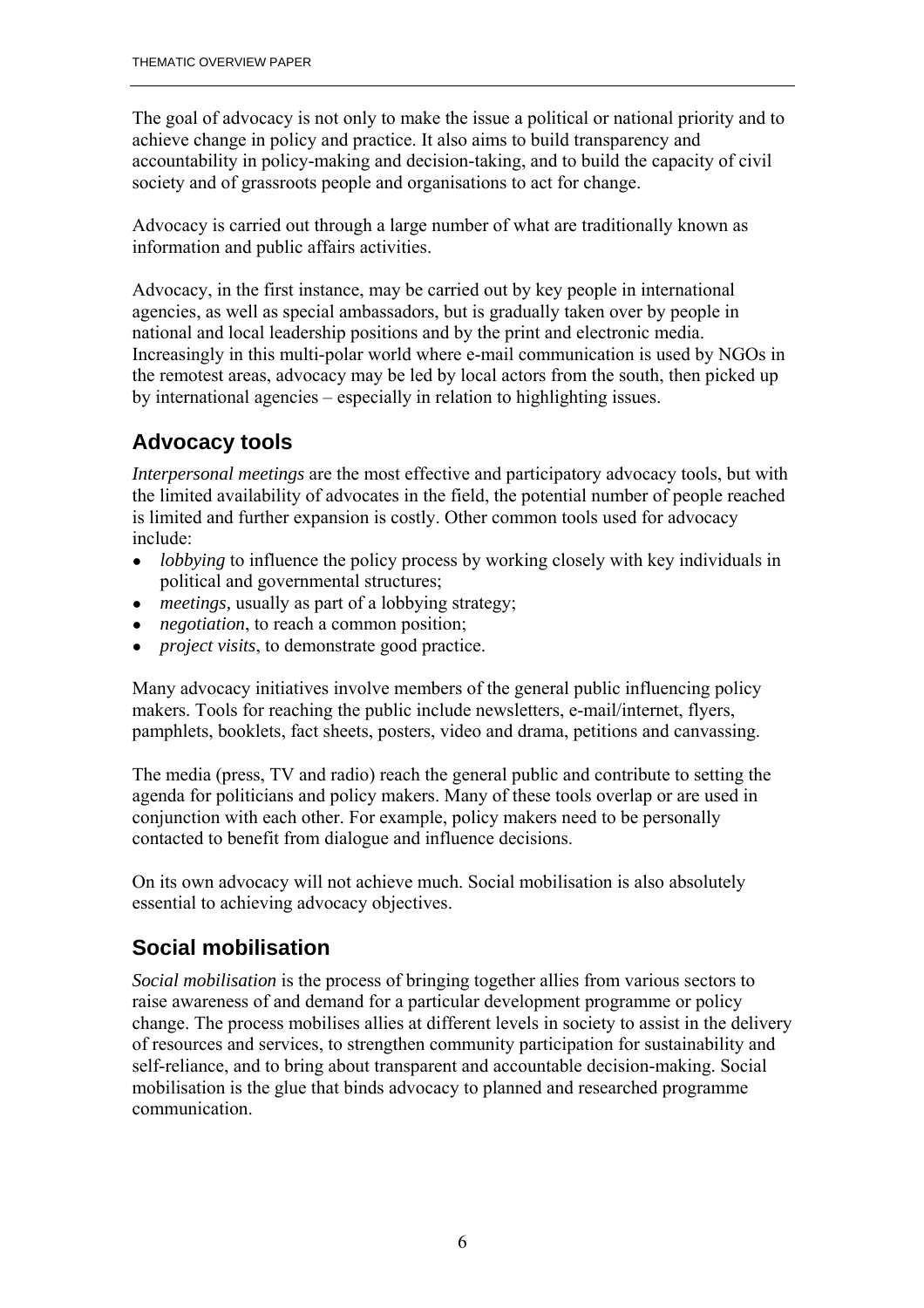*Programme communication* is the process of identifying, segmenting and targeting specific groups and audiences with particular strategies, messages or training programmes; reaching them through various mass media and interpersonal channels, both traditional and non-traditional. Effective communication is a two-way dialogue, where senders and receivers of information interact on an equal footing and where this interchange of knowledge and experience leads to mutual discovery. During effective communication, planners, experts and field workers learn to listen to people about their concerns, needs and possibilities.

## **Advocacy in practice**

WaterAid and other NGOs in the UK with project partners in the developing world have since 2000 recognised and applied four dimensions of advocacy  $\sqrt{ }$ <sup>6</sup>:

- *policy dimension* changes in policy, attitudes, practices, programmes, direction of resource allocation, etc.;
- *civil society dimension* the strengthening of capacity and power of civil society so that they could take their seat at the table and play an effective role in policy making and decision-taking;
- *democratic space dimension* improving the accountability of those who lead/govern, and increasing the legitimacy of civil society participation in policy making/decision-taking;
- *individual gain dimension* improving people's material gains in terms of quality of life, as well as expanding their awareness of themselves as citizens with rights and entitlements and the responsibility to act on them.

<sup>6.</sup> http://www.wateraid.org.uk/site/in\_depth/why\_advocacy/default.asp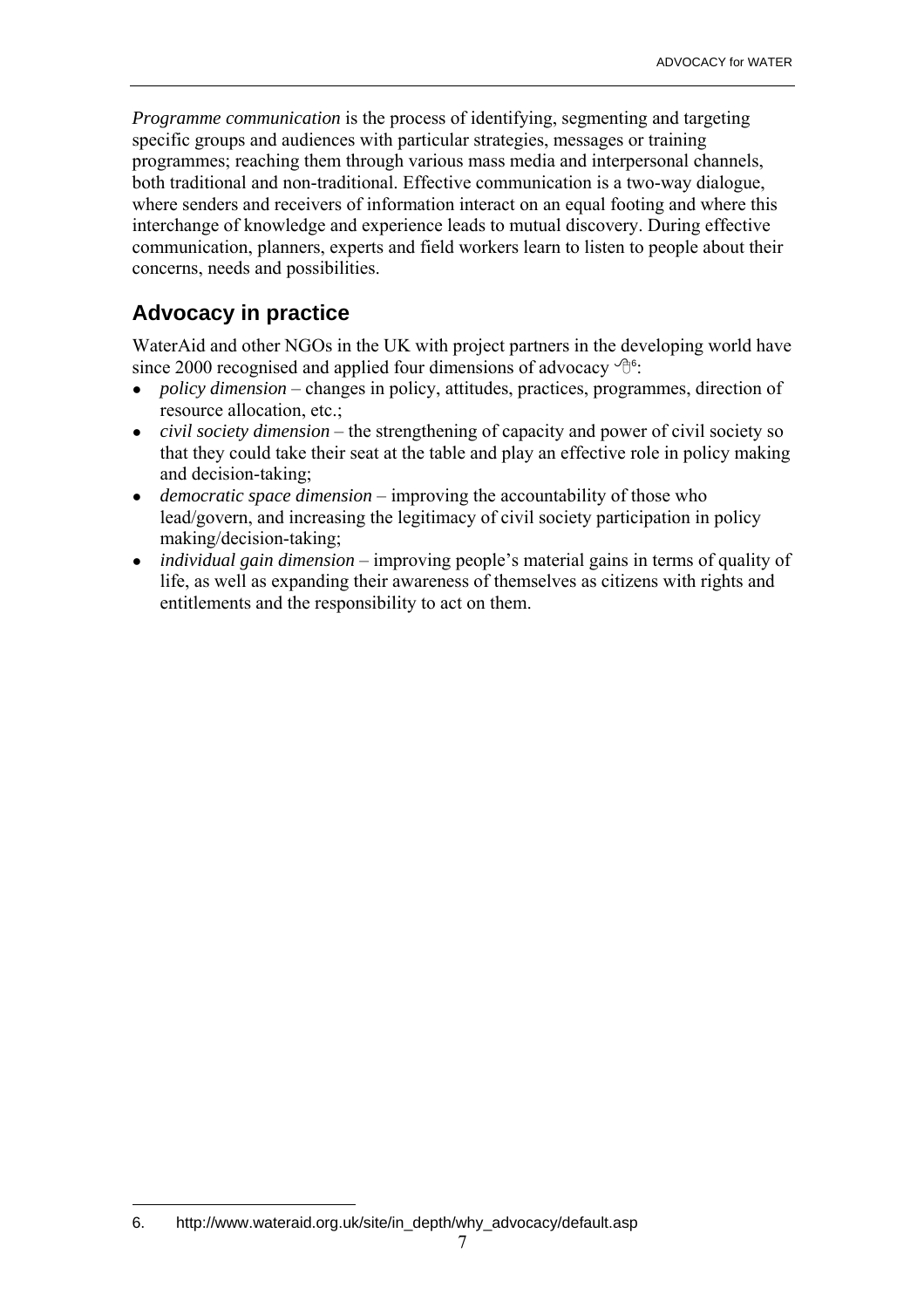# *Why this theme matters*

The Water Supply and Sanitation Collaborative Council (WSSCC) launched the Water, Sanitation and Hygiene for All, WASH campaign  $\partial^7$  at the International Conference on Freshwater in Bonn, Germany in December 2001 as a concerted global advocacy effort by members and partners of the Collaborative Council to place sanitation, hygiene and water firmly on the political agenda. The Council has been advocating for these issues since 1991 the end of the International Water Supply and Sanitation Decade.

Hundreds of members of the Collaborative Council met in Foz do Igaucu, Brazil in November 2000. Collectively, they considered both Vision 21 and the JMP Global Assessment Report, and reached consensus on the way forward. That way forward is described in the Iguaçu Action Programme (IAP). The IAP indicates how we can put Vision 21 into practice, to progress from the current situation to our desired goal. It is aimed at everybody around the world who is involved in water, sanitation and hygiene, from individual householders to politicians and decision-makers.

Better hygiene, more sanitation facilities and safe water supplies are among the goals of the Iguaçu Action Programme (IAP) agreed upon at the Fifth Global Forum of the Council end November 2000 by some 250 "ambassadors" for VISION 21: Water for People  $\mathcal{B}^8$ .

## **Key messages**

The WASH campaign has three key messages:

### **1. The silent emergency**

Billions of people are without adequate sanitation, resulting in 6,000 unnecessary deaths every day.

### **2. Women and children suffer the most**

There are still 2.4 billion people around the globe without access to adequate sanitation facilities, with devastating consequences for women and children. Where there are no latrines girls commonly avoid school. Without latrines women and girls wait until dark to defecate, exposing themselves to harassment and sexual assault. Infectious diseases associated with lack of water and sanitation put women's reproductive health at risk. Diarrhoea resulting from poor sanitation and hygiene is responsible for the death of more than two million impoverished children each year.

### **3. Sanitation is not a dirty word**

Many politicians and decision-makers do not realise that providing access to sanitation facilities is relatively inexpensive, and will halve the death toll for those who do not currently enjoy this fundamental human right. Politicians need to realise that water, hygiene and sanitation are entry points for poverty reduction. Because the neediest have the least political power, leaders have little incentive to focus on this issue.

<sup>7.</sup> http://www.wsscc.org/load.cmf?edit\_id=57

<sup>8.</sup> http://www.wsscc.org/load.cfm?page=events\_3.cfm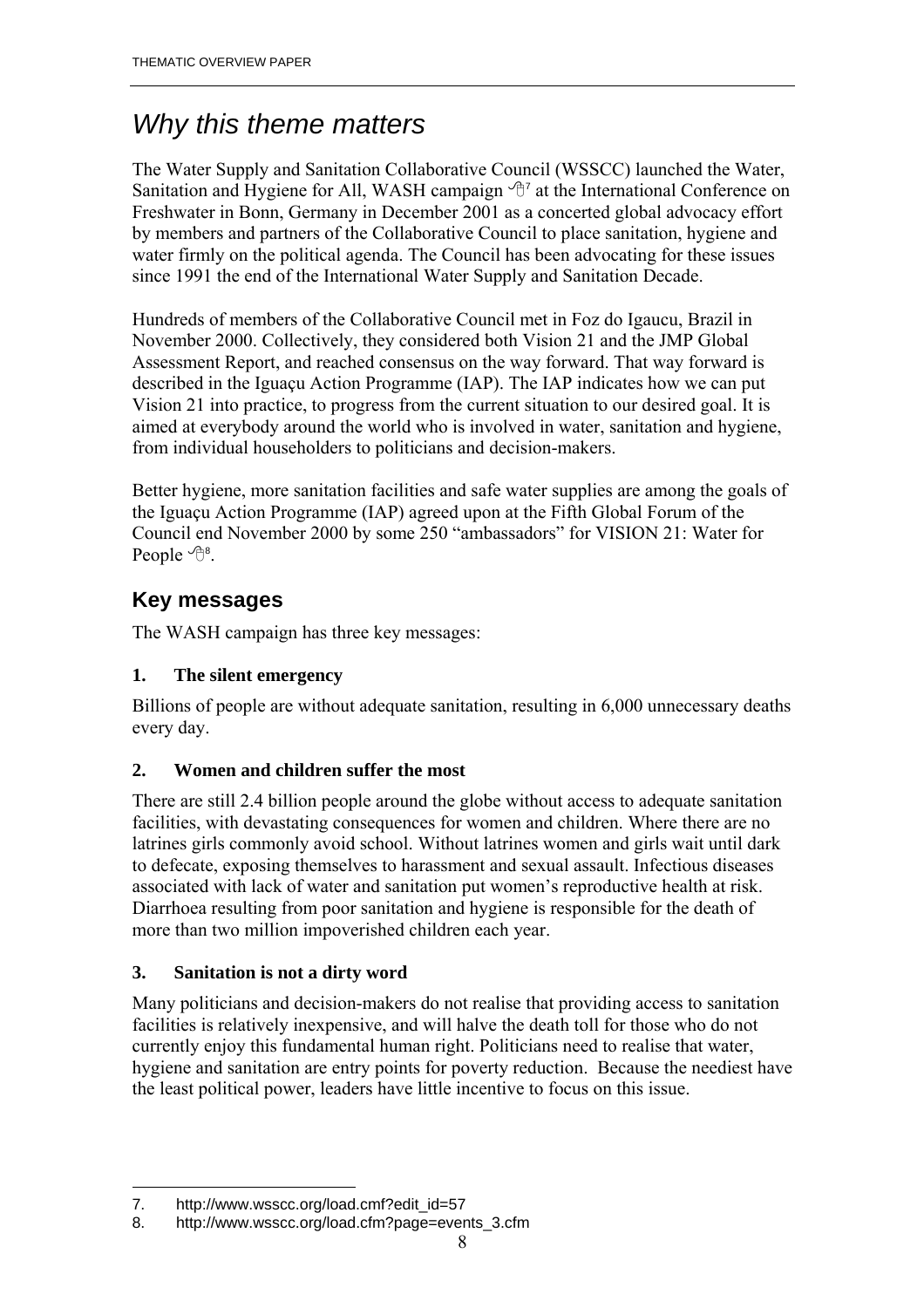### **Poverty, sickness and death toll: shameful and scandalous**

What do these three key arguments add up to? The poverty, sickness and death toll on these populations are shameful and scandalous in these times of relative prosperity. Many of those affected are impoverished women and children living in squalor in Asia, Africa, Latin America and the Caribbean. Women and girls pay a high price in terms of loss of dignity, lack of education, increases to their already heavy workloads and in infectious diseases. In some countries in Eastern and Central Europe as well as the Middle East many people also suffer in misery from lack of these basic facilities. Improper disposal of human wastes is one of the developing world's most serious public health problems. The statistics are staggering: diarrhoea  $-$  dehydration caused by this disease has killed more children in the last ten years than all the people lost to armed conflict since World War II.

## **Why do politicians and decision-makers turn a blind eye?**

Why then do politicians and decision-makers turn a blind eye? Why do the world's citizens not exert greater pressure on their leaders for action to solve this crisis? The reasons are many and complex. Politicians and decision-makers consider sanitation a dirty word. They do not realise that they could halve the death toll on the half of humanity that do not enjoy these fundamental rights. There are few incentives and little prestige or political capital to encourage politicians to tackle sanitation, because those who are most in need have the least political power.

Water has always played a key role in people's cultures and priorities. It is natural that they should demand water rather than sanitation or hygiene promotion as their first priority. However, while investments in water quality and quantity can reduce deaths caused by diarrhoea by 17 per cent, sanitation can reduce it by 36 per cent and hygiene by 33 per cent. One reason why these figures are overlooked is that water sector agencies are typically led by highly qualified water engineers, who are untrained or uninterested in sanitation or hygiene.

## **Crisis of management and political will**

The impending water and sanitation crisis in the developing world is a crisis of governance and political will. Many governments are failing to address the needs of its poor and marginalised inhabitants who often pay a higher price than the rest of society for water and sanitation services. Unless there is a shift to involve people at the centre of water management, this precious resource will cause conflicts among communities and between countries and will widen the gap between the rich and poor. Stronger public accountability, better regulations and legislation and more effective monitoring of water and sanitation services are all needed to improve governance and service delivery, especially to the poorest of the poor. The WASH campaign promotes partnerships between the public and private sectors to provide more equitable and affordable services. It aims for priority to be given to the poor, particularly women and children who suffer the heaviest burden of poverty and sickness.

WASH aims to raise the commitment of political and social leaders to achieve these goals and the necessary behavioural changes. This will involve using traditional and mass media, focusing on hygiene promotion in schools, training and building the local capacity for communications and improving networking and research.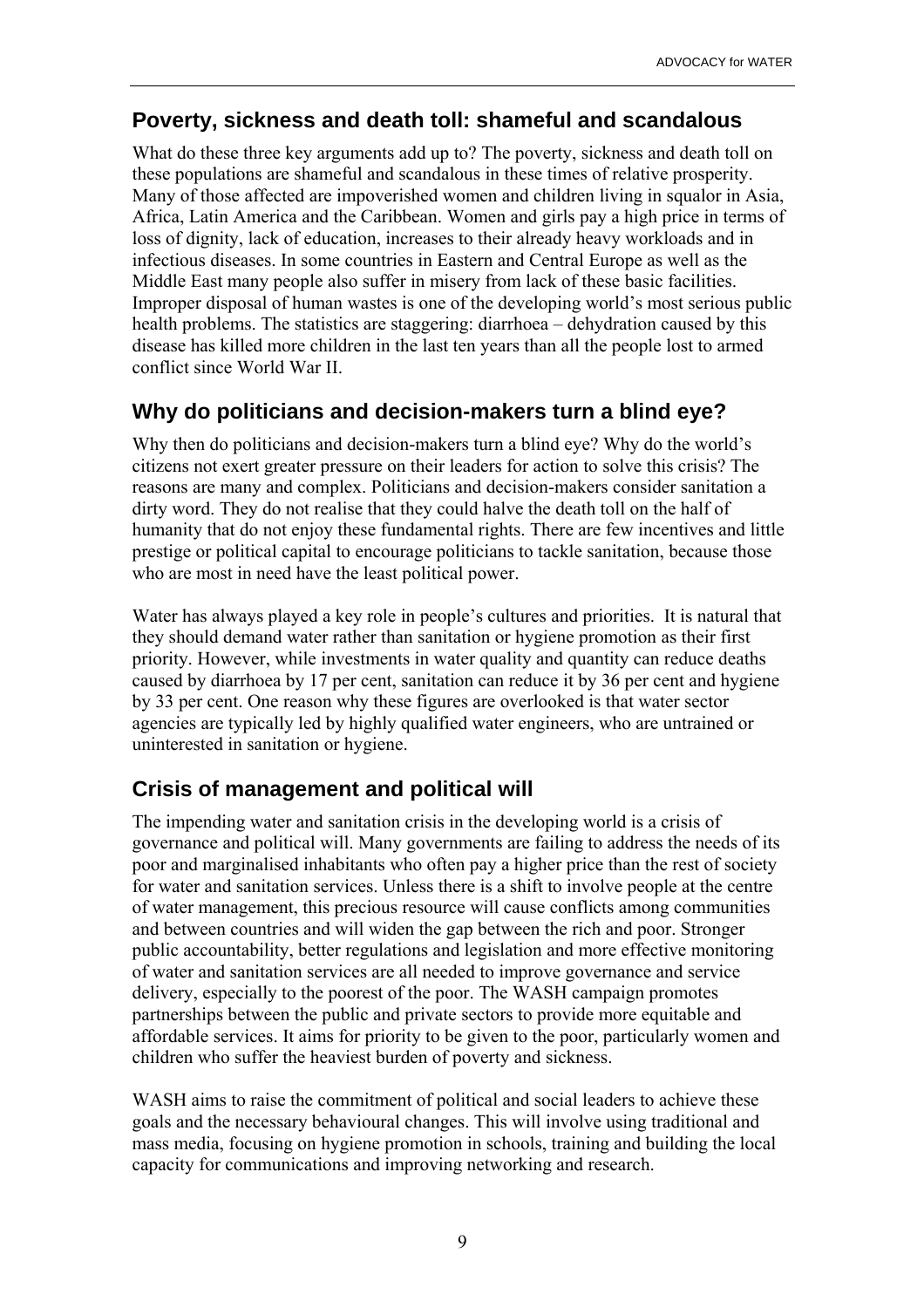## **Campaign approaches**

The Collaborative Council Secretariat will provide strategies and guidance to test and adapt a "communication for development" methodology for the campaign, with the help of its Regional and National Co-ordinators, partner organisations and allies in different parts of the world. This methodology has been successfully used by UN organisations and donor agencies such as UNICEF, WHO and USAID in implementing health, water and environmental sanitation programmes in the developing world.

This social mobilisation and advocacy strategy calls for a range of partnerships to be developed among stakeholders, from policy-makers, practitioners and community, religious and business leaders, to schools and sector professionals, and individual households and families. The media features significantly in this strategy to bind all segments of society to support the necessary changes in policy, behaviour and practice.

These campaign approaches will include:

- Mobilising communities and promoting people-centred approaches,
- Building partnerships across sectors and disciplines,
- Collecting science-based information and sharing experiences,
- Finding ways to allow the voices of ordinary people to be heard,
- Working with an informed and responsible media.

## **Management of the campaign**

The WSSCC Secretariat in Geneva, Switzerland, provides the overall management and co-ordination of the global WASH campaign. Regional and national co-ordinators in different parts of the world play pivotal roles in defining strategies relevant to their own environments and to implementing activities on the ground with the help of partner organisations and various segments of civil society. A generic set of advocacy materials is being developed by the Council and will be made available on its website  $\theta$ <sup>9</sup>. Council members, numbering over 1,100 professionals in more than 140 countries, all act as 'goodwill ambassadors' for WASH. These professionals include, among others, water, sanitation and hygiene practitioners, information specialists, sociologists and community leaders, representatives of government and non-governmental organisations, United Nations agencies, bilateral and multilateral donors, regional banks, private sector, academic and training institutions, professional and community associations.

 $\overline{a}$ 9. http://www.wsscc.org.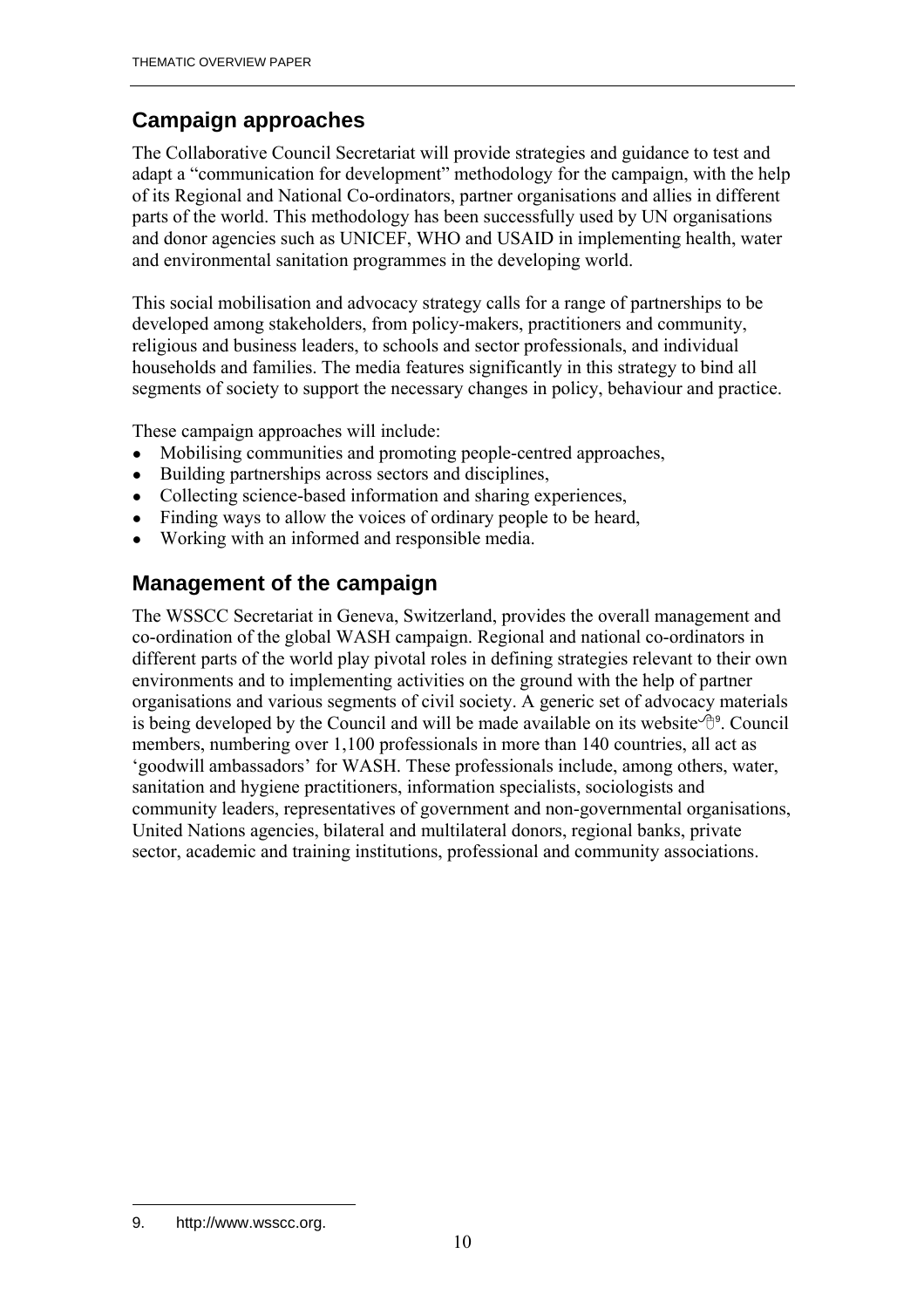## *A brief history*

Global advocacy for water and sanitation has been attempted since the UN Water Conference in Mar del Plata, Argentina, in 1977 $\sqrt{2}$ <sup>10</sup>. This contributed to the launch of the UN International Water Supply and Sanitation Decade (1981-1990) under the slogan ëWater and Sanitation for All by 1990í. The number of people served in the Decade was impressive, but the number of unserved hardly decreased. During the Decade the basic provision of a handpump and latrine had become four times cheaper, which can only partly be contributed to advocacy work. In fact, during the Decade funding for water and sanitation actually decreased.

Two quotes at the end of the Decade illustrate how little progress was made in advocacy for water. In 1990 the Working Group on Information recommended to the Collaborative Council (1990) that it should:

 *"Resolve to collaborate in the preparation of a coordinated public information strategy for the water supply and sanitation sector in the 1990's and commit resources for a sustained public information campaign at national and international level".* 

Jack Ling  $\mathcal{P}^{11}$  in Water - a vital wellspring for human development (1990), said:

*"With the close of the Water Decade it cannot be assumed that public interest and financial support will continue, without a planned programme of communication. It is axiomatic that a public information and promotion programme should be designed to support national efforts in the developing countries."* 

The Global Consultation for *Safe Water 2000* in New Delhi in September 1990 drew lessons from the Decade, resulting in the New Delhi Statement: "Some for all rather than more for some" $\sqrt{\theta}$ <sup>12</sup>. The 1992 International Conference on Water and Environment and Development in Dublin put integrated water management on the political agenda and was the bridge to the Earth Summit – UN Conference on Environment and Development, held in Rio de Janeiro in June 1992. There, world leaders endorsed Agenda 21's Chapter 18  $\sqrt{13}$  on the protection of freshwater resources.

### **Noordwijk Conference 1994**

To help convert the professional and political consensus into action, the Netherlands Government convened a Ministerial Conference on Drinking Water and Environmental Sanitation in Noordwijk in March 1994. One of the recommendations from Noordwijk showed how small the progress had been on advocating key messages in the first four years of the 1990s:

*"Governments should develop programmes, both at national and international levels, presenting priorities for the water and environmental sanitation sector and develop coordinated action programmes to advocate for the sector at all levels- political, public, technical, and financial".* 

 $\overline{a}$ 10. http://www.undp.org/seed/water/strategy/4.htm#42

<sup>11.</sup> http://www.irc.nl/themes/communication/vital.html

<sup>12.</sup> http://www.jiscmail.ak.uk/files/wsscc/newdelhi.doc

<sup>13 .</sup> http://www.un.org/esa/sustdev/agenda21chapter18.htm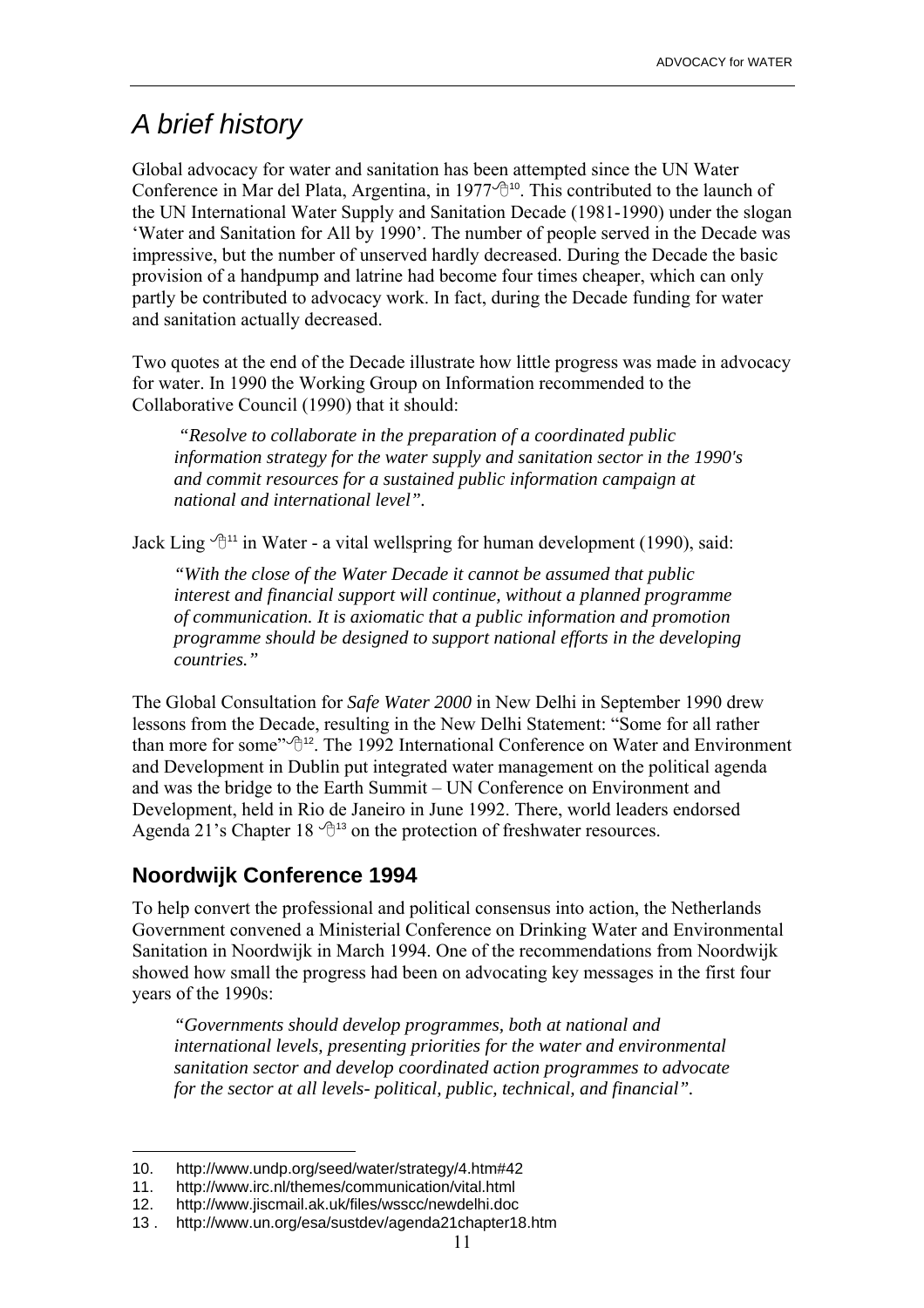### **Integrated Water Resources Management**

With more than half of the 1990s gone, the World Water Council  $\mathcal{A}^{14}$  was established in Marseille, France, in 1996 as a non-profit global think tank raising awareness about the importance of water. The Global Water Partnership  $\mathcal{A}^{15}$  was established by the World Bank to facilitate action on Integrated Water Resources Management in countries. The mission of the World Water Council is to promote awareness and build political commitment, up to the highest decision-making level, to facilitate efficient conservation, protection, development, planning, management and use of water in all its dimensions on an environmentally sustainable basis for the benefit of all life on earth.

To fulfill its missions and objectives, the World Water Council has created the World Water Forum, accompanied by a major Ministerial Conference every three years. The first one in 1997 in Morocco endorsed the development of a Vision for Water, Life and the Environment. This was endorsed with a Putting the World Water Vision into action plan in March 2000 at the Second  $\mathcal{A}^{16}$  WWF in the Hague.

VISION 21: Water for People  $\mathcal{P}^{17}$  is part and parcel of the World Water Vision. The Third World Water Forum  $\mathcal{L}^{18}$  is in Japan, in March 2003.

## **The problems**

This short summary shows one of the problems with advocacy in the water and sanitation sectors: a succession of too many initiatives: too many international conferences dealing with water without sufficient national follow-up, too many good intentions from a relatively small group of internationals experts without real grounding in national and community settings.

Other problems include:

- Too many messages, too many organisations dealing with water; insufficient involvement of civil society, and the lack of a concerted, well researched, monitored long-term advocacy and communication programming.
- No clear understanding that advocacy (gaining political and societal commitment for a cause) is part of a wider communication development process that encompasses social mobilisation (of relevant allies and partners) and programme communication (media use etc).
- Lack of an overall international agency to champion water, sanitation and hygiene, in the way that the International Red Cross does for emergencies, UNICEF for mother and child care, WHO for health, UNEP for environment, UNFPA for family planning and FAO for food and agriculture. Lack of national-level and local-level champions lead a push for change.
- Advocacy for prioritising water, sanitation and hygiene has never reached the grassroots and has not involved wider civil society. Insufficient links have been made with social movement groups like women's groups, organisations of the urban poor, farmers' cooperatives and local NGOs working on environment, against poverty, etc. Advocacy has been mainly directed at the professional and global bureaucracy levels.

 $\overline{a}$ 14. http://www.worldwatercouncil.org

<sup>15.</sup> http://www.gwpforum.org/servlet/PSP?chStartupName=\_about

<sup>16.</sup> http://www.waternunc.com/gb/secWWF.htm<br>17. http://www.wsscc.org/activities/load.cfm?edi

http://www.wsscc.org/activities/load.cfm?edit\_id=45

<sup>18.</sup> http://www.worldwaterforum.org/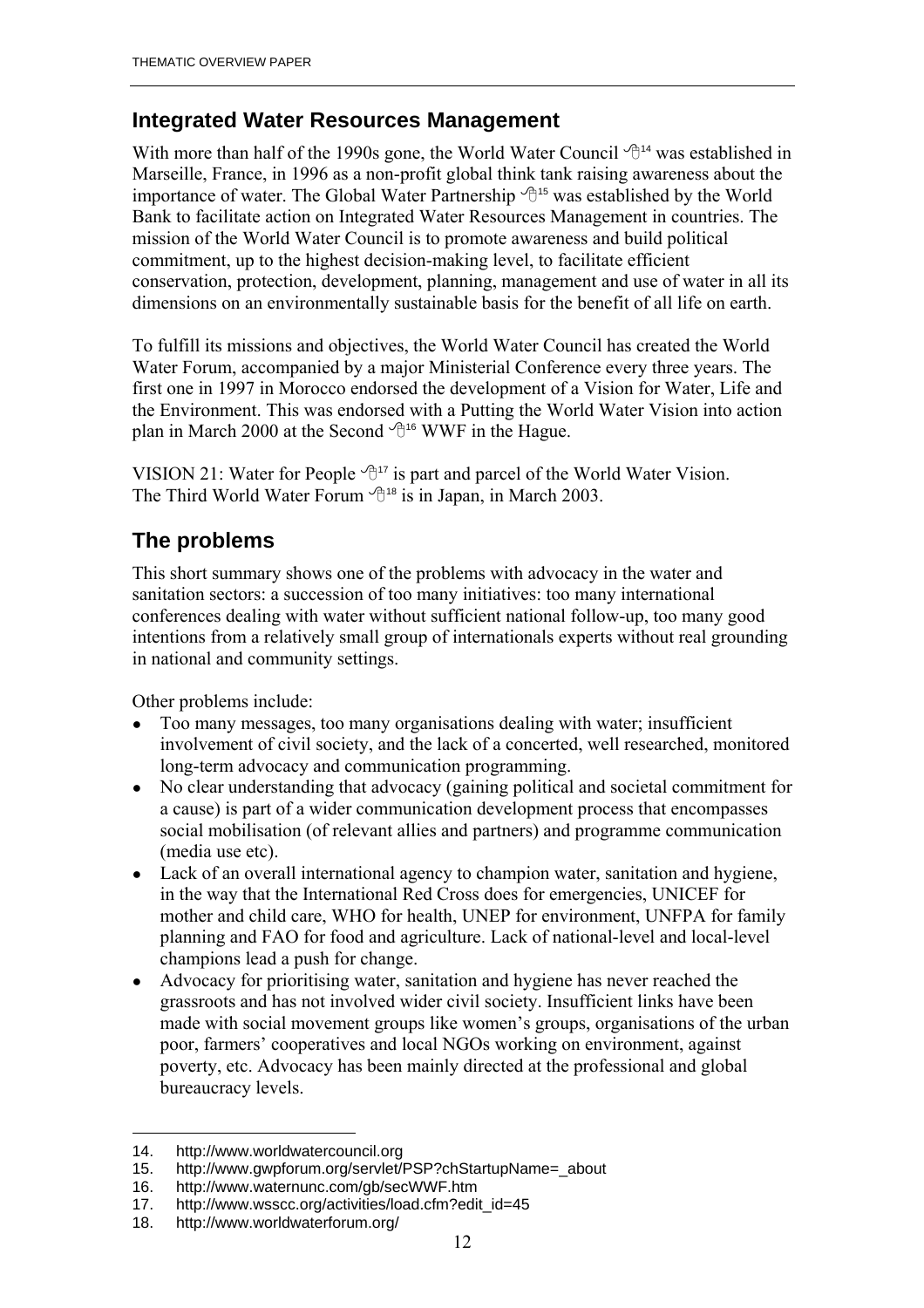Funding for public information and awareness raising has decreased in many UN and bilateral agencies, as is illustrated by the relatively poor performance of the UN World Water Day celebrations organised by a different UN agency each year since 1993  $\sqrt{\theta}$ <sup>19</sup>.

 $\overline{a}$ 19. http://www.worldwaterday.org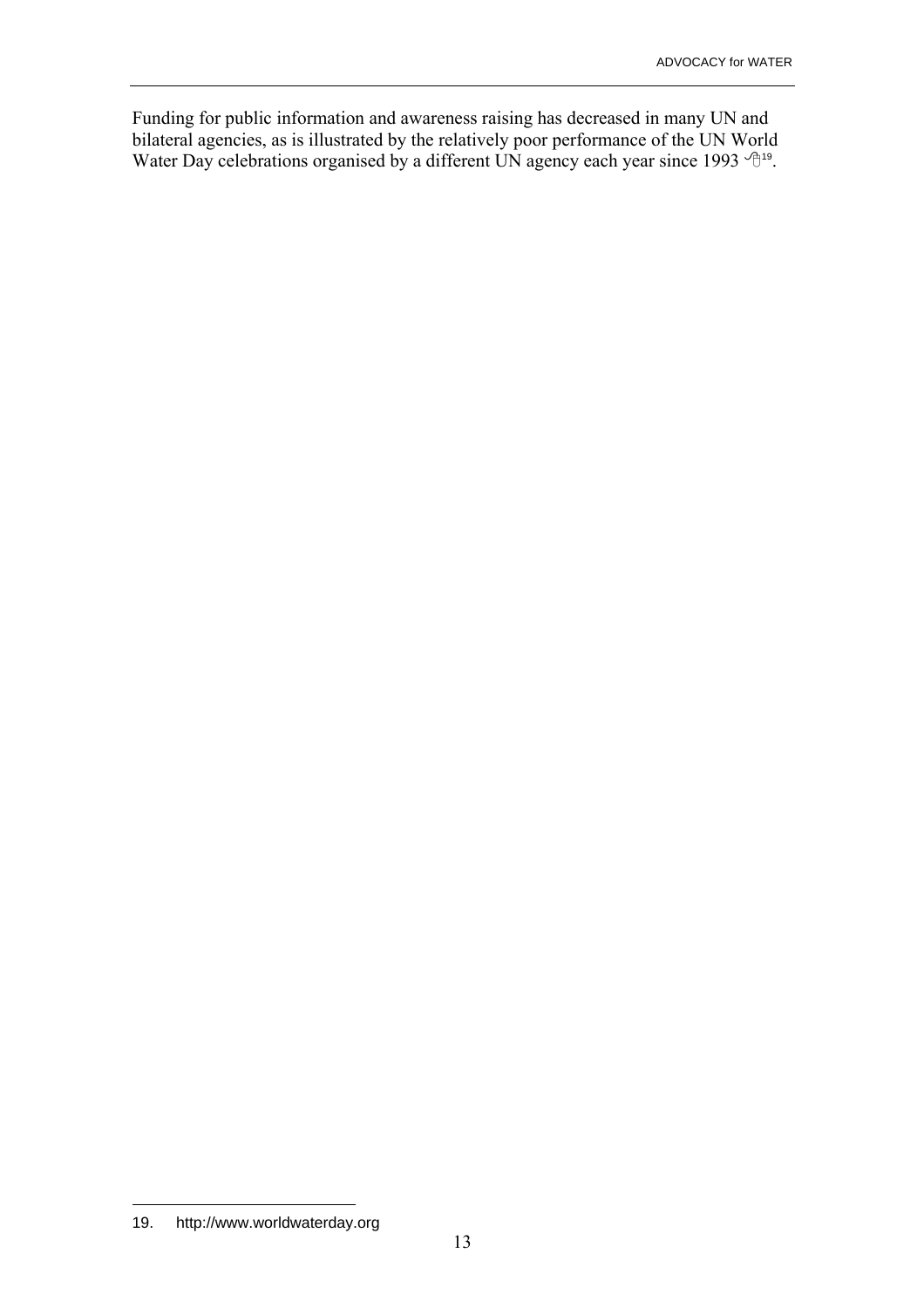# *Concepts, lessons, good examples*

## **Integrated Marketing Communication**

A recent paradigm that the author of this TOP has found useful for the water, sanitation and hygiene is Integrated Marketing Communication (IMC)  $\mathcal{P}^{20}$  for behavioural impact in health and social development. This draws lessons from commercial marketing to achieve a specific behavioural result for a specific target group with a carefully designed strategic, integrated marketing communication plan.

IMC suggests that key conventional "Information-Education-Communication" (IEC) programmes in health have been able to increase awareness and knowledge, but they have not been as successful at achieving behavioural results. It is clear that informing and educating people are not sufficient bases for behavioural responses. Behavioural impact will emerge only with effective communication programmes, purposefully directed at behavioural goals, and not directed just at awareness creation, or advocacy or public education.

Private sector experience over 100 years in successfully using IMC with consumer behaviour (for products both awful and superb) points to an approach applicable to health and social development. IMC begins with the client/consumer and a sharp focus on the anticipated behavioural result, clearly mapped out by practical market research or situation analysis related to the desired behaviours. This requires the integrated application of the disciplines of health education, adult education, mass communication, social and community mobilisation, folk media, marketing (including village-level marketing traditions), advertising, public relations and public advocacy, counseling, client/customer relations, and market research to achieve the ultimate goal of behavioural results.

### **Eight steps**

Integrated marketing communication involves the following eight steps:

- 1. State overall goal and behavioural results/objectives;
- 2. Situational 'market' analysis vis-à-vis the precise behavioural result;
- 3. Strategy for achieving behavioural results, including communication objectives and an outline communication strategy;
- 4. IMC plan of action, specifying integrated communication actions to be undertaken with details on Message, Sender, Channel, Receiver, Effect, Feed back and Setting (MSCREFS);
- 5. Management of the IMC plan.
- 6. Progress monitoring and impact assessment;
- 7. Calendar / time-line / implementation plan;
- 8. Budget.

The New York University and Dr. Everold Husein (now Communication Advisor at WHO) who combines 25 years of commercial marketing and social marketing with public health communication experience are offering a three-week summer IMC course for planners dealing with communication challenges on health and social topics in the developing world. See Courses and Conferences (p. 34).

 $\overline{a}$ 20. http://www.nyu.edu/education/summer/imc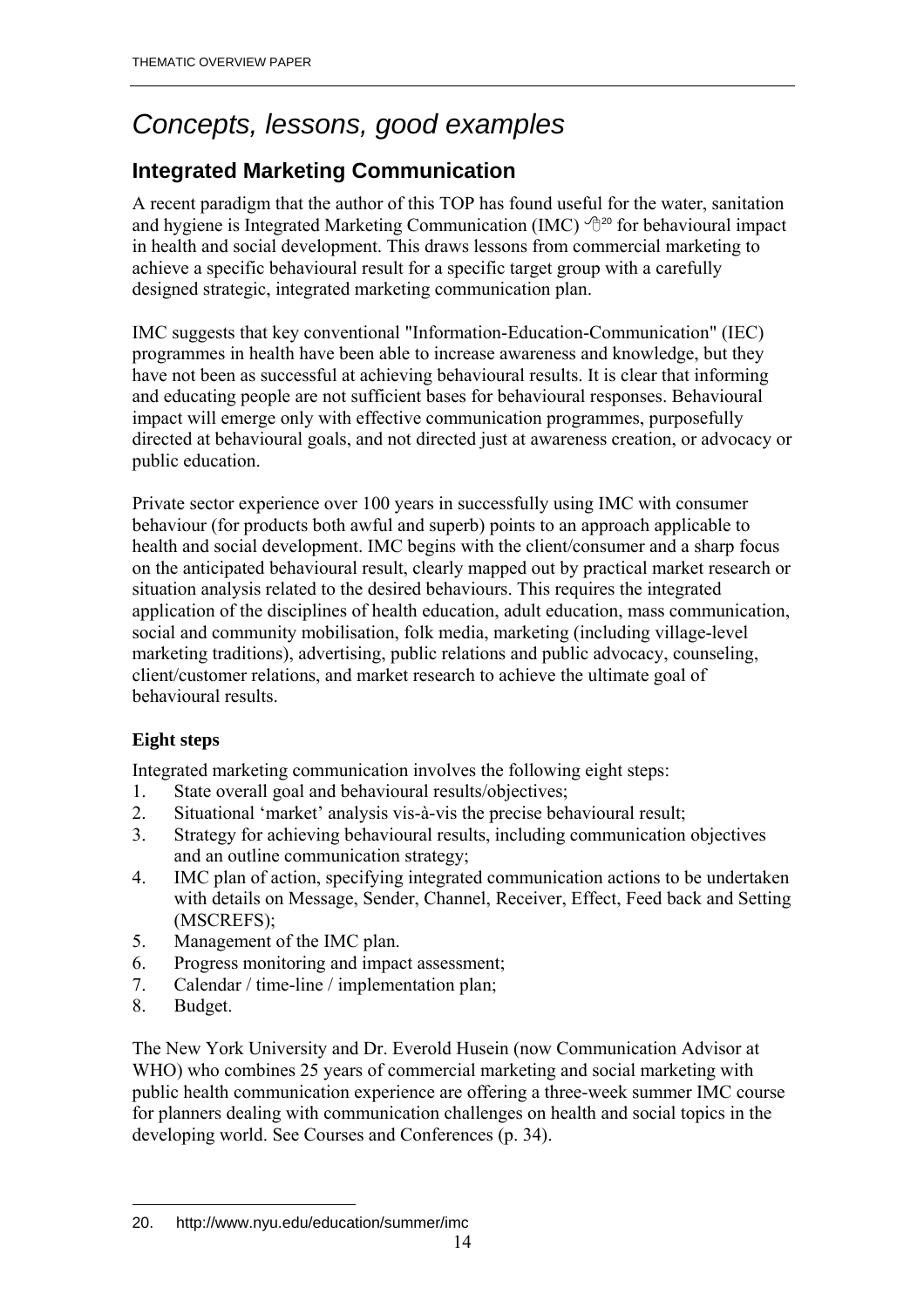### **Examples**

Here are a few examples of successful advocacy ranging from longer running programmes using the mix of advocacy, social mobilisation and programme communication to quick, single issue-based campaigns:

• The successful international guinea worm eradication campaign shows the impact of effective advocacy action  $\mathbb{B}^{21}$ . It also shows that it takes a long time and may need to be repeated. The campaign started in 1989 with nationwide searches for cases, and by highlighting the socio-economic impact of infestation. Internationally, the campaign was boosted by former President Jimmy Carter, who was able to open doors at top level. WHO and UNCEF put their weight behind it. Nationally, it was characterised by personal communication from national leaders. The impact of communication at local, national and global level came together for maximum effect.

The number of people infected by guinea worm worldwide has fallen by 98% since 1989, but war and lack of financial backing in countries still plagued with this debilitating disease are allowing the number of cases to increase again. The World Health Organization and influential campaigners were in March 2002 calling for a final effort to eliminate the disease in countries where cases have fallen to low levels, and for new approaches to create the space to rescue communities still living with the guinea worm in conflict zones.

These challenges were addressed at a meeting in Khartoum, Sudan, in March 2002 involving former U.S. President Jimmy Carter, two other former heads of state, eight ministers of health and public health leaders from all countries where guinea worm exists.

- **The Dona Flávia Experience**  $\sqrt{\theta^{22}}$  in the Philippines is an excellent example of how since 1999 in the most populated barangay of the municipality of San Luis in Agusan del Sur, in the Philippines, advocacy helped to create an enabling environment for community management of water and sanitation systems. The Philippine Centre for Water and Sanitation/International Training Network Foundation, Manila, supported this process. In October 2001 the local government was replicating the approach in other barangays.
- **Clean up of Hudson river** USA  $\forall \exists$ <sup>23</sup>. Called to action by the US based Citizens Campaign for the Environment (CCE) (a grassroots campaign to restore the Hudson River), over 12,000 of CCE's Hudson Valley members and supporters agreed with the proposed cleanup plan and signed petitions and submitted comments to the Environmental Protection Agency (EPA). As a result of this backing by civil society and the support generated by other pro-cleanup advocates, the EPA announced in August 2001 plans to force General Electric to clean up its mess.
- **WaterAid' s first campaign Water Matters**  $\oplus$ <sup>24</sup> culminated at the World Summit on Sustainable Development (WSSD) in September 2002. Leading up to the WSSD the UK NGOs WaterAid and Tearfund had an online petition as part of their advocacy work influencing the UK government. The petition was signed by 121,770 members of the public in the UK.

<sup>21.</sup> http://www.irc.nl/themes/communication/cases/guinea.html.

<sup>22.</sup> http://www.irc.nl/manage/manuals/donaflaviacs.html

<sup>23.</sup> http://www.citizenscampaign.org/newsletters/fall2001.htm

<sup>24.</sup> http://www.wateraid.org.uk/site/in\_depth/campaigns/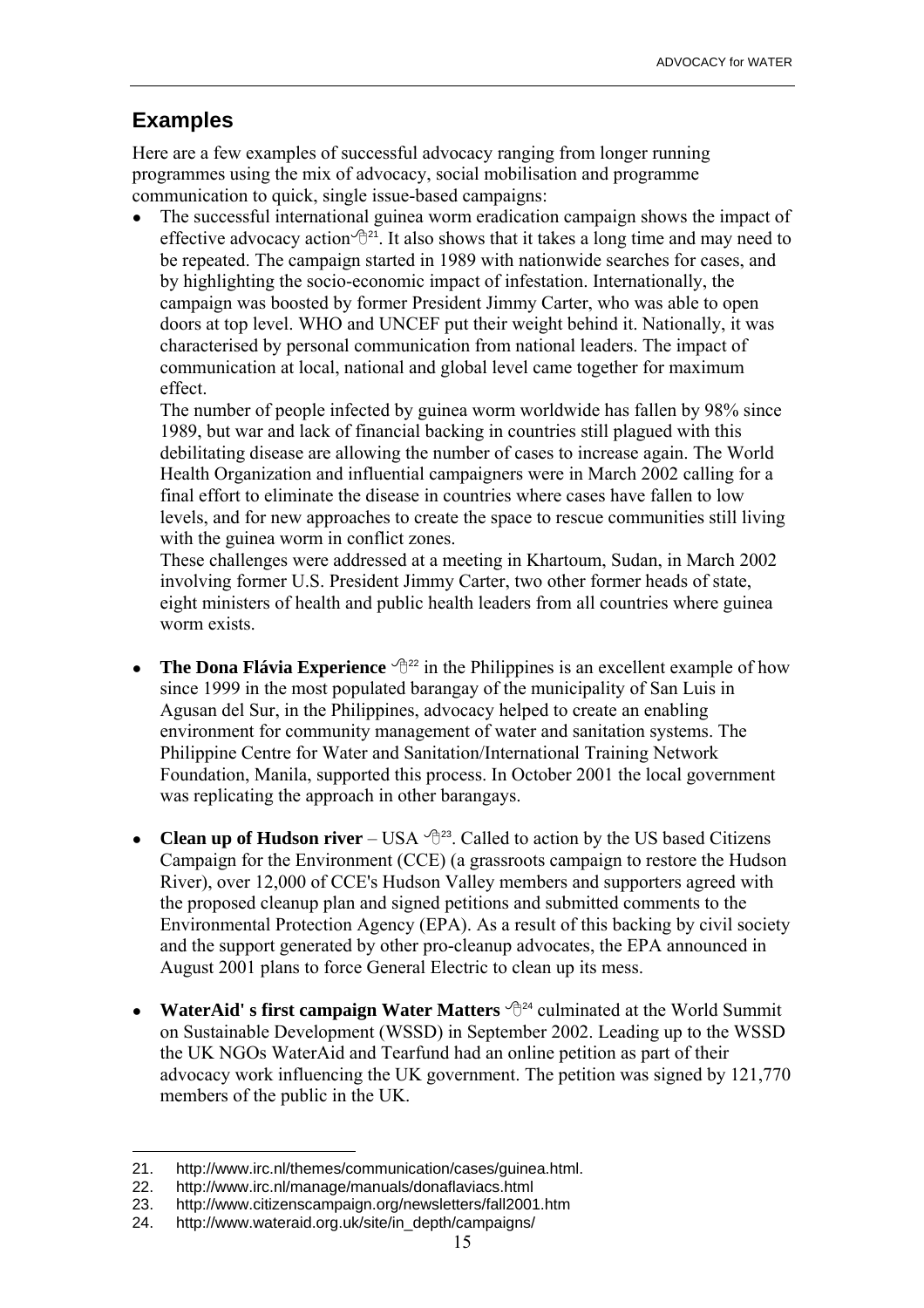There are more case studies in WaterAid's advocacy guide Advocacy, What is it all about?  $\mathcal{P}^{25}$ . These include:

● **Contributing to the National Rural Water Strategy: Uganda** 

The final strategy document contains two advocacy objectives: promoting the role of the NGOs in the provision of water and sanitation services in rural areas, and how community management might be implemented.

● **Contributing to the National Water and Sanitation Strategy: Zambia** WaterAid's contribution to the final strategy was to emphasise the need to understand why a commitment to community contributions was necessary for water provision.

#### ● **The Mole Conference Series: Ghana**

WaterAid and ProNet have since 1997 organised the annual national conference for the water and sanitation sector held in Mole, central Ghana. The conference, together with other advocacy initiatives, has been instrumental in changing government policies towards hand-dug wells in Ghana, which are now recognised and accepted. Other issues, such as the role of women in water management, challenges of community water, and issues of sustainable sanitation were debated. Collaboration and co-ordination has increased as a result of the Conference series.

#### ● **More flexible government subsidies for sanitation: India**

WaterAid targeted two leading government programmes as a result of a successful, more flexible approach to sanitation promotion in Tamil Nadu, India, that since the mid 1990s has included varying levels of subsidy and loans for latrine construction. This achieved some key advocacy objectives including a restructured Total Rural Sanitation Programme that accepted reduced and differential subsidy levels and different models of latrines, so that more subsidy is now targeted to those in need.

Key factors in the success of this advocacy initiative have been assessed as:

- demonstrating successful initiatives in the field,
- providing cheaper, alternative models which still meet the required standards,
- the strength of the NGO network in providing support and a unified voice when dealing with government,
- the reputation of the NGOs in the network.

<sup>25.</sup> http://www.wateraid.org.uk/ site/in\_depth/why\_advocacy/default.asp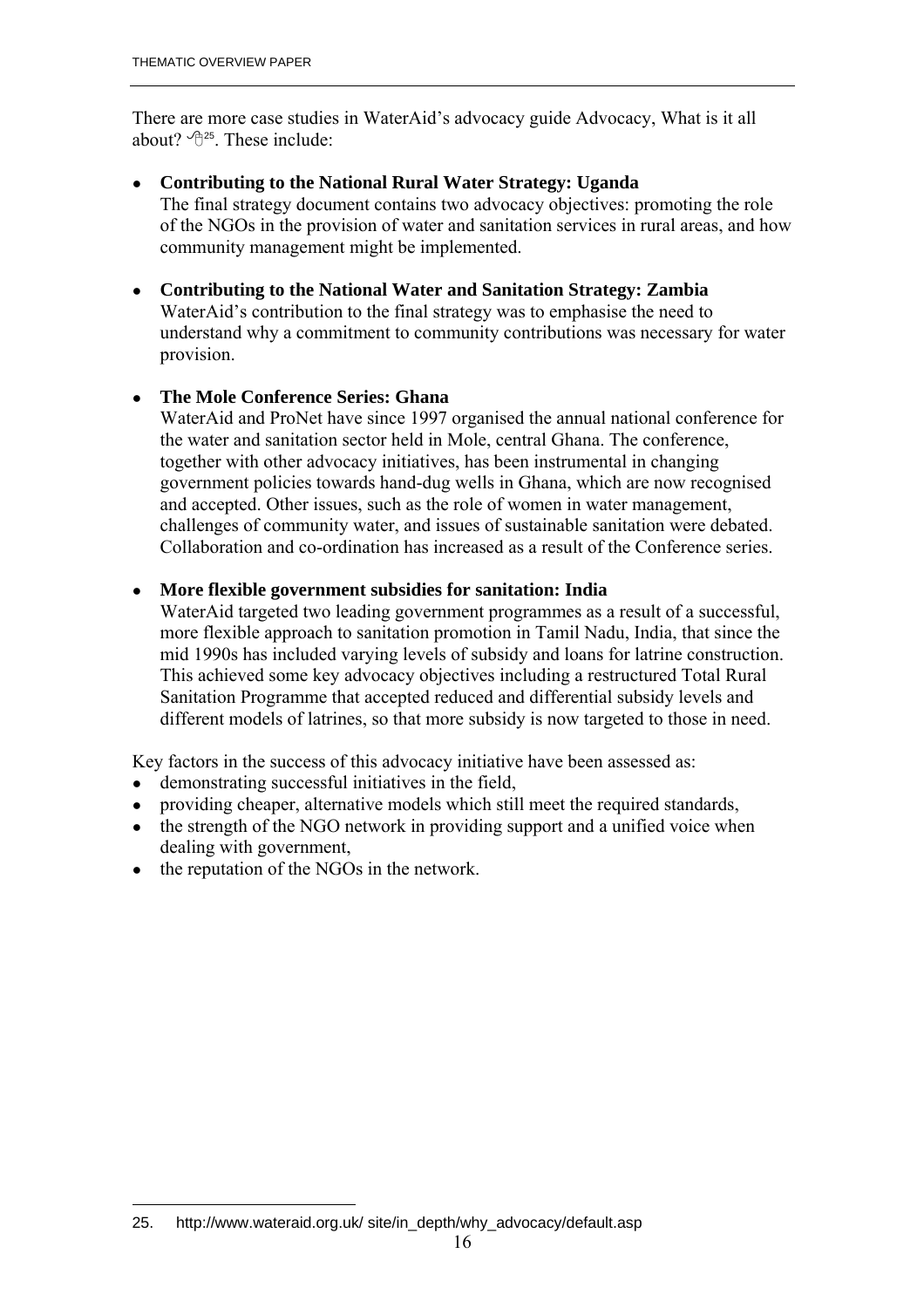# *Implications at different levels*

Taking an advocacy and communication approach will require changes in the following:

- Design of WSS programmes;
- Capacity building for the organisation, and for programme staff;
- Resources to build advocacy and communication into programmes;
- Network building and networking;
- Addressing the capacity needs of people in communities for advocacy work.

### **Steps to create a strategy for advocacy and communication**

The steps to follow as identified by the Water Supply and Sanitation Collaborative Council's IEC working group in1997 can be summarised as follows:

| What is the issue? What are we trying to achieve?                          | <b>ISSUE</b>      |
|----------------------------------------------------------------------------|-------------------|
| What behavioural change does this involve?                                 | <b>BEHAVIOUR</b>  |
| Who are the target groups? (whose behaviour needs to change?)              | <b>WHO</b>        |
| What are the present knowledge, attitudes, practices of the target groups? | <b>KAP</b>        |
| What type of messages will be used?                                        | <b>MESSAGE</b>    |
| Will the messages be two-way?                                              | <b>TYPE</b>       |
| Will information provider also listen?                                     | <b>TYPE</b>       |
| Who will help in communication?                                            | <b>MESSENGERS</b> |
| What field test will be carried out?                                       | <b>FIELD TEST</b> |
| What media and tools will be used?                                         | <b>TOOLS</b>      |
| What are the indicators for results?                                       | <b>INDICATORS</b> |
| What are the costs and the budget?                                         | COSTS             |
| What revisions are needed after the field test?                            | <b>REVISE</b>     |

The Resource booklet for Communication in Water Supply and Sanitation  $\mathcal{P}^{26}$  can also be used as a tool to design a communication strategy as part of an overall water and sanitation programme. Chapter 5 provides basic elements for messages to key target groups, which need adjustment to local situations and problems. Chapter 7 contains Basic Steps for Preparation and Implementation of an advocacy and communication programme.

## **Do's**

- Make sure you link advocacy and communication posters, pamphlets and videos to a strategic communication plan.
- Only produce materials as part of a campaign.
- Pre-test messages, posters pamphlets and pictures with a selection of key consumers.
- Ensure that you organise how you will measure the impact of your advocacy efforts.

 $\overline{a}$ 26. http://www.irc.nl//themes/communication/resbook/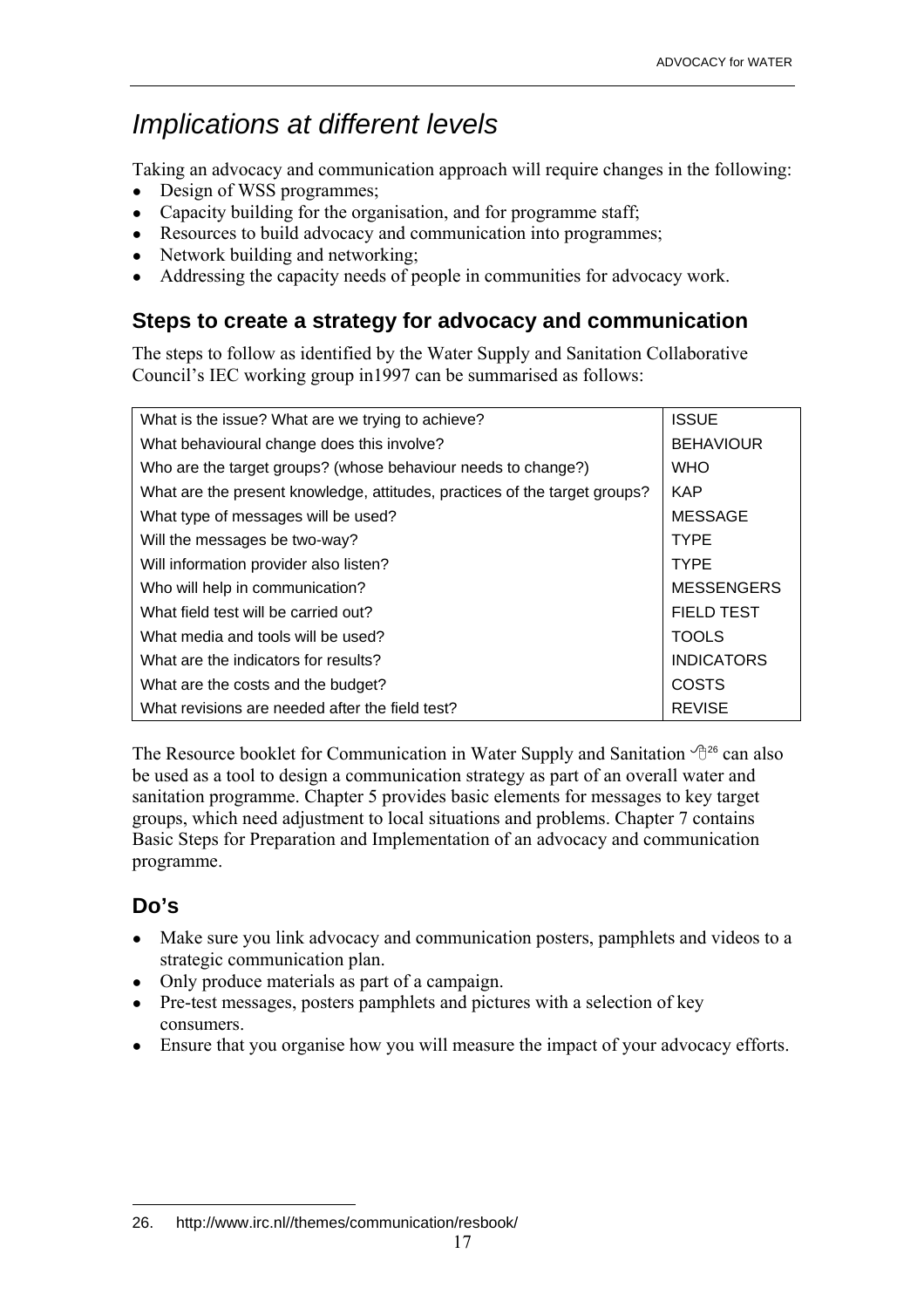# *Targets, indicators and monitoring*

Monitoring and evaluating advocacy work is relatively new territory for NGOs and donors. The earlier mentioned training guideline 'How to do advocacy' from the British Overseas NGOs for Development (BOND) contains a useful online note  $\sqrt{2}^{27}$  on this topic.

There are some excellent materials recently published regarding the monitoring and assessment of impact of advocacy work:

- *Impact Assessment for Development Agencies: learning to value change.* Roche, C, 1999, Oxfam Development guidelines, Oxfam and Novib, UK. This is a comprehensive and thorough discussion of impact assessment and it includes a chapter devoted to advocacy impact assessment, which builds on Roche and Bush 1997 and discusses various approaches, constraints and key considerations for assessing advocacy impact.
- *Assessing Impact of advocacy work.* Roche, C and Bush, A, 1997 Appropriate Technology, Vol. 24, No. 2 There is also an excellent more general survey of impact assessment of advocacy methodologies and tools. We include this because it would be good for the WSS sector to look at how advocacy is being monitored an assessed beyond the sector.
- *Monitoring and evaluating advocacy: A scoping study*, by Jennifer Chapman and Amboka Wameyo, Jan 2001 ActionAid, UK. The basic lesson is that if your advocacy objectives are vague and unspecific, it is almost impossible to monitor or evaluate your progress.

## **Indicators of political will**

Kraig Klaudt, Advocacy Campaign Coordinator WHO-Geneva made useful contributions at the 2001 Integrated Marketing Communication Summer course at NYU (see Courses and Conferences, p. 34) on indicators of political will. In a STOP-TB eForum  $\sqrt{2}^{28}$  discussion from Aug to Nov 2001 he summarised the following indicators for the existence and emergence of 'political will':

- 1. One could imagine a number of specific, ultimate behavioural outcomes that one could track, which would indicate increasing, static or decreasing political will for hygiene promotion within a country. To name a few:
	- appointment of high-caliber hygiene promotion programme leadership;
	- relative salaries of hygiene promotion programme staff compared to other staff;
	- size and administrative positioning of hygiene promotion within the MOH/Min of Water;
	- specific changes in hygiene promotion policy, legislation or regulations;
	- implementation of hygiene promotion policies, legislation or regulations;
	- changes in levels of hygiene promotion funding;
	- actual allocation of hygiene promotion funding.

<sup>27.</sup> http://www.bond.org.uk/advocacy/guideval.html

<sup>28.</sup> http://archives.healthdev.net/stop-tb/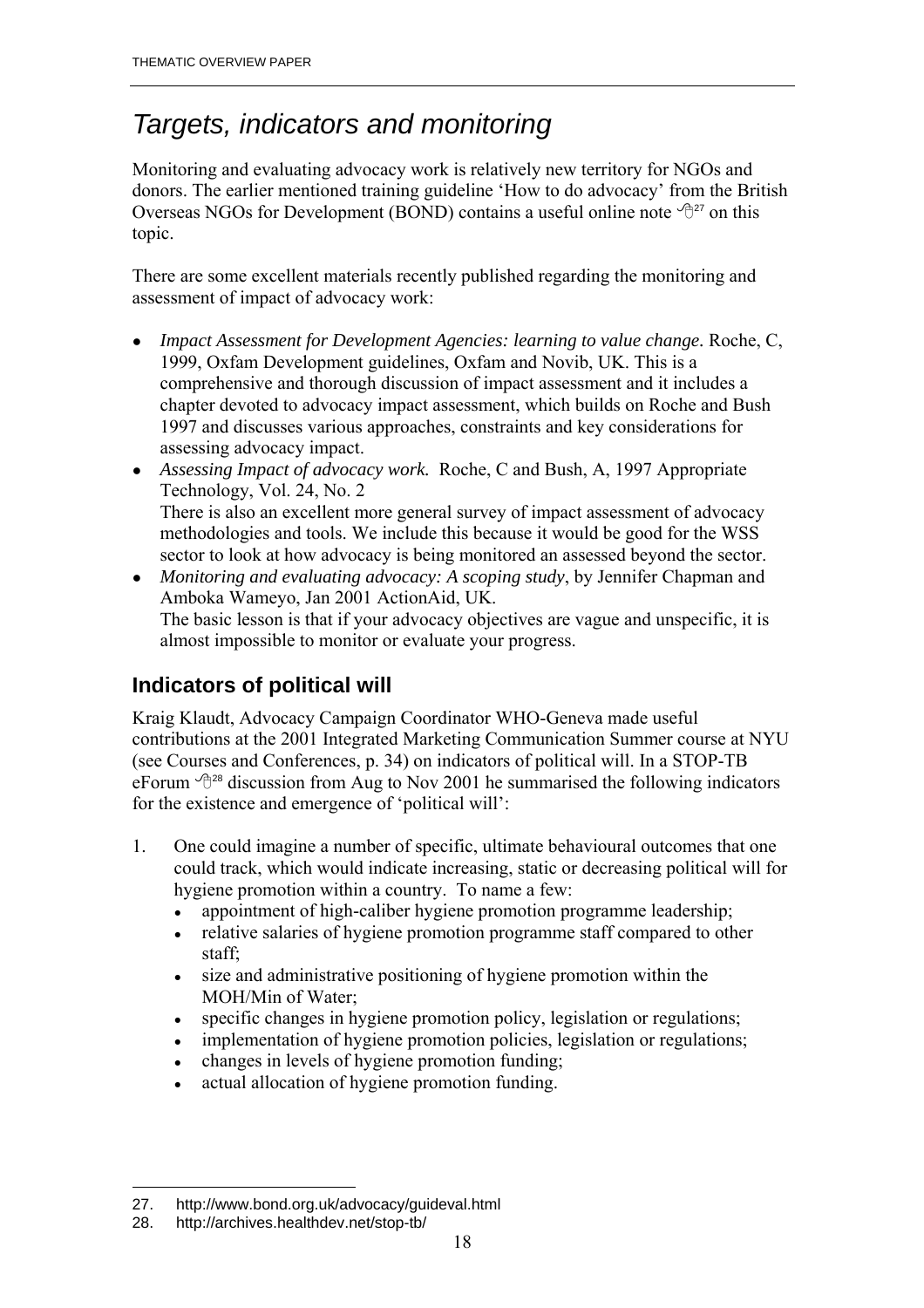- 2. In attempting to achieve these outcomes, one could measure many intermediary attitudinal indicators, which could suggest whether or not one's advocacy strategies are on target for achieving the desired behavioural outcomes. This would involve pre- and post- tests (using opinion polls, focus groups, etc.) among decision-makers regarding changes in their awareness, knowledge, attitudes and values toward hygiene promotion.
- 3. In influencing positive changes in awareness, knowledge, attitudes, values and ultimately influencing the political behaviour of decision-makers toward WSS one could monitor the level of advocacy activities. Successful advocacy strategies are often a prerequisite for positive behavioural outcomes by decision-makers. Some basic measurements of advocacy activities include:
	- amount and quality of media coverage;
	- frequency and scope of advocacy activities by partners and coalitions;
	- amount of discussion in legislatures and political for a number of useful and highly visible political statements by celebrities and decision makers.
- 4. Effective advocacy is usually predicated by the capacity of organisations or networks to conduct effective advocacy activities (advocacy capacity is not the same as IEC capacity). Since this is the foundation of the entire process of creating political will, these are the most basic and rudimentary indicators that can be measured in monitoring the process toward achieving greater political will for water and sanitation services. Some examples include:
	- number of advocacy staff,
	- experience of advocacy staff,
	- size of advocacy budget,
	- size, diversity and influence of advocacy coalition,
	- $\bullet$  existence of a strategic plan for national advocacy,
	- number and quality of advocacy materials and media events,
	- frequency of communication with political leaders.

The inability to invest in the capacity for hygiene promotion advocacy is one of the main reasons why desirable *behavioural outcomes* by decision-makers for hygiene promotion are often not forthcoming. This investment in hygiene promotion advocacy must be made by NGOs, associations, universities, health services, the private sector, and donors. Political will rarely emerges by accident.

### **Impact research and evaluation methods**

A short general introduction on this topic comes from the Johns Hopkins University Center for Communication Programs. "Impact research estimates the net effects of an intervention apart from other factors that might affect the outcome. Impact is best measured by the classical experimental design, with random assignment of subjects to treatment and control groups. Activities that allow for random assignment, such as interpersonal communication/counseling training and some types of community mobilisation are used when feasible. Activities reaching entire populations, such as mass media, cannot use this design. JHU/CCP generally use quasi-experimental designs and research techniques to evaluate these and other combined activities. A combination of these methods allows for the strongest possible causal inference about the effects of communicationî. They also give examples of some of their methods for impact evaluation  $\mathbb{P}^{29}$ .

 $\overline{a}$ 29. http://www.jhuccp.org/r&e/index.stm.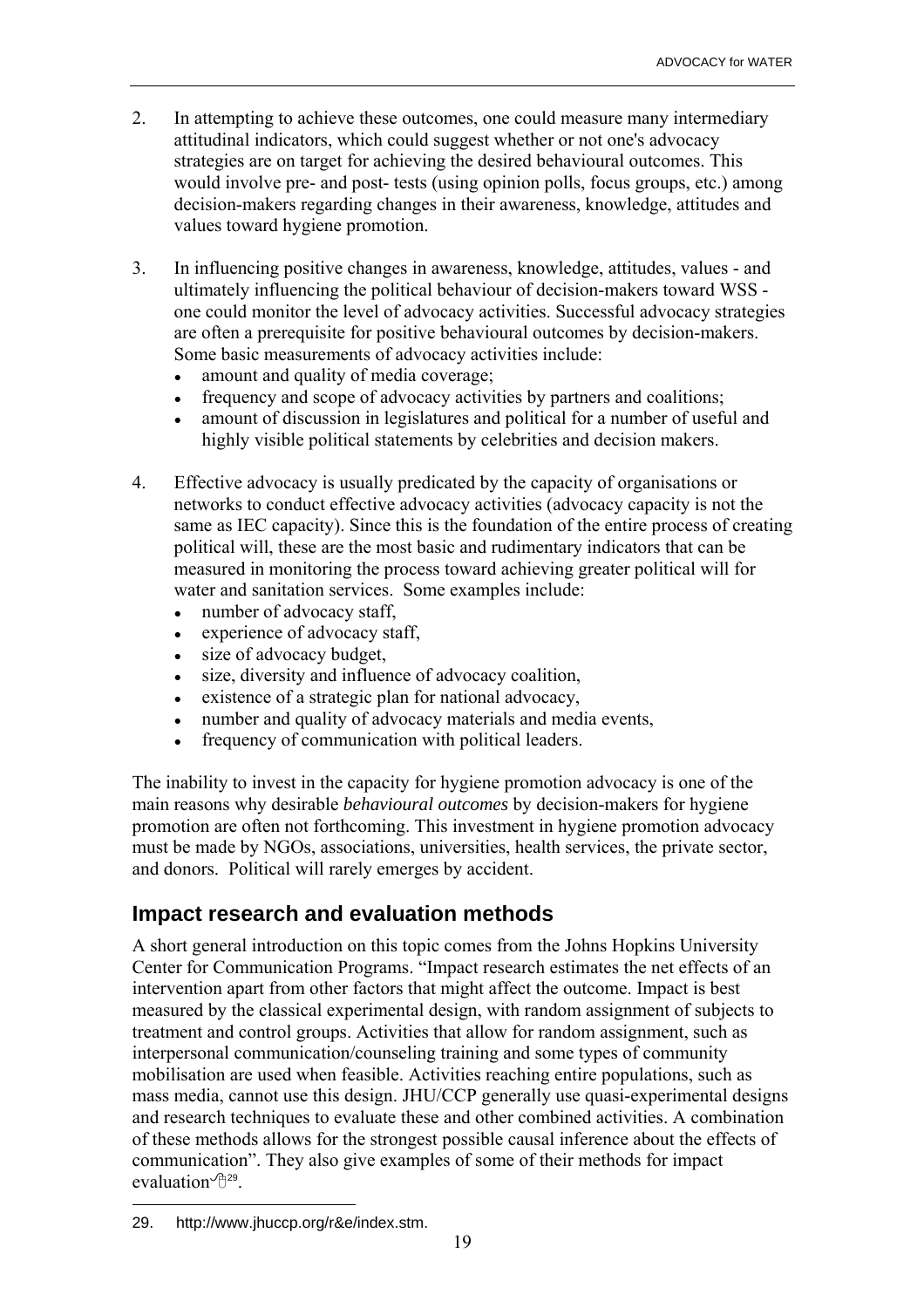### **Two major evaluation studies on hygiene promotion**

Two major studies have been done on evaluations of effectiveness of health/hygiene promotion. John Hubley (2001) is slightly more positive than Cave and Curtis (1999).

Hubley's main conclusion from research he started in 1997 is that: "Evidence exists for many health topics and methods that well designed health education/communication programmes can bring about changes in knowledge, attitudes, behaviour change and in some cases improvements in health". See next section.

Cave and Curtis, based on their review of the literature of 31 cases between 1987 to 1999, claim that: "although health education is promoted as a major factor in preventing ill health and disease, there is little evidence of its actual impact in terms of changing people's behaviour".

However, they raise an important question about whether health education is sustained for long enough periods. "Marketing specialists do not expect miracles in the way some health educators seem to. Take-off curves for some consumer durables in the US show how behaviour change can be long and slow. For example few colour TVs were sold between their introduction in 1954 and 1962, when sales went over the thousand and climbed steeply from there. Answering machines took for years to take off, as did electric shavers. Blenders took about 14 years for sales to go above 1000 per year. One reason why results haven been poor for most of the reported studies of health promotion may simply be because most interventions are too short and evaluations too early to show a clear impact".

For two examples on Water and Sanitation refer to Annex 1.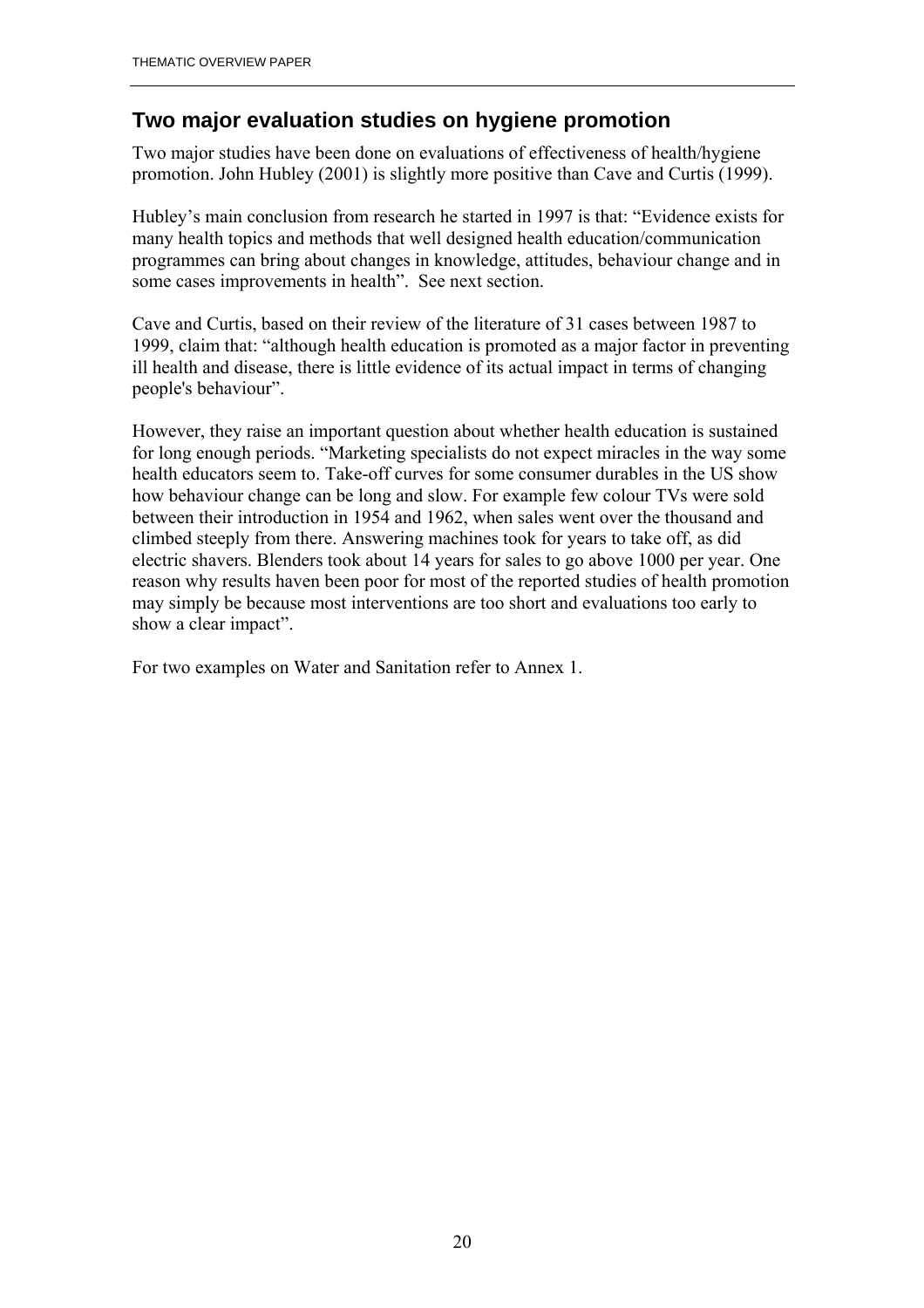# *TOP Books, papers, articles, manuals*

#### **Cave, B. & Curtis, V. (1999).** *Effectiveness of promotional techniques in environmental healh,* WELL study Task No 165 <sup> $\oplus$ 30</sup>. Available online.

This review appears to raise legitimate grounds for doubt about the value of health promotion. However, some interventions have demonstrated major behavioural change and cannot be discounted. The design of interventions and evaluations should develop feasible and practical replacement behaviour; remove constraints to behaviour change prior to the intervention and set predefined, explicit and measurable behaviour change outcomes from the outset. Planners and policy makers need to be aware that success in effecting behaviour change is seldom evidenced, but that cost-effective interventions are possible, especially in large scale programmes.

#### **Cohen, D., Vega, R. de la & Watson, G. (2001).** *Advocacy for Social Justice. A global Action and Reflection Guide.* **Oxfam America and Advocacy Institute, Kumarian Press.**

This is a very good chunky 364-page workbook, full of examples, case studies, and worksheets/exercise sheets to use in designing advocacy work. It sets out the framework for understanding advocacy, from a social movement perspective/people-centred approach, and discusses the changes or requirements for advocacy in an era of globalisation. There is a very useful section on advocacy skills and the book takes the reader through the different steps toward strategy development. There is also a very useful chapter on resources, covering capacity building for advocacy, building networks of support, development policy and research organisations. This also lists institutions that fund advocacy work.

#### **Gorre-Dale, E., Jong, D. de and Ling, J. (1994).** *Resource booklet on Communication in Water Supply and Sanitation*  $\Theta$ <sup>31</sup>. Available online.

This booklet is designed to support people who are convinced of the need for change in the water sector and who want to know how to put a communication programme into effect, in and for the sector. It cannot be prescriptive or fulfil the role of a manual, as there is considerable variation from country to country in the way the necessary steps should be introduced. However, it offers guidance based on the experiences of many people in many countries, and outlines the steps that need to be taken to develop and implement a communication strategy. Such a strategy should be designed to support the sector goal of supplying everyone with sustainable basic water supply and sanitation.

#### **Hubley, J.** !32 **(1994).** *Communicating Health - An Action Guide to health education and health promotion* !33. **TALC, London, UK.**

The prevention of disease and the promotion of health depend on the social conditions in which people live and decisions made by politicians, planners, families and individuals. This book explores the role of communication in improving people's health and discusses strategies for health education, health promotion and empowerment of families and communities to take action on health issues. Practical guidelines are given

<sup>30.</sup> http://www.lboro.ac.uk/well/resources/well-studies/summaries-htm/task0165.htm

<sup>31.</sup> http://www.irc.nl//themes/communication/resbook/index.html

<sup>32.</sup> http://www.hubley.co.uk/

<sup>33.</sup> http://www.hubley.co.uk/hbk.htm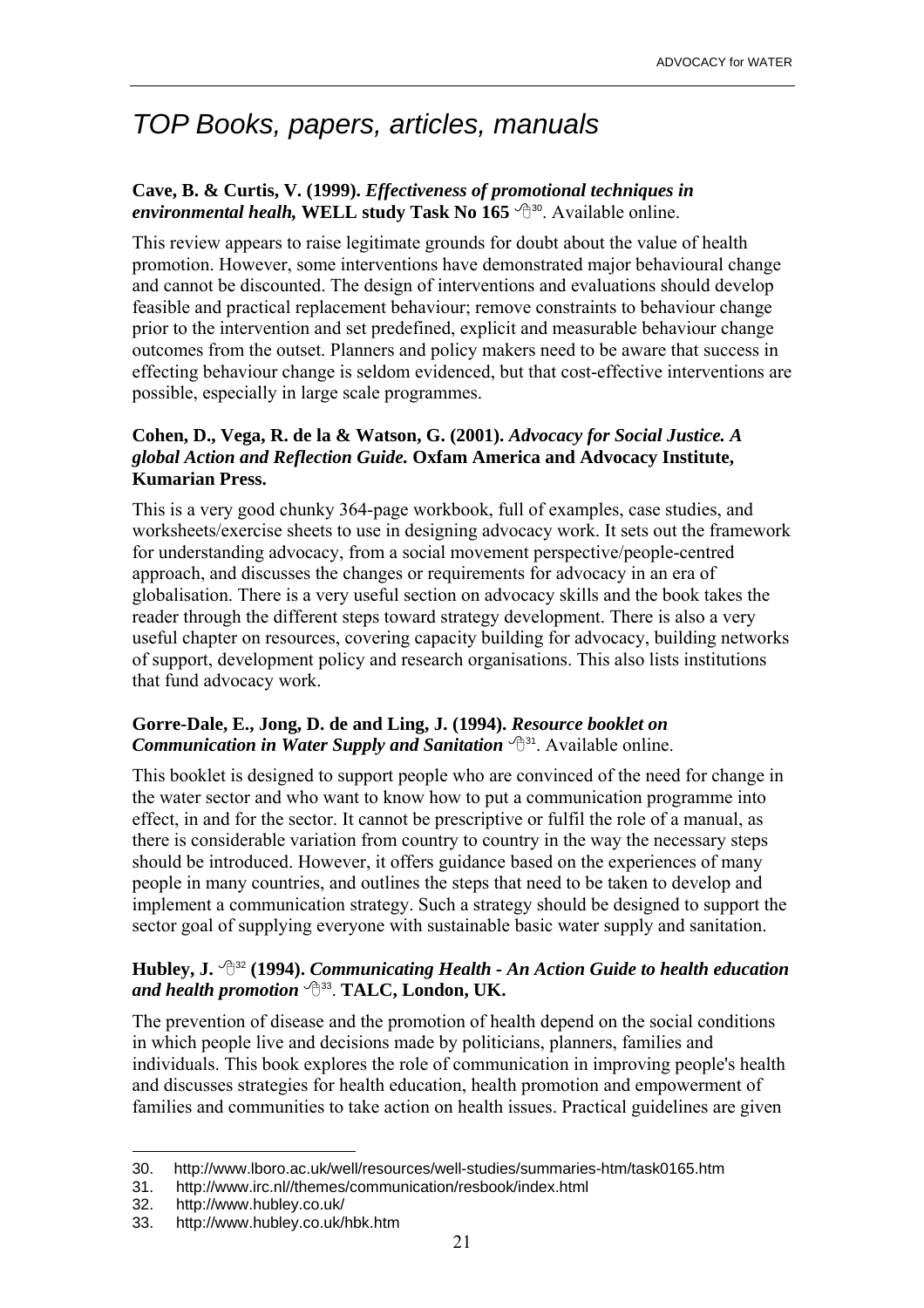for how to carry out effective communication in a wide range of settings, including the family, community, schools, health services and the mass media.

Topics include an introduction to health education and health promotion; understanding human behaviour; what communication is; how to teach effectively; face-to-face communication; working with communities; using media and popular media; working with children and young people; intersectoral collaboration; and the planning process, including research, evaluation, and preparation of project proposal.

*Contact address: TALC, St. Albans, ALI 4AX, UK. Tel: 0727 53869; Fax: 727 46852*

#### **Hubley, J. (2001).** *Leeds Health Education Database*  $\sqrt{3}^{34}$ . Available online.

This is an ongoing research project to set up a computer-based database of evaluated health education /promotion interventions in developing countries. The initial stage has been completed with over 600 publications reviewed and 350 entered into the database. Further analysis of the entries is being carried out to develop a book on evidence-based health promotion to be funded by DFID. Hubley's conclusions of his research since 1997 are:

- Evidence exists for many health topics and methods that well designed health education/communication programmes can bring about changes in knowledge, attitudes, behaviour change and in some cases improvements in health.
- Most published evaluations in developing countries have been on sexual health, infectious and tropical diseases. There has been little effort directed at emerging problems such as cancers both tobacco-related and others, hypertension, accident prevention, drug abuse, adolescent health, disability awareness, occupational health and the workplace setting.
- Most published studies explored traditional areas of health and behaviour change.
- There were very few evaluation studies of programmes using empowerment participation or community participation.
- The impact of advocacy on health promoting policies has not been evaluated.
- Many of the programmes which provide good evidence of effectiveness are small scale pilot programmes. There is a need for research to explore issues of scaling up and introducing good practice into health and education infrastructure.
- Many good programmes have not been evaluated or have been poorly written up in the literature. There is a need to provide technical and financial support for evaluation, documentation and dissemination of health promotion activities.

#### **IRC/WSSCC (1993).***Communication Case Studies for Water Supply and Sanitation*  $\bigoplus_{n=1}^{\infty}$  Available online.

A summary of eight development programme experiences in which effective communication played or is playing a major role. The two-page case studies are from Nigeria, Ghana, India, Bangladesh, Egypt, Philippines, Lesotho and Mexico.

#### **Ling, J. & Willstein, C.** *Water - a vital well spring*  $\oplus$ <sup>36</sup>. Available online.

Ling and Willstein show how to initiate advocacy for water and for environmental sanitation.

<sup>34</sup> http://www.hubley.co.uk/listing.htm

<sup>35.</sup> http://www.irc.nl/themes/communication/cases/

<sup>36 .</sup> http://www.irc.nl/themes/communication/vital.html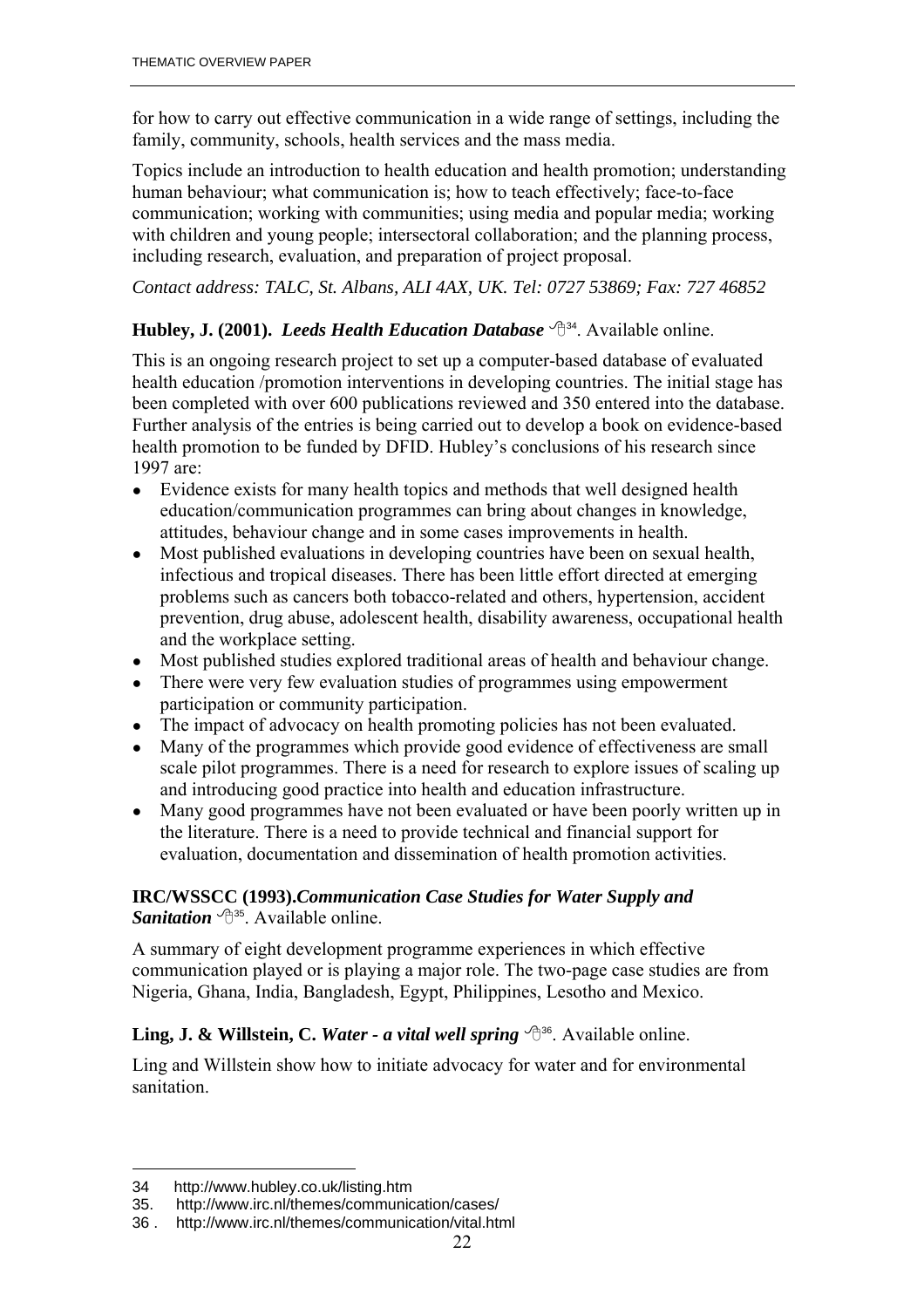#### **Jong, D. De and Wegelin M. (2000).** *Public Awareness and Advocacy for Sewage Management*  $\bigoplus_{i=1}^{37}$ . Available online.

*"An issue as distant from the public as sewage management for the protection of the marine environment requires more than a mass media public awareness campaign to mobilise interest in and willingness to pay for improvements*".

This paper gives a summary introduction to public awareness and advocacy and how various factors influence behaviour and play an important role in the outcome. Dick de Jong and Madeleen Wegelin-Schuringa provide a concise overview and practical advice on advocacy in the wider context. This includes outlines of McKee's useful Development Communication Process approach combining advocacy, social mobilisation and programme communication; social marketing; and Hubley's model for understanding behaviours in health communication: Beliefs, Attitudes, Subjective Norms and Enabling Factors (BASNEF).

#### **McKee, N. (1992).** *Social mobilisation and social marketing in developing communities: lessons for communicators.* **Penang, Malaysia.** ISBN 983-9054-01-5

Excellent introduction in concepts on development communication based on 20 years fieldwork by McKee (editor of Prescription for Health 1986 and four years in Bangladesh). Contains many handy lists and the development communication process continuum: advocacy/social mobilisation/programme communication, as used in nutrition, education and community participation. The model was also applied in the ìSanitation for allî programme in Bangladesh. (see above)

*Contact address: Southbound, 9 College Square, 10150 Penang, Malaysia.* 

#### **WaterAid.** *Advocacy, What is it all about?* (2001) (downloadable in PDF Format)  $\hat{\theta}^{38}$

A very useful guide to advocacy work in the water and sanitation. The Guide aims to explain different advocacy tools, to provide practical examples of advocacy work and to provide information on key policy actors and processes and how to influence them at international level. It provides information about agencies, networks and institutions engaged in advocacy work in the freshwater sector. The guide contains lots of case studies, checklists and resources. The aim of WaterAid's advocacy activities is to extend the organisation's ability to influence national policies and practices so that the poor gain access to safe, affordable, accessible and sustainable water supply, sanitation and hygiene promotion services.

<sup>37.</sup> http://www.irc.nl/products/advocacy/papers/advpubawr.html#41introd

<sup>38.</sup> http://www.wateraid.org.uk/site/in\_depth/why\_advocacy/155.asp?keyword= advocacy%20toolkit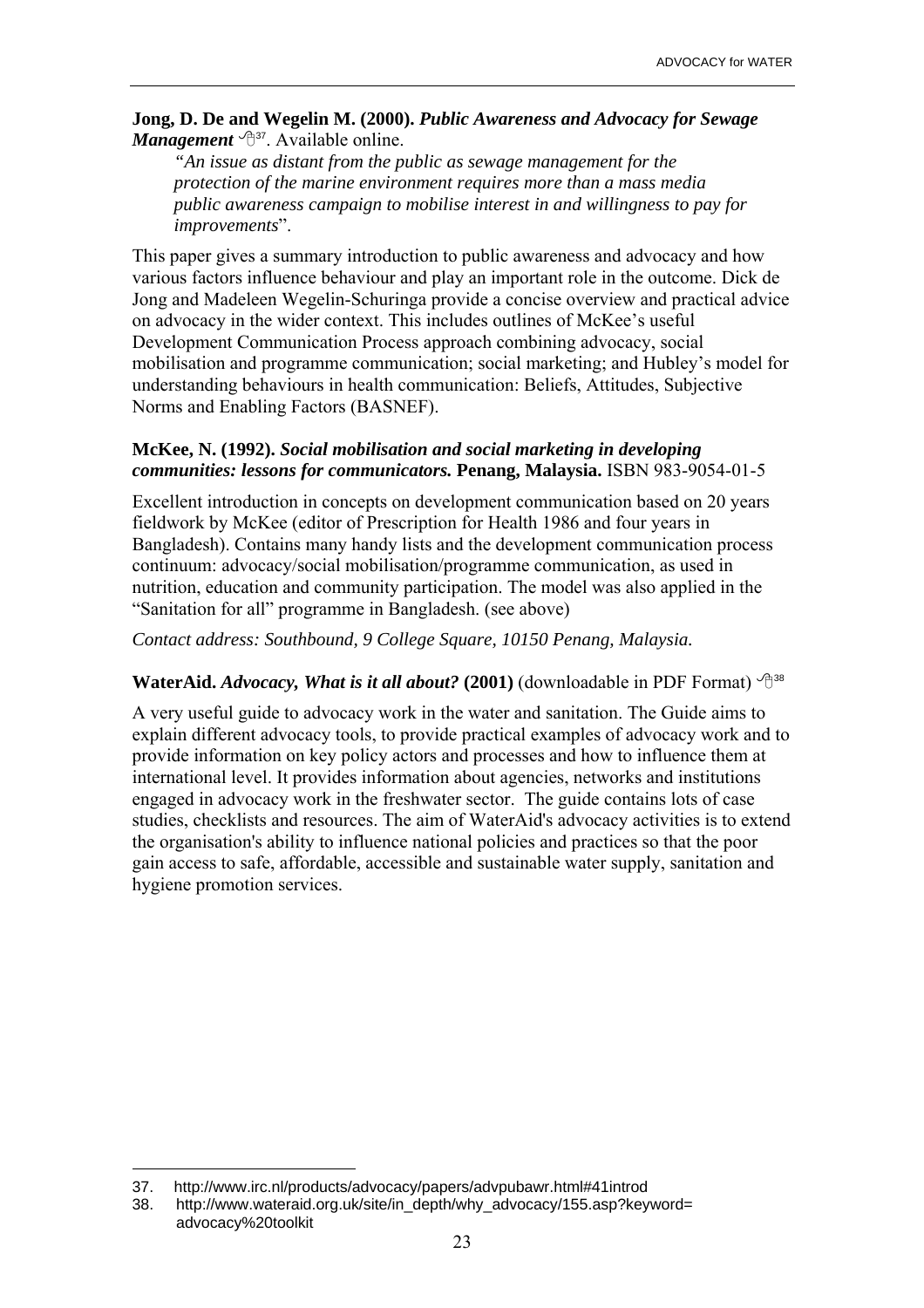#### **WHO (1987).** *Communication: a guide for managers of national diarrhoeal disease control programmes: planning, management and appraisal of communication activities***. WHO, Geneva, Switzerland**. Available also in French and Spanish .

Excellent guide to help project managers in water, hygiene and sanitation to prepare the communication component of programmes. It helps managers to: understand the function of communication in programmes, the essential steps in effective communication, the need to identify a communication coordinator and other resources to implement the communication programme, supervise and manage the people and other resources for the communication activities.

The Water Supply and Sanitation Collaborative Council's IEC working group produced between 1991 and 1997 a number of publications with valuable lessons and examples of effective communication advocacy and communication that are still valid today.

## **Radio**

### *Using Radio Spots to Support National CDD Programmes*  $\oplus$ <sup>39</sup>.

The main focus of national diarrhoeal disease control (CDD) activities is to assure the correct treatment of child diarrhoea. This involves teaching parents how to take care of their children during and after diarrhoea episodes, including when to seek help from health professionals.

#### *Radio Guide: A Guide to Using Radio Spots in National CDD Programmes*  $\Theta$ <sup>40</sup>.

The keys to effective promotion via radio are creativity and repetition. Although there are various types of radio materials that could be used to support CDD programmes, both of these criteria are best fulfilled by using radio spots. For these reasons, the CDD Programme and the HealthCom Project, Academy for Educational Development, have developed a manual called Radio guide: A guide to using radio spots in national CDD programmes.

## **Video**

 $\overline{a}$ 

#### **IDRC communications division (1986)** *Prescription for health* **(Motion Pictures and Video Recordings) / IDRC Canada, -** video (23 min.): VHS, Pal and Users' guide

The only video that can be used with ministers as well as villagers. This video promotes personal hygiene and community practices that can help break the cycle of infection caused by polluted surroundings and poor sanitary habits, even when safe drinking water is available. Emphasis is laid on women and health. Extensive animation has been used to illustrate clearly the path of disease and to unify the message for audiences of diverse cultural backgrounds. The film is aimed primarily at health care workers, and water and sanitation engineers and technicians, and can also be used as a prime source of information for policy makers. Excellent use of animation.

The practical user's manual repeats the key messages on safe water and latrine use, hand washing and use of Oral rehydration solution and provides guidance for field workers to facilitate discussion with the audience. It is one of the best examples of effective use of a video together with face-to-face communication in the water, hygiene and sanitation sector.

<sup>39</sup>. http://www.who.int/chd/publications/cdd/radio.htm

<sup>40.</sup> http://www.rehydrate.org/resources/who.htm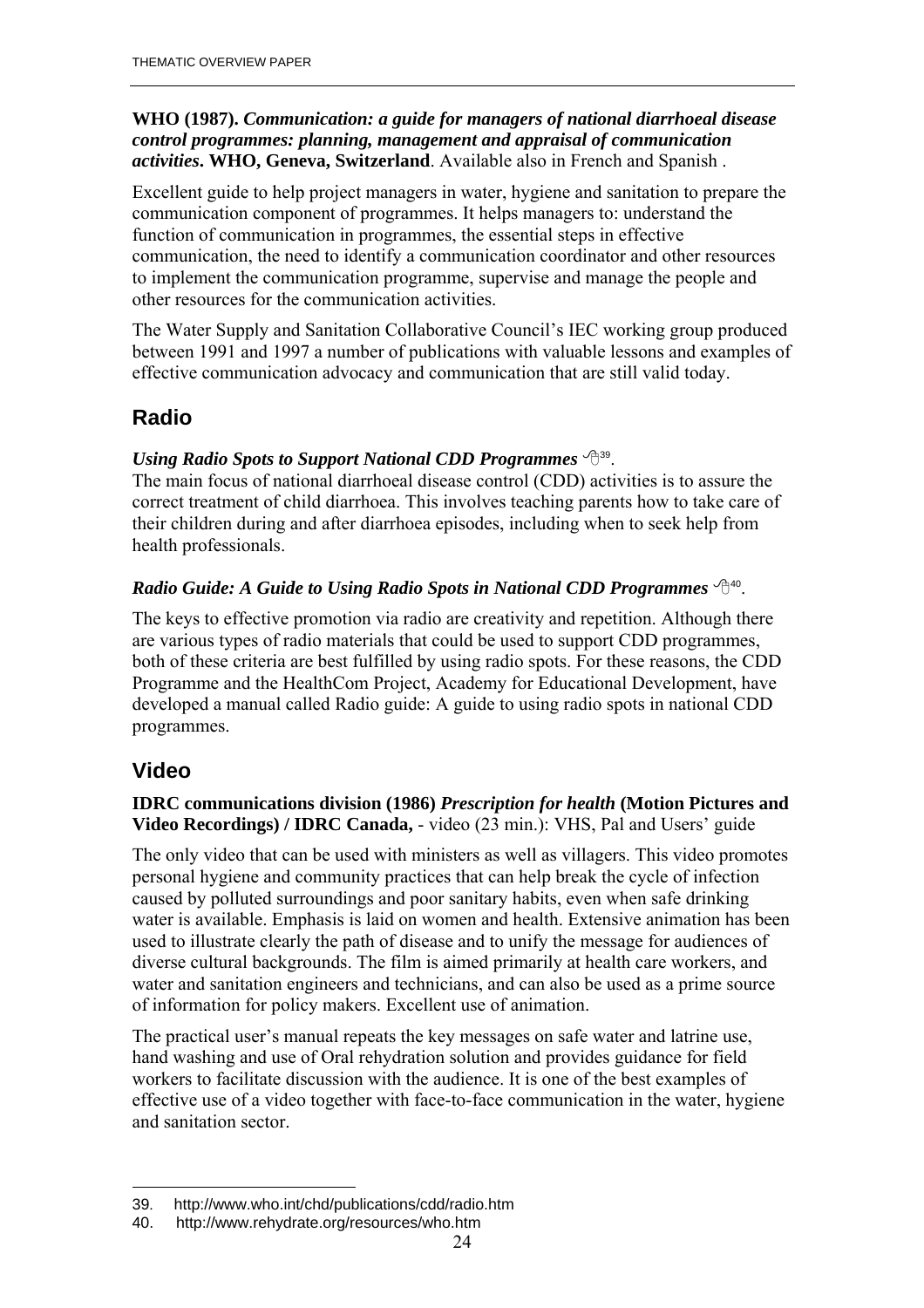The video is available in French, Spanish and many languages in Asia as well as in Kiswahili through either a Canadian Embassy or High Commission, or a UNICEF field office.

Available for \$ 34.95 inc. shipping and handling through: Precision Transfer Technologies Inc, 22 Hamilton Avenue North, Ottawa, ON, Canada K1Y 1B6, Fax: +613 729 5517, e-mail: salesott@precisiontransfer.com.

#### **Ministry of Agriculture, Nature Management and Fisheries -NL; Netherlands. Ministry of Transport, Public Works and Water Management ; Netherlands Information Service (1993)** *Troubled water : water management in the next century* (Motion Pictures and Video Recordings).

The Hague, The Netherlands, Netherlands Information Service, - Video (18 min.): VHS. Available through local offices of the Television Trust for the Environment.  $\mathcal{A}^{44}$ .

This video was made to show how the planet's health and welfare may deteriorate in the next century if water resources are not managed better and more efficiently at local, national and international level. It discusses the availability, quality and quantity of water resources in the form of a CNN-type of documentary broadcast on September 6, 2018, interrupted by comic "water-commercials". Excellent use of humour.

 $\overline{a}$ 41. http://www.tve.org/mp6/searchresults.cfm?l=e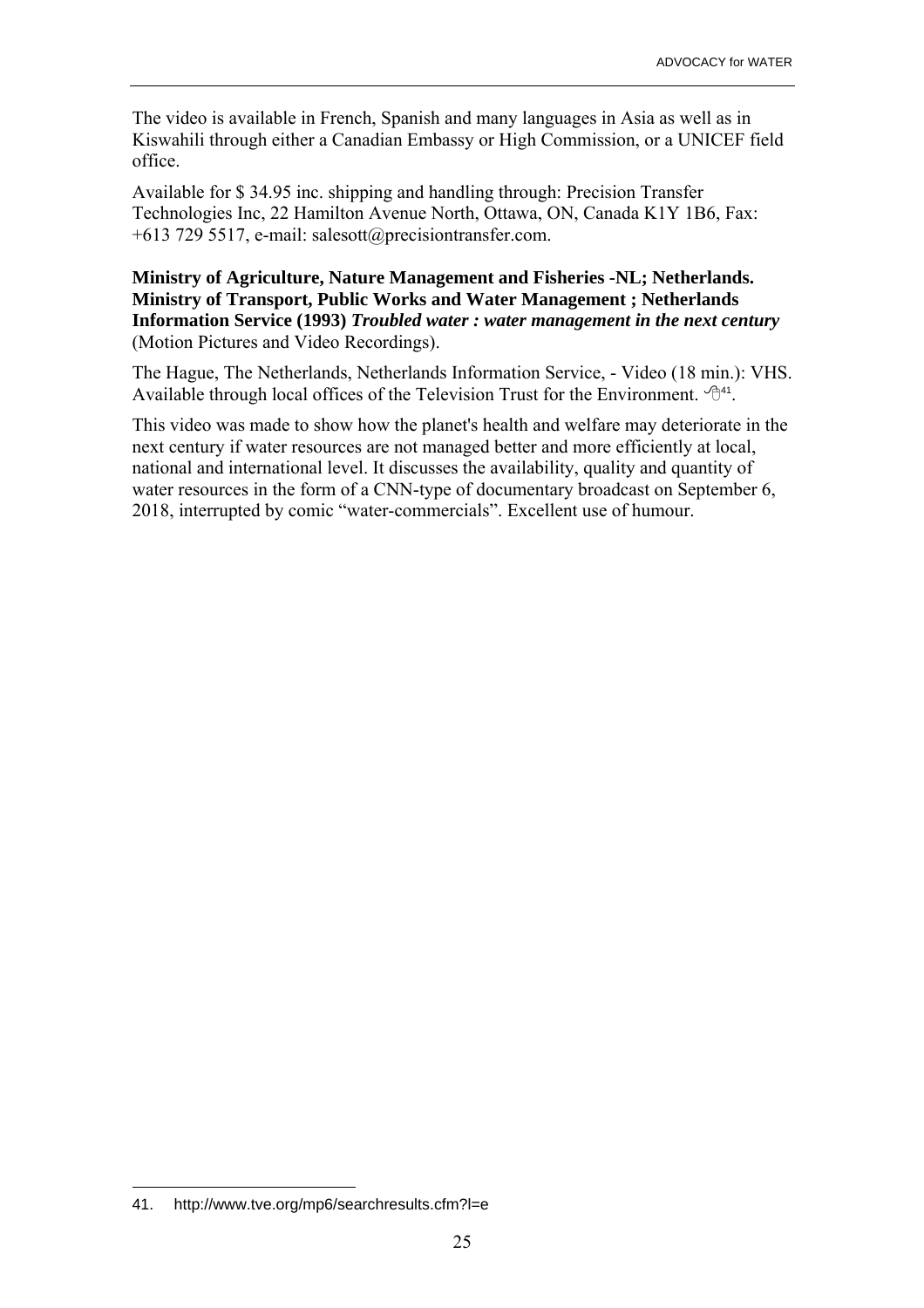# *TOP Web sites and Electronic Networks*

## **TOP Web sites**

#### **Advocacy tool kit From Knowledge to Action.**

http://www.psr.org/dwtoolkit.pdf

How to become a safe drinking water advocate. A safe drinking water advocacy kit, from the Physicians For Social Responsibility (USA).

#### **Advocacy - what is it all about?***,*

http://www.wateraid.org.uk/site/in\_depth/why\_advocacy/155.asp?keyword=advocacy% 20toolkit (as PDF only)

A guide to advocacy work in the water and sanitation sector.

The most recent valuable resource for anyone working in the water and sanitation sector who wants to undertake advocacy work. The Sourcebook aims to explain the different advocacy tools, provide practical examples of advocacy work, provide information on key policy actors and processes and how to influence them at international levels and to provide information on agencies, networks and institutions engaged in advocacy work in the freshwater sector. See also Resources section.

You may also want to have a look at WaterAid's Corporate Advocacy Strategy, also on the website, under the section, 'How we work.' This is an example of how and why an organisation has included advocacy in its own approaches to WSS.

#### **Communication for Development News***.* Publishes online and by e-mail.

http://www.comminit.com/commfordevnews.html

Contains summaries of news articles pertaining to using communication for development purposes.

#### **The Communication Initiative ("global forces...local choices...critical voices...telling stories")**

http://www.comminit.com

Is an excellent searchable database on all components of communication for development. Partners involved: The Rockefeller Foundation, BBC World Service Trust, The CHANGE Project, CIDA, The European Union, Exchange, FAO, Johns Hopkins University Center for Communication Programs, The Panos Institute, Soul City, The Synergy Project, UNAIDS, UNICEF, USAID, WHO.

### **The Drumbeat**

http://www.comminit.com/drum\_beat.html Contains selected programmes, data, materials, people, and media sources from communication, development and change organisations.

#### **Making Waves**

http://www.wateraid.org.uk/site/in\_depth/research\_centre/ default.asp Civil society advocacy on international water policy documents the seminar organised by WaterAid in December 2000, on behalf of the UK Water Network, in response to the need for a greater understanding of freshwater policy making institutions, and to strengthen the NGO voice in the policy debate. The aim of the seminar was to provide information on key institutions that shape freshwater policy globally, regionally and nationally, and to share experiences and knowledge of ways to influence them.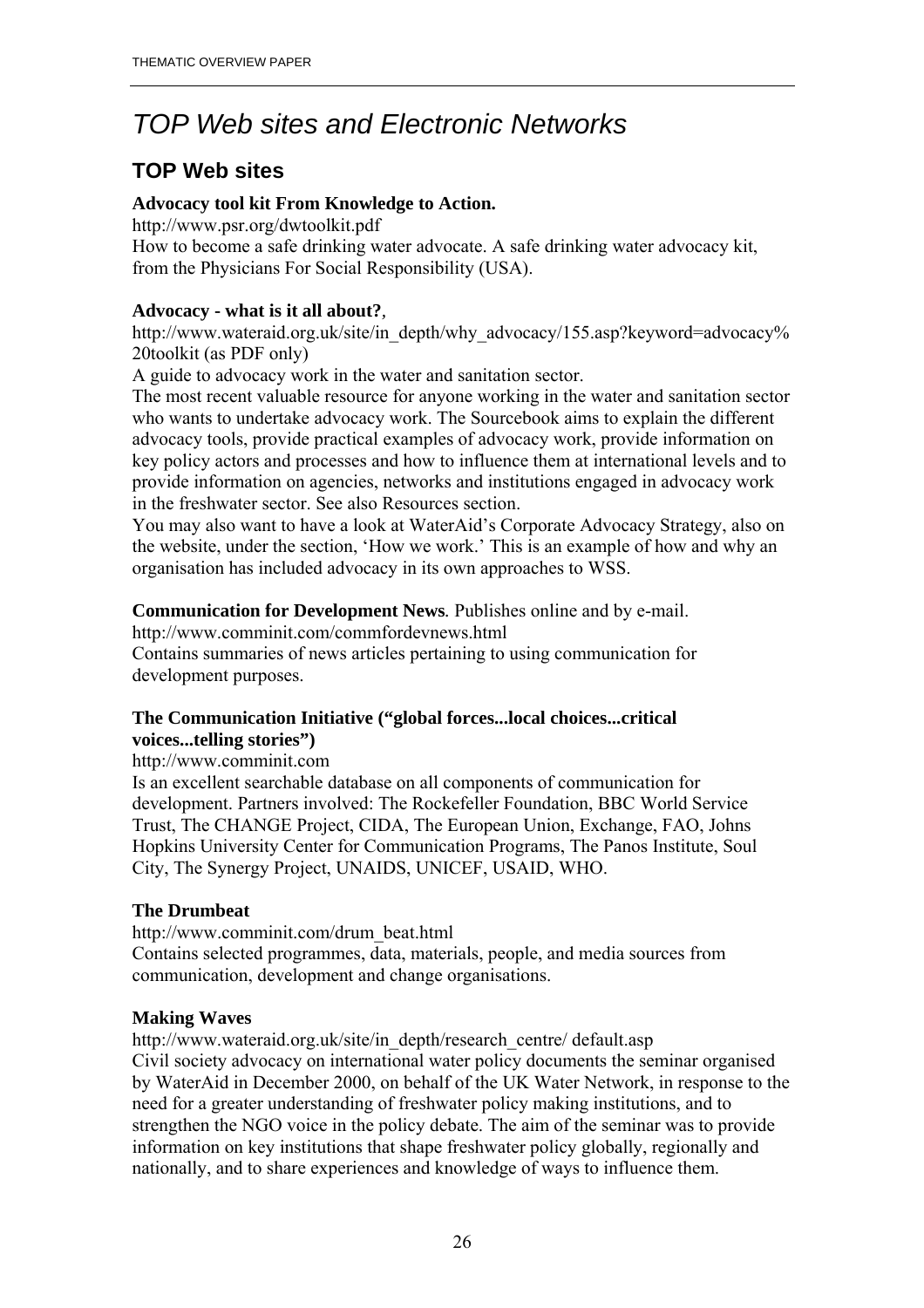#### **Resources on Participatory Approaches and Communication for Water and Sanitation Programming**

http://www.irc.nl.themes/communication/comres/index.html

Annotated references, by Jong, D. de, Mendonca, V. & Luciani, S. Advocacy and Communication Strategies Working Group, Water Supply and Sanitation Collaborative Council/IRC International Water and Sanitation Centre and UNICEF, 1997, provides annotated publications, training materials, courses and workshops and a selection of Web sites relevant to the area of communication and participatory approaches. The second part contains annotated materials divided in categories related to the planning and implementation of advocacy and communication for improved water and environmental sanitation programmes.

#### **World Water Day**

http://www.worldwaterday.org/advocacy/index.html

A practical Water for Development advocacy guide for World Water Day 2002There is also one available on the theme of Water and Health Advocacy for World Water Day 2001. This site maintained by IRC also contains content guides, photos and events and an archive of WWD since 1994.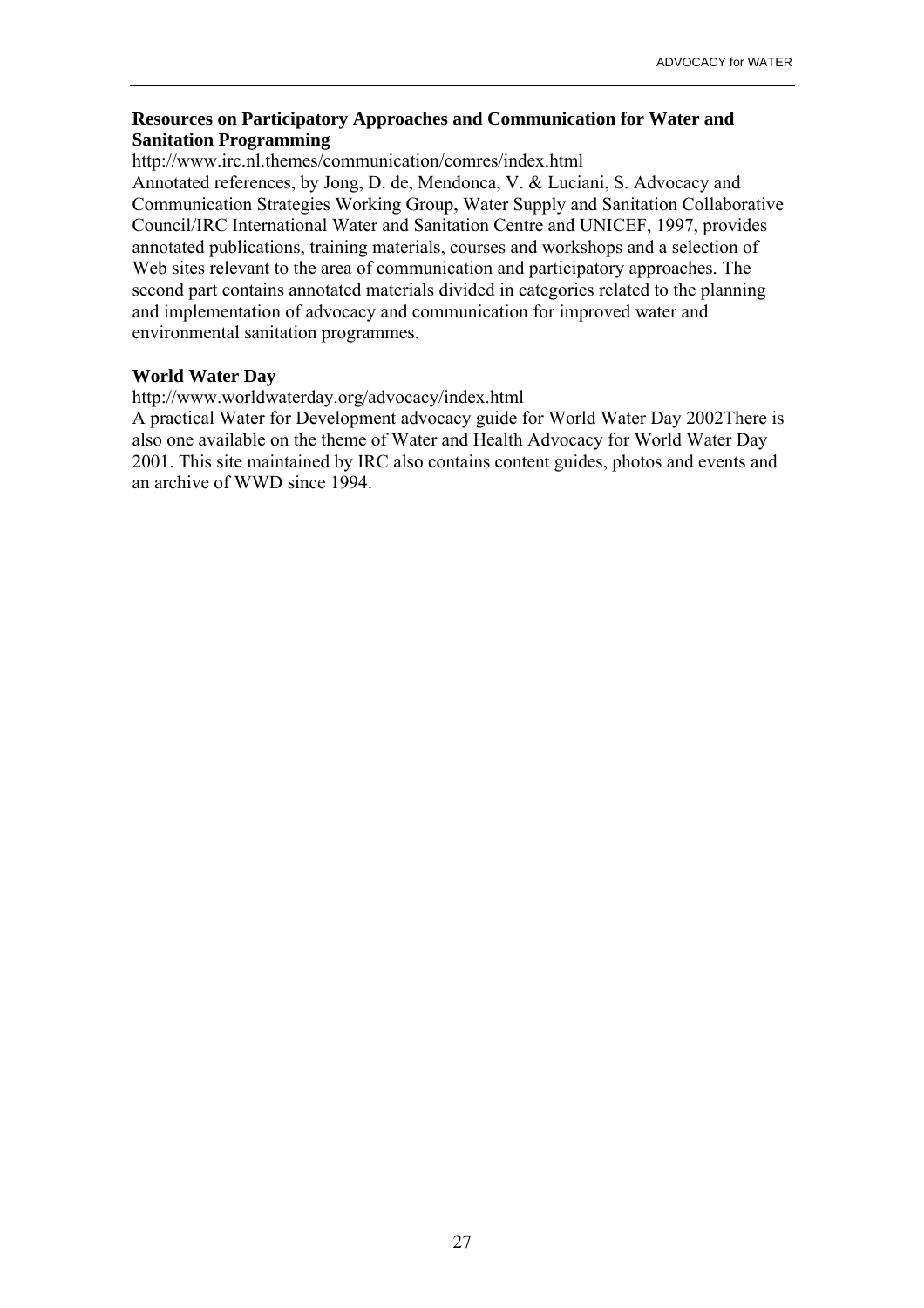## **TOP Electronic networks**

#### **Discussion list on Social Marketing**

Alan Andreasen, the Social Marketing Institute US (since 1999), e-mail: andreasa@georgetown.edu, Andreasen is running an e-mail-based discussion list on social marketing. It is US dominated, but interesting.

#### **The Drumbeat Listserver**

Warren Feek from Communication Initiative, US, e-mail: wfeek@comminit.com. Feek running an e-mail-based list server The Drum Beat (see also under Web sites)

#### **Freshwater Action Network**

Danielle Morley, e-mail: info@freshwateraction.net, co-ordinates the Freshwater Action Network, http://www.freshwateraction.net.

This site aims to improve and support the participation of NGOs and CBOs in policy making and advocacy work around freshwater issues at major international fora. It was centrally involved in supporting and co-ordinating NGO input into the International Conference on Freshwater in Bonn, December 2001. It also focused its work on the World Summit on Sustainable Development 2002, assisting NGOs active on freshwater issues to lobby for sanitation and water during the preparatory committee meetings, and co-ordinated NGO participation in the Water Dome. It is also involved in preparatory work for the 3rd World Water Forum, which. present opportunities for NGOs to focus international attention and resources on key freshwater issues. In the long term the network can act as a forum for coordinated NGO campaigns on water and target other institutions or issues at different levels. It will also continue to help build NGO capacity for international advocacy work and campaigning.

#### **Water advocacy Yahoo group**

Dick de Jong from IRC. http://groups.yahoo.com/group/wateradvocacy De Jong has since early 2001 moderated an informal water Advocacy Yahoo group with 38 members who exchange advocacy news and resources.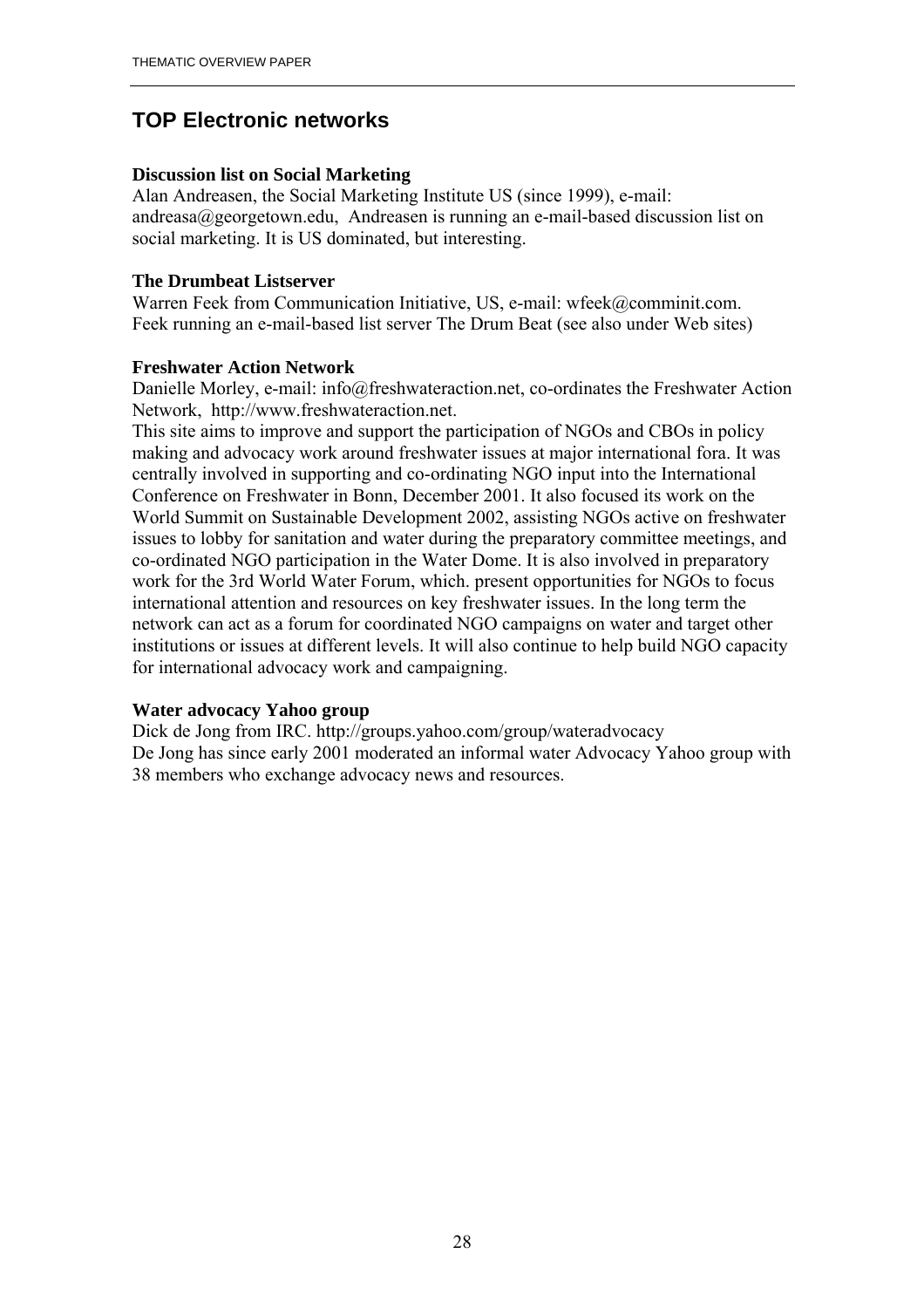# *TOP Contacts*

The advocacy specialists listed below spend most of their time on advocacy, social mobilisation and communication. Although they are busy people they occasionally answer questions on their areas of expertise.

#### **The Communication Initiative**

http://www.comminit.com/

The Communication Initiative is a partnership of development organisations seeking to support advances in the effectiveness and scale of communication interventions for positive international development.

The C.I. strategy includes provision of real-time information on communication and development experiences and thinking, facilitating horizontal linkages between people engaged in communication action, peer commentary on programmes and strategies and taking opportunities to promote strategic thinking on communication and development issues and problems.

Contact person: Warren Feek The Communication Initiative 5148 Polson Terrace Victoria British Columbia Canada V8Y 2C4 Phone: 1-(250)-658-6372 Fax: 1-(250)-658-1728 E-mail: wfeek@comminit.com

#### **Freshwater Action Network**

http://www.freshwateraction.net/

The Freshwater Action Network is a global network of environmental and developmental Non-governmental and Community Based Organisations working to strengthen civil society's participation in international water policy formulation. %% FAN's advocacy efforts are geared towards helping members of the network understand international water policies and to co-operate together across the water sectors for more effective and influential participation in freshwater policy making and implementation. Contact person: Danielle Morley Freshwater Action Network c/o Water Aid Prince Consort House 27-29 Albert Embankment London SE1 7UB Phone: +44 20 7793 4522

Fax: +44 20 7793 4545 E-mail: daniellemorley@wateraid.org.uk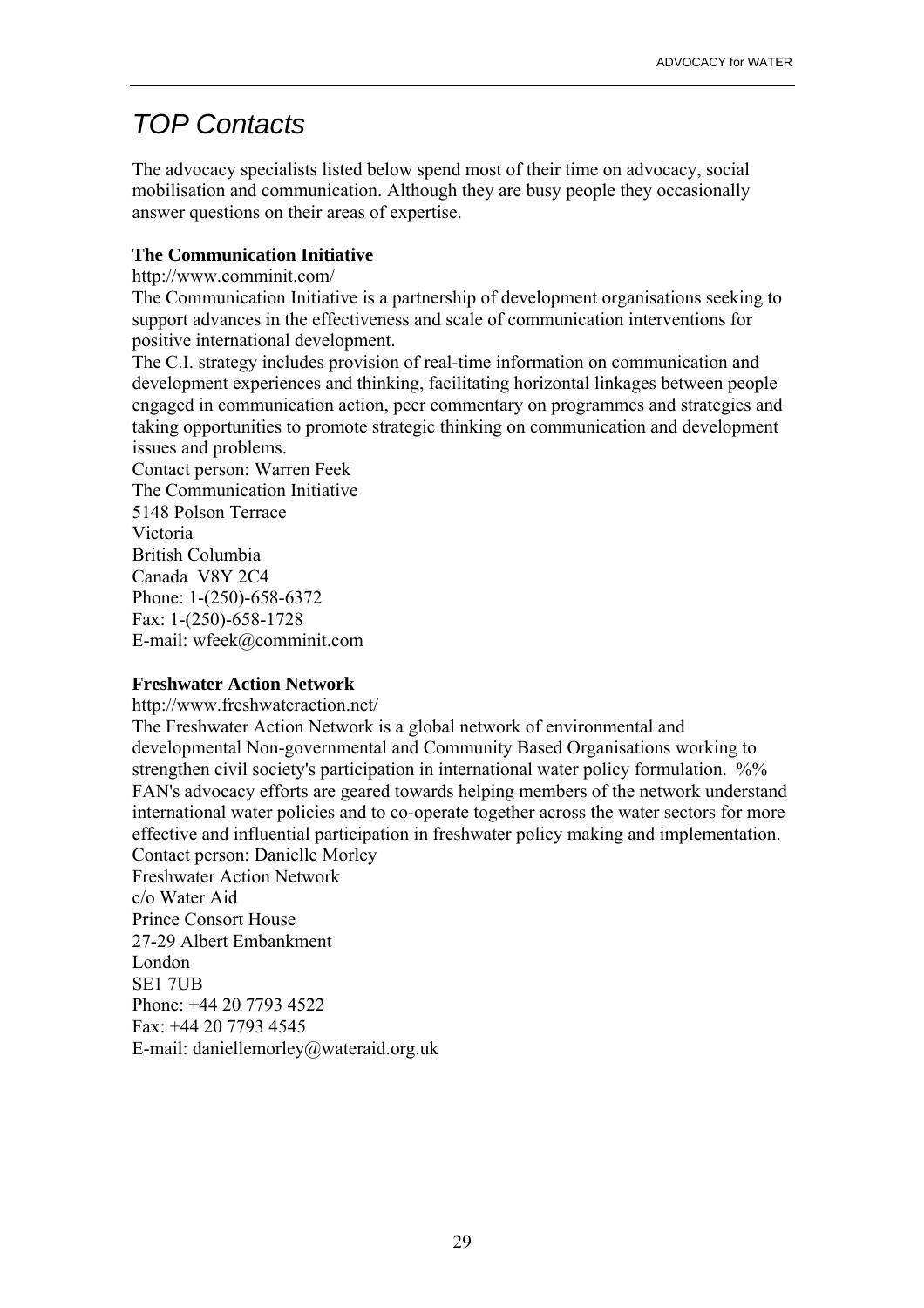#### **GWA (Gender and Water Alliance)**

http://216.198.199.82/english/main.asp

The Gender and Water Alliance is a network of 133 organisations and individuals from around the world with an independent steering committee. It is an Associated Programme of the Global Water Partnership (GWP) funded by the governments of the Netherlands and United Kingdom. Because of the pooled experience and skills contained in this network, the GWA offers a mix of information and knowledge sharing activities such as electronic conferencing, a web site, advocacy leaflets and video, annual reports, capacity building and pilot programmes.

Contact person: Rose Lidonde Contact person: Niala Maharaj GWA c/o IRC International Water and Sanitation Centre P.O. Box 2869 2601 CW Delft The Netherlands Phone: +31 15 219 2943 Fax: +31 15 219 0955 E-mail: R.A.Lidonde@lboro.ac.uk E-mail: nmaharaj@chello.nl

#### **IRC International Water and Sanitation centre**

http://www.irc.nl

IRC is an independent, non-profit organization by and linked with the Netherlands Government, the United Nations Development Programme, the United Nations Childrens Fund, the World Health Organization, the World Bank and the Water Supply and Sanitation Collaborative Council. IRC facilitates the sharing, promotion and use of knowledge so that governments, professionals and organizations can better support poor men, women and children in developing countries to obtain water and sanitation services they will use and maintain (new mission statement 2002). Using its web site, documentation, publications, IRC advocates change and aims to improve the information and knowledge base of the sector. Contact person: Dick de Jong IRC International Water and Sanitation centre P.O. Box 2869 2601 CW Delft

The Netherlands Phone: +31 15 21 929 62 Fax: +31015 21 909 55 E-mail: jong@irc.nl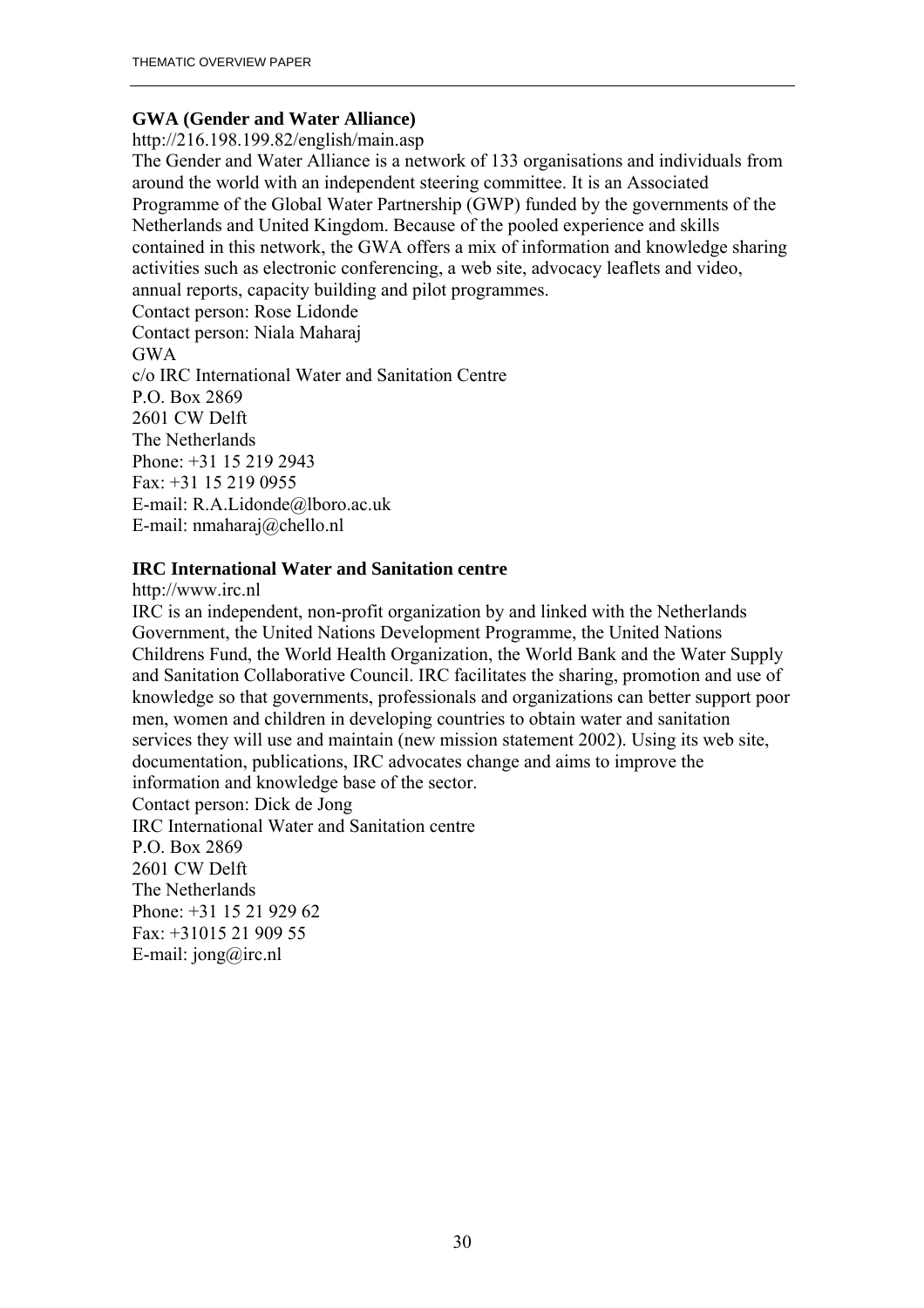#### **NGO (Non-governmental organizations associated with the United Nations)**  http://www.ngo.org/index2.htm

The Non-Governmental Organization (NGO) Section of the Department of Public Information (DPI) at United Nations Headquarters serves as the liaison between the Department and NGO associated with DPI. These organizations disseminate information about the UN to their constituency, thereby building knowledge of and support for the Organization at the grassroots level. Currently, close to 1,600 NGOs from all regions of the world are associated with DPI.

Its aim is to help promote collaborations between NGOs throughout the world, so that together we can more effectively partner with the United Nations and each other to create a more peaceful, just, equitable and sustainable world for this and future generations.

Contact person: Joseph Haider NGO RESOURCE CENTER Department of Public Information Room L-1B-31 New York, NY 10017, USA Phone: (212) 963-7233; 963-7234; 963-7078 Fax: (212) 963-2819 E-mail: ngofaic@bangla.net

#### **UNDESA (United Nations Department of Economic and Social Affairs)**

http://www.un.org/esa/desa.htm

The Department of Economic and Social Affairs was created as the result of the consolidation of the Department for Policy Coordination and Sustainable Development, the Department for Economic and Social Information and Policy Analysis and the Department for Development Support and Management Services.%%

The main objective of the Department's programme is to promote broad-based and sustainable development through a multidimensional and integrated approach to economic, social, environmental, population and gender related aspects of development. The Department's functions represent a crucial interface between global policies and national action, and between research and operational activities, thereby facilitating the translation of international agreements to strategies at the country level, and feeding back lessons learned and experiences gained from the country level into the international policy development process.

In implementing the programme, the Department will also aim at strengthening linkages between the United Nations and civil society and at developing innovative means of cooperation and modes of partnership in areas of common interest.

Contact person: Eirah Gorre-Dale

Water, Natural Resources and SIDS Branch Division for Sustainable Development E-mail: gorre-dale@un.org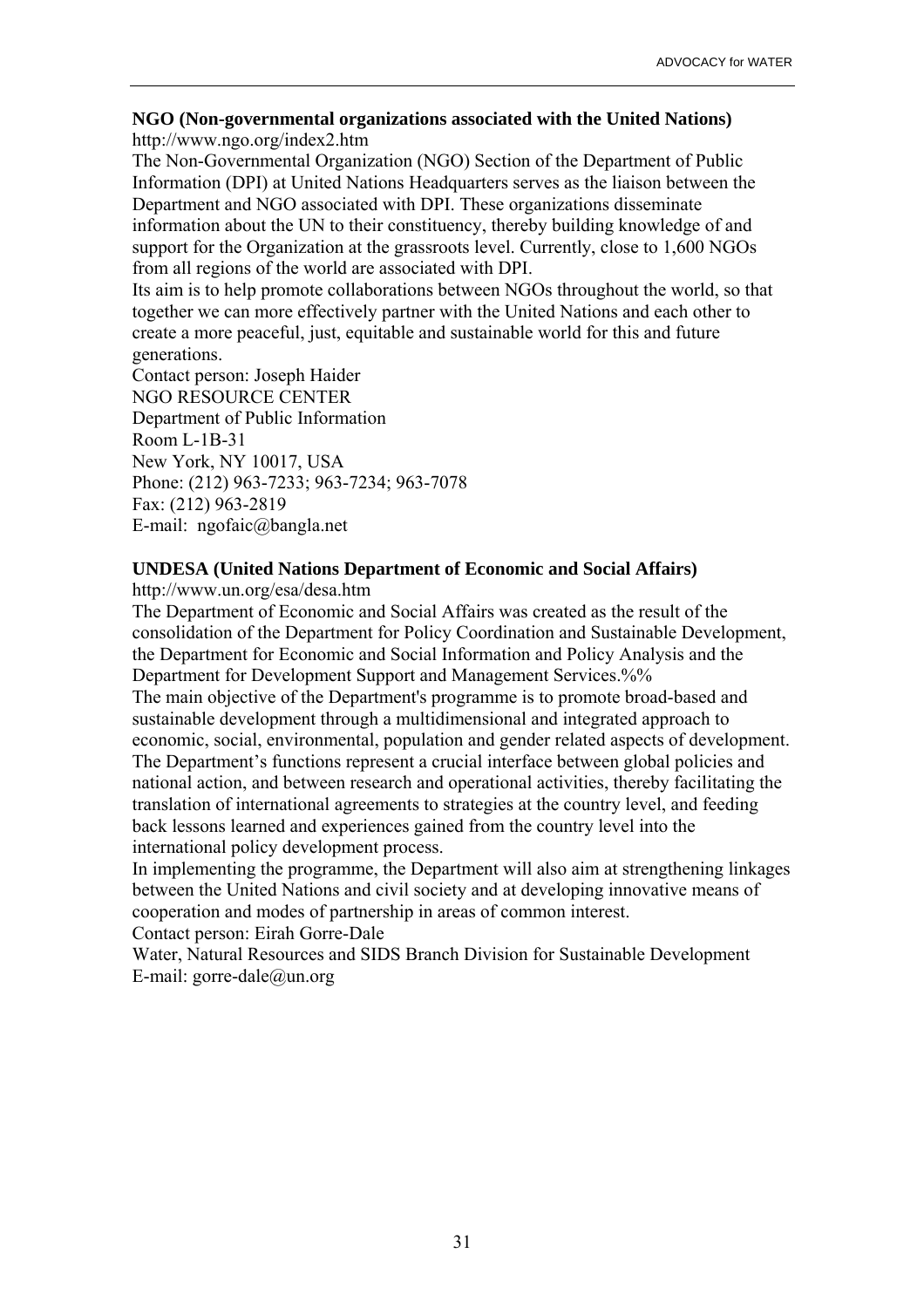#### **WaterAid**

http://www.wateraid.org.uk/

WaterAid is a charity dedicated to helping people escape the stranglehold of poverty and disease caused by living without safe water and sanitation. WaterAid works in partnership with local organisations in 15 countries in Africa and Asia to help poor communities establish sustainable water supplies and latrines, close to home. WaterAid also works to influence governments' water and sanitation policies to serve the interests of vulnerable people.

Contact person: Belinda Calaguas WaterAid Prince Consort House 27-29 Albert Embankment London SE1 7UB United Kingdom Phone: +44 20 7793 4500 Fax: +44 20 7793 4545 E-mail: BelindaCalaguas@Wateraid.org.uk

#### **Water Policy International**

http://www.waterpolicy.com/

Water Policy International is a small private company which provides expert advise on water resources management reform including policy development and process management.

Activities include advice in policy development and implementation, legislative reform and institutional rationalisation. Areas of operation include national governments and international river basins mainly in Africa.

Clients include the bi-lateral agencies such as Sida and DFID, a variety of UN agencies and the World Bank.

Depending upon the circumstances, expertise in a wide range of related services can be brought together to meet the needs of most circumstances.

Contact person: Len Abrams Water Policy International 293 Anderson Street

Brooklyn, Pretoria

South Africa

Phone: +27 12 362 0522

 $Fax: +27123623582$ 

E-mail: Len.Abrams@waterpolicy.com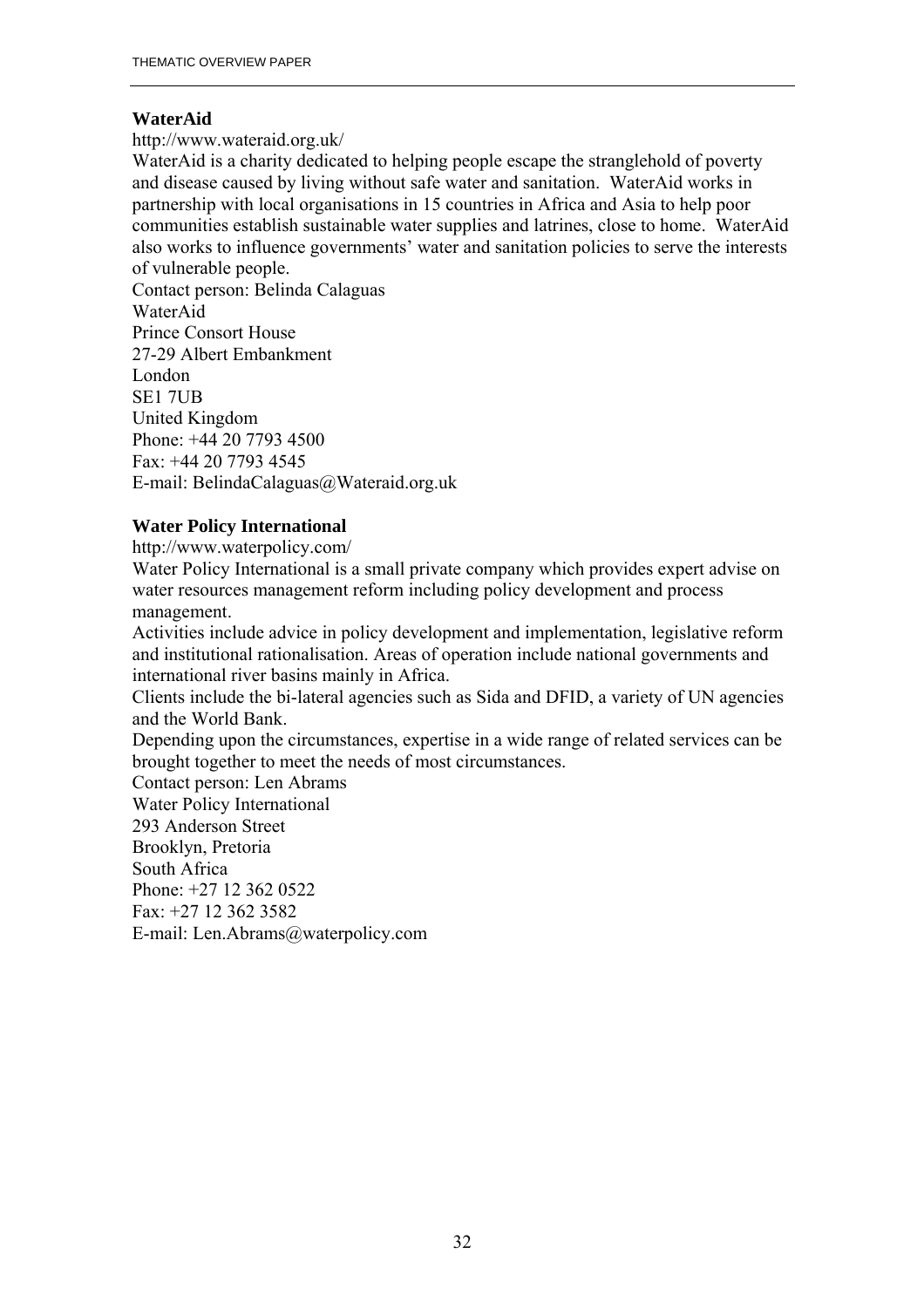#### **WHO (World Health Organization)**

http://www.who.int/about/en/ The World Health Organization, the United Nations specialized agency for health, was established on 7 April 1948. WHO's objective, as set out in its Constitution, is the attainment by all peoples of the highest possible level of health. Health is defined in WHO's Constitution as a state of complete physical, mental and social well-being and not merely the absence of disease or infirmity. Contact person: Everold Hosein & Kraig Klaudt Control Prevention and Eradication Department WHO Headquarters Avenue Appia 20 1211 Geneva 27 Switzerland Phone: (+ 41 22) 791 21 11 Fax: (+ 41 22) 791 3111 Telex: 415 416 Telegraph: UNISANTE GENEVA

E-mail: Everold@aol.com & klaudtk@who.int

#### **WSSCC (Water Supply and Sanitation Collaborative Council)**

http://www.wsscc.org/

The Water Supply and Sanitation Collaborative Council is a leading international organisation that enhances collaboration in the water supply and sanitation sector to accelerate the achievement of sustainable water, sanitation and waste management services to all people, with special attention to the unserved poor, by enhancing collaboration among developing countries and external support agencies and through concerted action programmes.

Contact person: Ashoke Chatterjee Secretariat for the WSSCC International Environment House Chemin des AnÈmones 9 1219 Châtelaine Geneva Switzerland Phone: +41 22 917 8657  $Fax \cdot +41$  22 917 8084 E-mail: aschat@blazenetonline.com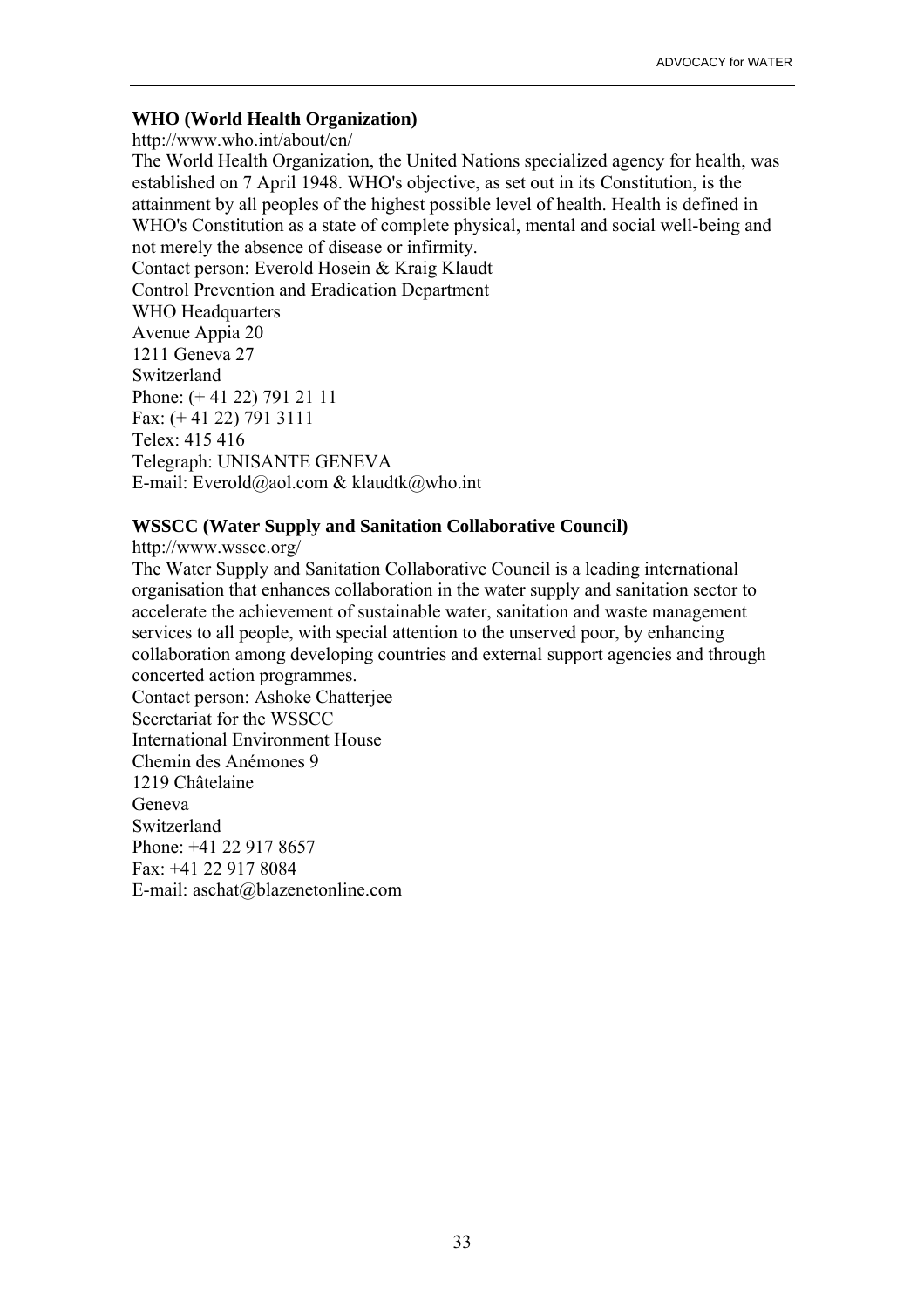# *TOP Courses and conferences*

There are many communication for development courses offered by universities from all overt the world. A good place to start is The Communication Initiative's listing [http://www.comminit.com/university.html] of university and other academic institutions that offer programmes related to communication, change and development. Most are master programmes. The author and reviewer of this TOP can recommend two short courses:

#### **Integrated Marketing Communication for International Health and Development**,

New York University (NYU), New York, USA. http://www.nyu.edu/education/summer/imc

In collaboration with the World Health Organization (WHO), Communicable Diseases/Control-Prevention-Eradication Department, Social Mobilisation and Training Unit NYU provides this short course  $(3 \& ½$  weeks) every year in July. Participants learn to apply the techniques of Integrated Marketing Communication in the strategic planning of development communication programmes. A major feature of this programme is a facilitated workshop in which participants complete an integrated marketing communication plan for a specific behaviour change programme in health or any other development sector.

The cost of the programme, excluding transportation, housing, meals and incidentals is US\$ 2,500.00.

The author of this TOP followed this excellent course in the summer of 2001 and produced together with a group of high level health professionals from Bhutan a draft marketing communication plan on handwashing for the country.

#### **Advocacy for NGOs**

BOND, UK http://www.bond.org.uk/advocacy/training.html

A more general two-month training programme on advocacy for NGOs is offered in the UK by British Overseas NGOs for Development )BOND. The reviewer followed it in 1999. This is a network of more than 260 UK based voluntary organisations working in international development and development education. It advocates mainly on the role of UK NGOs as development actors, and on their relationships with other actors.

Useful guidance notes were developed from the first BOND advocacy training course, *'An Introduction to Advocacy'.* They are designed to be used as training tool outside of the training environment. They highlight key elements of the training and should help readers to 'sell' the idea of advocacy in their own organisations. They can be used either as a set or individually. They cover:

- 1. *The what and the why of advocacy* http://www.bond.org.uk/advocacy/guidwhatandwhy.html
- 2. *Participative advocacy* http://www.bond.org.uk/advocacy/guidpart.html
- 3. *Getting the message across* http://www.bond.org.uk/advocacy/guidmessage.html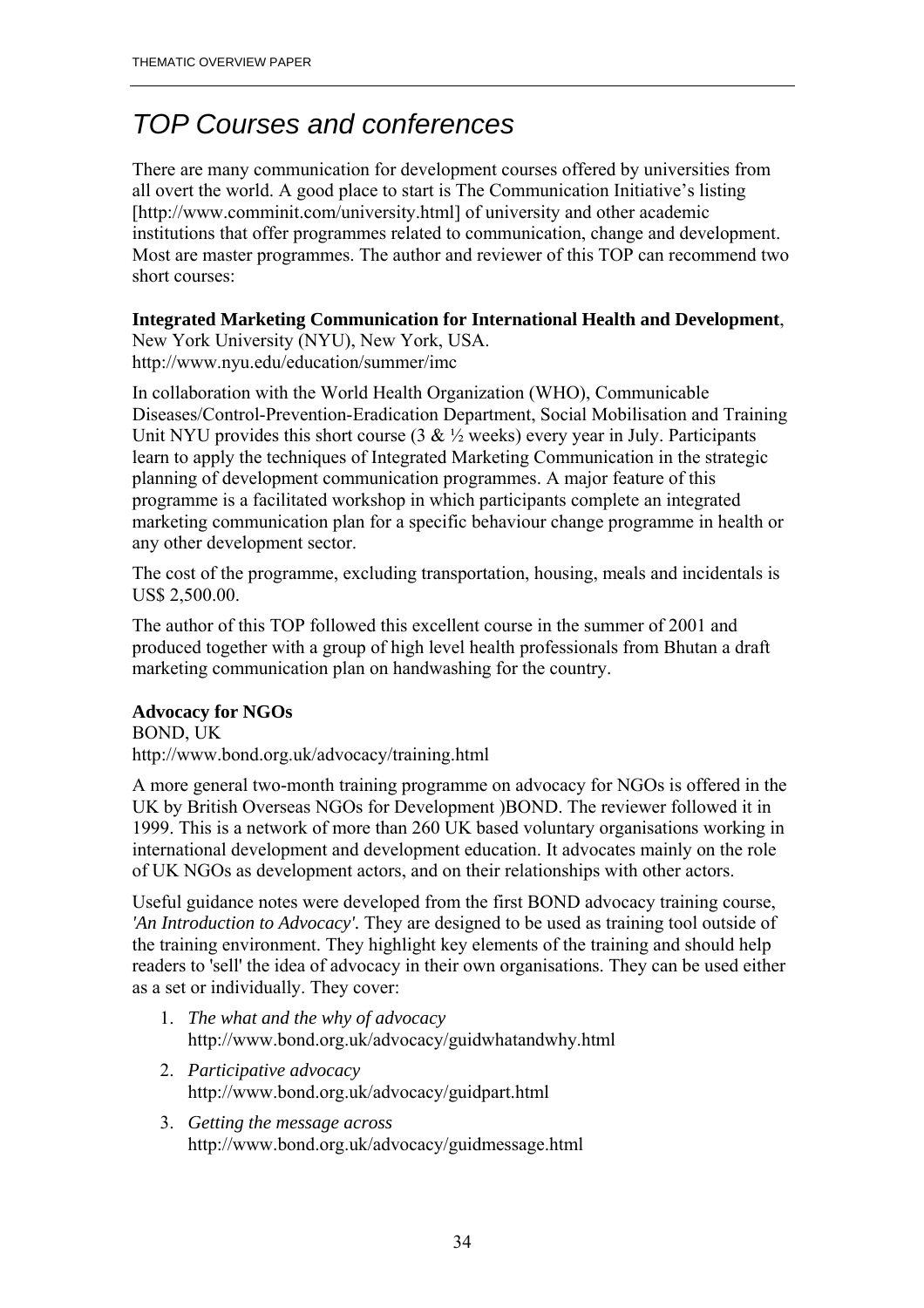- 4. *Evaluating advocacy work* http://www.bond.org.uk/advocacy/guideval.html (includes Belinda Calaguas' action plan for the first 6 months of WaterAids advocacy plan for the VISION 21: Water for People and World Water Forum)
- 5. *Partnerships with the Private Sector*  http://www.bond.org.uk/advocacy/guidprivate.html

The Advocacy Institute in the USA provides an international capacity building programme [http://www.advocacy.org/capacity.htm] focusing on leadership development and social justice.

Major international events [http://www.wsscc.org/events/index.php] for planning advocacy on key topics are updated in a database by IRC's information specialist Cor Dietvorst. Here is a selection:

| World Water Day                    | Global                             | 22 March 2003  |
|------------------------------------|------------------------------------|----------------|
| [http://www.worldwaterday.org]     |                                    |                |
| 3rd World Water Forum              | Yodo River Basin (Kyoto, Shiga and | 16-23 Mar 2003 |
| [http://www.worldwaterforum.org]   | Osaka), Japan                      |                |
| <b>WSSCC 6th Global Forum</b>      | Dakar, Senegal                     | Early Dec 2003 |
| [[http://www.wsscc.org/activities/ |                                    |                |
| forums/index.html]                 |                                    |                |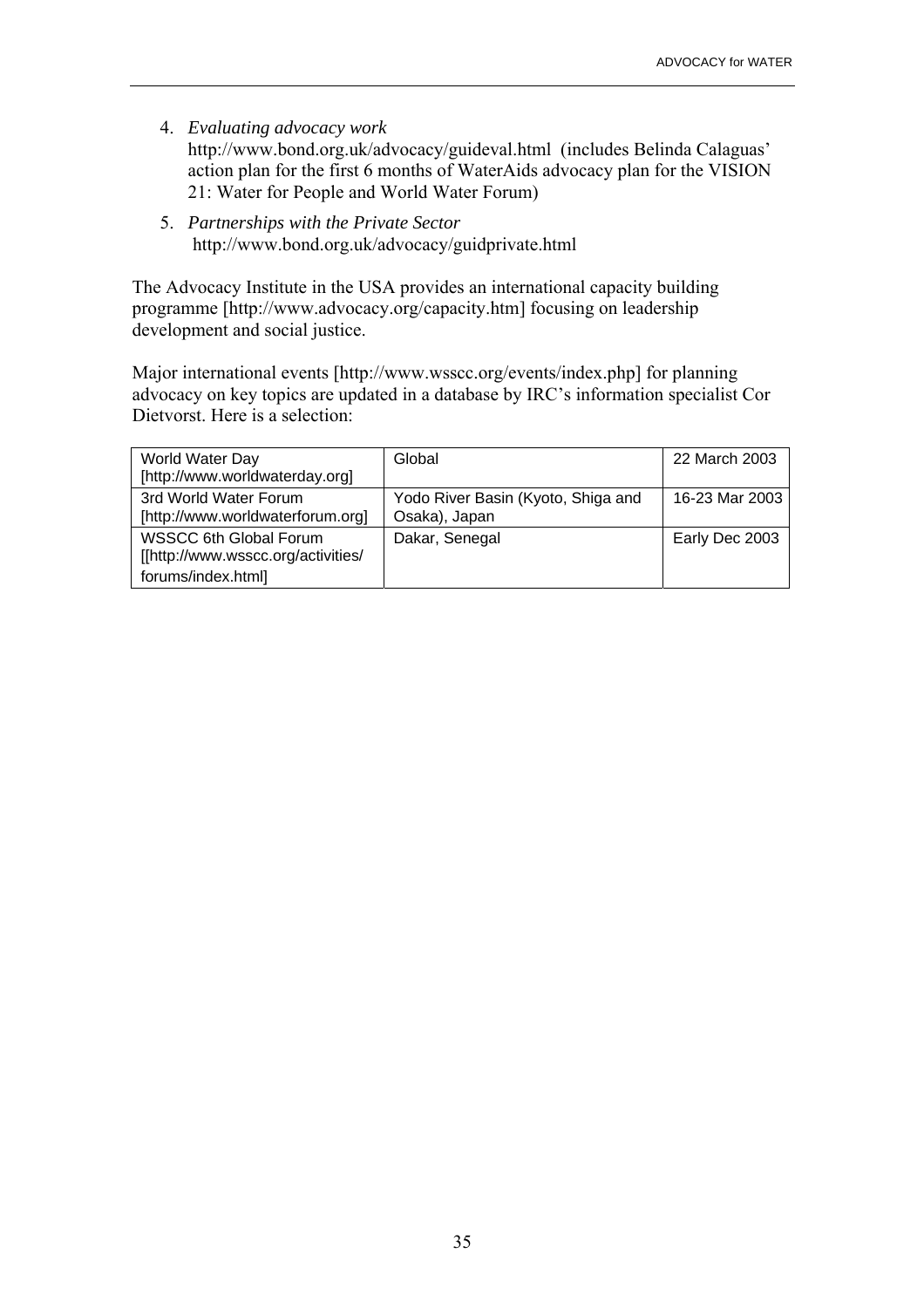# *TOP Research programmes*

Research for advocacy and communication programmes is mainly done in the formative stage while the programme is being designed. It normally includes:

- situation analysis,
- developing the key desirable behavioural result,
- current knowledge levels, attitudes and practices,
- priority market segments,
- SWOT analysis,
- consumer needs, wants, desires,
- positioning, competitors
- communication situation.

Pre-testing concepts, messages and communication materials is essential to assess whether materials actually communicate what is intended. This helps to save a lot of wasted posters and money.

Outcomes and impact research is needed to improve program impact and to promote sustained behaviour change.

The Johns Hopkins Center for Communication Programs, one of the better-known universities in this area has a useful online research and evaluation section. The JHU/CCP Research and Evaluation Division has developed a multi-method, applied research system [http://www.jhuccp.org/r&e/index.stm] specifically for family planning communication programs. The following principles guide their applied research [http://www.jhuccp.org/r&e/codes.stm] and evaluation approaches:

- The primary purpose of research and evaluation is to improve program impact and promote sustained behaviour change.
- Research and evaluation is built into every project at the beginning.
- Research and evaluation results belong to the entire health community.
- Coordination of research efforts increases efficiency and reduces costs.
- Standardisation improves quality and comparability.
- Training in research and evaluation is essential to capacity-building and institutionalisation.

See also the section on targets, indicators and monitoring.

Here is a list of ongoing research on issues for advocacy and organisations involved in advocacy, which can aid advocacy and communication planning. We start with issues related to the WASH campaign of the WSSCC.

### **HYGIENE**

### *1. Sustainability in hygiene behaviour*

http://www.irc.nl/projects/susthygb/index.html

This is a three year  $(2001 – 2003)$  research and exchange project to find out more about the sustainability of changes in hygiene behaviour. Organisations: IRC and 8 project partners: LSHTM (UK), GTZ (Germany), NEWAH (Nepal), COSI (Sri Lanka), SEUF (India), WaterAid (Uganda), CWSA (Ghana) and NETWAS (Kenya). The European Commission and the Dutch Government funds the project.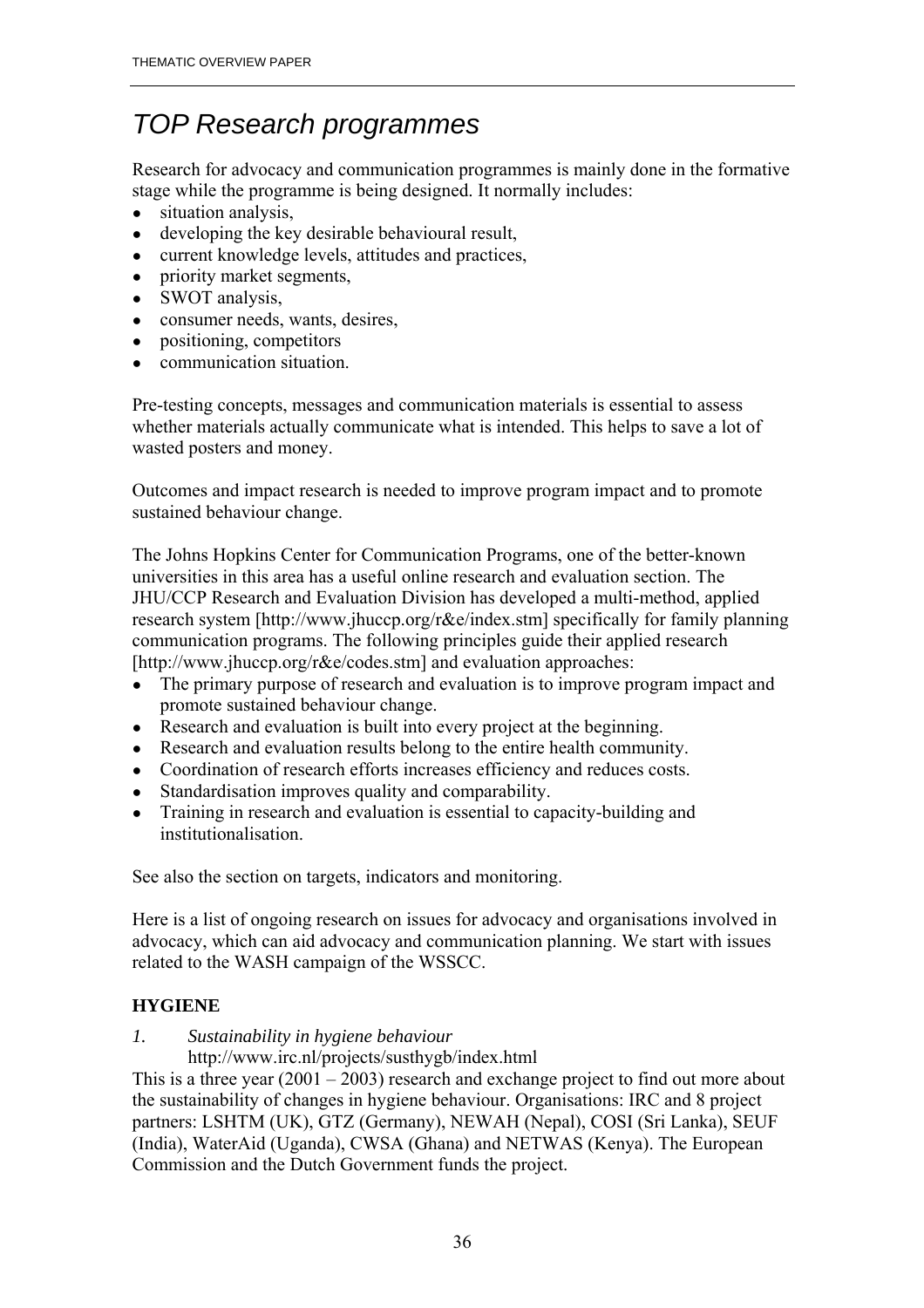#### *2. School Sanitation and Hygiene Education* http://www.irc.nl/sshe/index.html

Implementation of a school sanitation and hygiene education project. Organisations: UNICEF's Education and Water, Environment and Sanitation Programme, IRC and local partners in Burkina Faso, Colombia, India, Nepal, Nicaragua, Viet Nam and Zambia.

*3. The Global Initiative for Public-Private Partnerships (PPP) in Handwashing*  http://www.wsp.org/english/activities/handwashing.html

The World Bank [http://www.worldbank.org/watsan/] and the Water and Sanitation Program (WSP) in collaboration with the London School of Hygiene and Tropical Medicine (LSHTM) and other partners, launched this global initiative in 2001, as a PPP initiative to promote handwashing in the state of Kerala, India and in Ghana.

#### *4. Hygiene Improvement Framework*

 http://www.ehproject.org/Pubs/GlobalHealth/GlobalHealthArticle.htm Organisation: Environmental Health Project EHP), see also their Hygiene Bulletins [http://www.ehproject.org/Library/HB/HygieneBulletinList.htm] and reports section [http://www.ehproject.org/live/Rptspub.html]

The Hygiene Improvement Framework helps us understand the means to prevent diarrhoea and the obstacles that must be overcome to do so.

#### **SANITATION**

#### *5. Sanitation Connection*

http://www.sanicon.net

An Internet-based resource giving "access to accurate, reliable and up-to-date information on technologies, institutions and financing of sanitation systems around the world". Topics include: cost/benefit and impact analysis; ecological sanitation; finance; fluxes to oceans; gender; health aspects; human development and poverty; hygiene behaviour; institutional development; legislative issues; low cost sewerage; marine pollution; monitoring and evaluation on-plot sanitation technology; participatory approaches; pollution control; promotion of sanitation; sanitation and fresh water ecology; sanitation for the urban poor; sanitation within integrated water management; school sanitation; solid waste management; stormwater management; wastewater reuse; wastewater treatment technology. Organisations: WSP, IWA, UNEP (GPA), WSSCC, WHO, IRC, WEDC, CSIR, EW Banking, EHP, GHK, Leeds University, Maynilad Water Services Inc., SKAT, Swedish Institute for Infectious Disease Control, UNEP GEMS/Water Collaborating Centre, UNCHS (Habitat), WHO-CEHA;

#### **GENDER**

#### *6. Mainstreaming Gender in Integrated Water Resources Management*  http://www.genderandwateralliance.org/english/main.asp

This is an Associated Programme of the Global Water Partnership (GWP) funded by the governments of the Netherlands and United Kingdom. Through the pooled experience and skills contained in this network, the GWA offers a mix of information and knowledge sharing activities such as electronic conferencing, a web site, advocacy leaflets and video, annual reports, capacity building and pilot programmes. In 2002 the Gender and Water Alliance (GWA) advocacy group produced a draft training module for gender ambassadors: advocacy materials that are currently being field tested. The training module consisting of tools and techniques to be used with the four sets of guidelines for gender ambassadors. It focuses on the knowledge and skills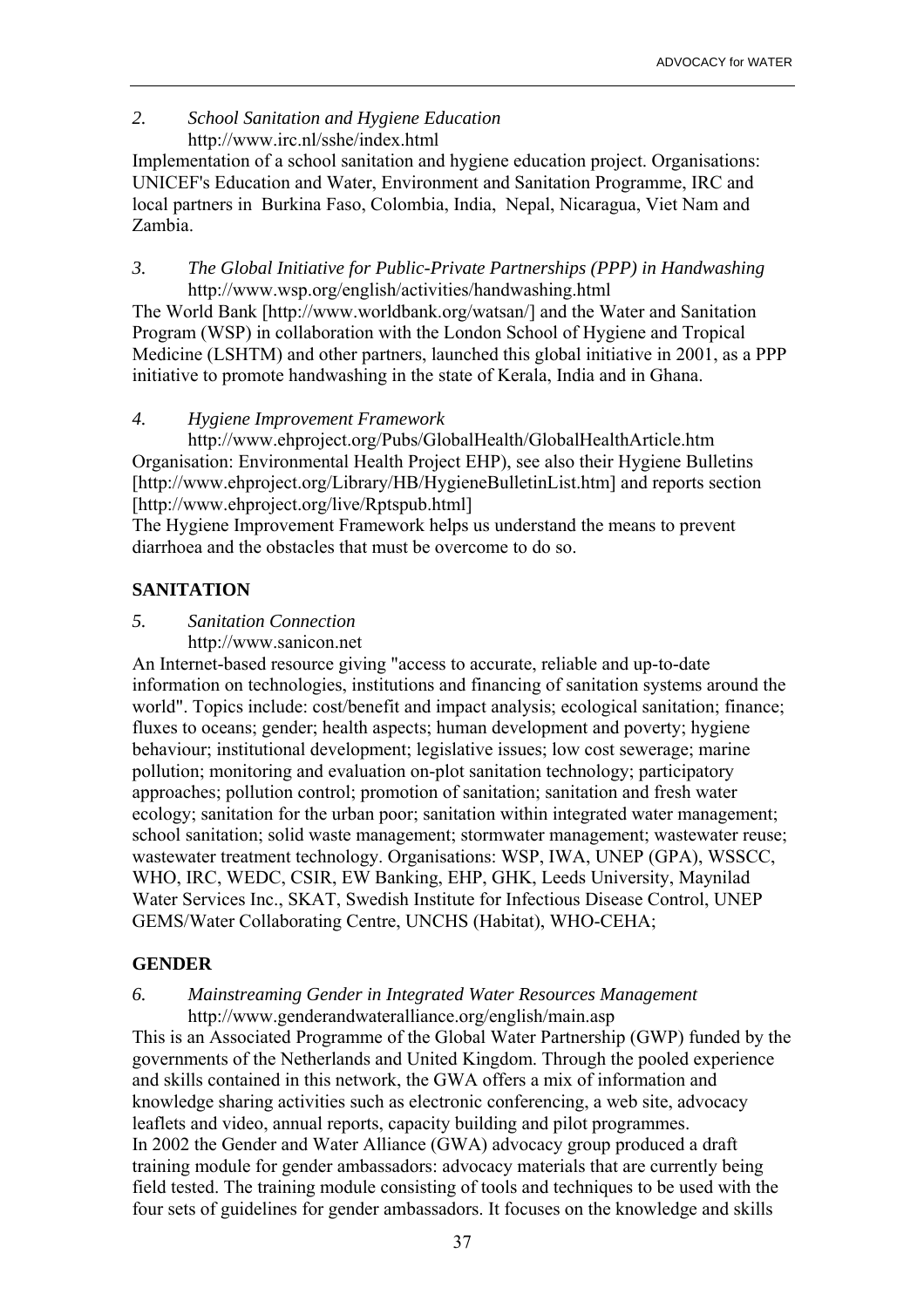of how to deliver the various key messages in mainstreaming gender concerns. It includes guidelines for gender ambassadors cover lobbying, speeches, conferences and exposure visits.

Organisations: GWA since March 2000, GWP, IRC and a network of 133 organisations and individuals from around the world with an independent steering committee.

#### **INSTITUTIONAL / SECTOR REFORM**

*7. Water and Sanitation Cluster* of the Business Partners for Development http://www.bpd-waterandsanitation.org

This informal global network, a World Bank initiative, aims to research and promote tripartite partnerships involving the public and private sector and civil society. It also aims to "identify specific lessons learned about partnerships from existing projects which are providing responsive and affordable water services to urban poor and to demonstrate that these can be replicated and scaled up to national and regional levels". The site includes brief information on projects in Argentina, Bolivia, Colombia, Haiti, Indonesia and South Africa, a newsletter (Crystal Clear) and links. Organisations: Générale des Eaux (Vivendi), WaterAid and the World Bank Group.

# *8. Water Aid has done three separate pieces of research:*

#### **Private sector participation (PSP)**

http://www.wateraid.org.uk/site/in\_depth/current\_research/157.asp Reforms currently ongoing in the water and sanitation sector promote the involvement of the private sector in water supply development and service delivery in both urban and rural areas. WaterAid's case study research on private sector participation asks the following questions: Does PSP serve the poor? If it does, what enables it to do so and how can these factors be strengthened? If it does not, what prevents it from doing so, and how can these barriers be taken down? The research looks into urban and rural experiences of private sector involvement and public utilities in 12 countries. The research project is being done in collaboration with Tearfund and with support from DFID.

#### **Poverty Reduction Strategy papers (PRSP)**

http://www.wateraid.org.uk/site/in\_depth/current\_research/400.asp In 1999, the IMF and the World Bank agreed the Highly Indebted Poor Country (HIPC) Initiative, providing debt relief to 42 countries around the world on the condition that these countries produce a Poverty Reduction Strategy Paper (PRSP). Out of the 15 countries where WaterAid works, 11 are HIPCs. Many WaterAid country programmes worked to influence governments to prioritise water and sanitation within the new poverty reduction strategies, and therefore within the allocation of debt relief monies.

This scoping study on water sanitation and PRSPs, undertaken in collaboration with the Overseas Development Institute with support from DFID, focuses on five countries. Three other country programmes also produced critiques of the water element in the PRSPs. They also focused on developing monitoring indicators that can be used in assessing the impact of water and sanitation interventions on poverty.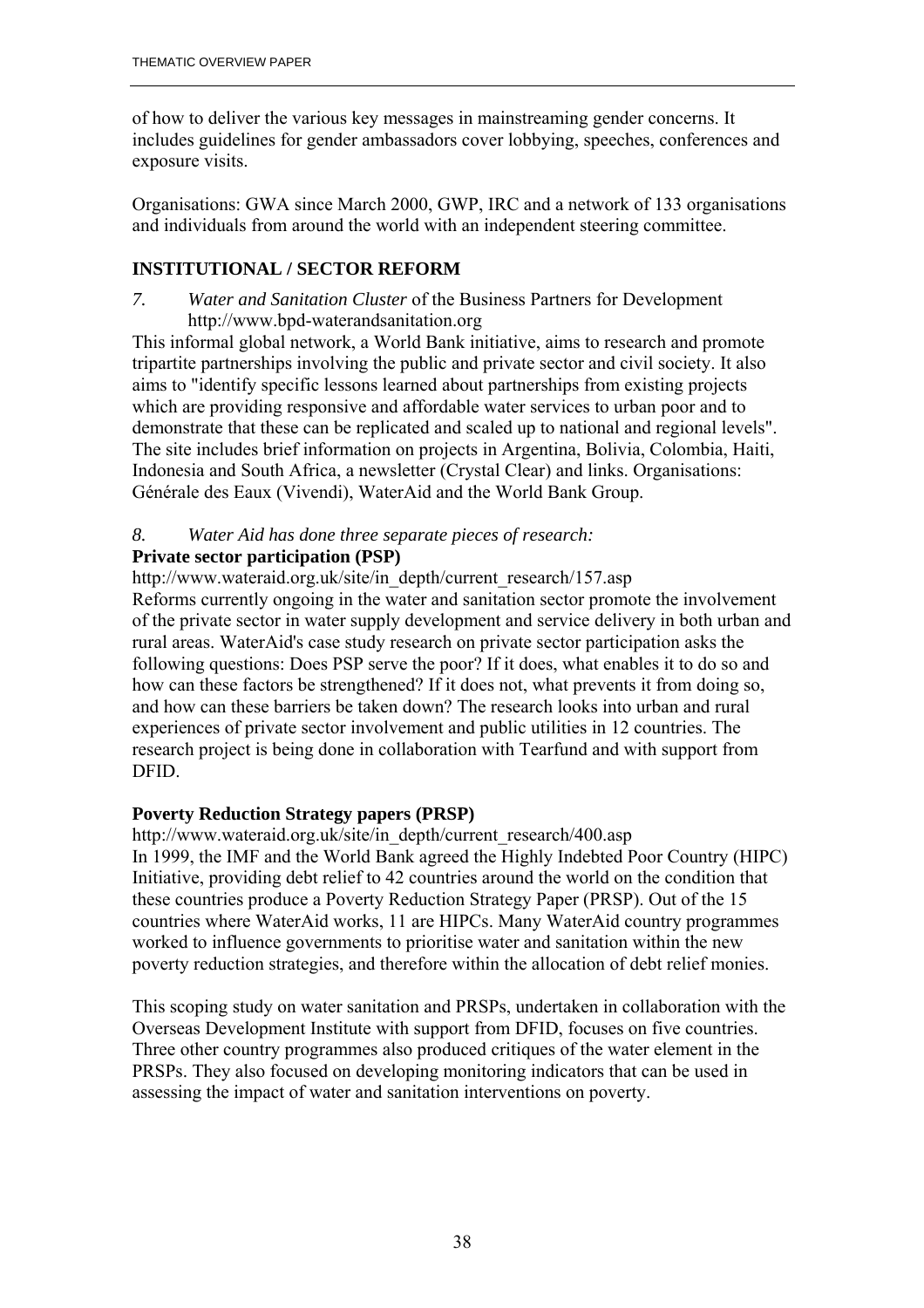#### **Financing water and sanitation**

http://www.wateraid.org.uk/site/in\_depth/current\_research/169.asp Financing water and sanitation infrastructure development and water and sanitation service provision continues to be a huge challenge for all development actors. WaterAid's desk research provides an overview of the issue, as well as looking in more detail at levels of official development aid allocated to water and sanitation.

#### *9. Institutional and Management Options Working Group (IMO-WG) of the Water Supply and Sanitation Collaborative Council (WSSCC)*  http://www.wsscc.org/activ/imo/index.html

The site includes an introduction to the range of basic modes of water supply sector organisation, links to a discussion list and background documents, and gives an overview of research opportunities within IMO-WG. Organisations: WSSCC, IHE and around 200 members from developed and developing countries.

#### *10. Public Services International (PSI)*

#### http://www.world-psi.org

 PSI, the international trade union federation for public sector workers (with a head office in France) has developed a Water Code  $\mathbb{A}^{42}$  in the water sector  $\mathbb{A}^{43}$ . PSI leads an active anti-privatisation campaign called "No profits from water!"  $\mathcal{A}^{44}$  for which it has set a special utilities site  $\sqrt{10^{45}}$ .

It has a separate research unit, PSIRU [http://www.psiru.org/], Public Services International Research Unit, in the UK. PSIRU has developed set of modules  $\sqrt{\theta^{46}}$  and activities on privatisation and restructuring in the energy and water sectors for use by trade union educators. One of the most active developing country PSI affiliates is SAMWU [http://www.cosatu.org.za/samwu/], the South African Municipal Workers Union, which has been fighting water privatisation for several years.

#### *11. Public-Private Partnerships (PPP) and the Poor in Water and Sanitation*  http://www.lboro.ac.uk/wedc/projects/ppp-poor/index.htm

 This is the site of a research project (June 1999 - March 2003) managed by WEDC (UK). It contains project outputs/reports, links to selected Internet sources and publications.

#### *12. Scaling up community management of rural water supplies*  http://www.irc.nl/manage/debate/econf.html

The site consolidates a wealth of resources from a participatory action research and dissemination programme in six developing countries that ran from 1994 to 2002. Organisations involved: IRC, WSSCC, WaterAid, PLAN International, WEDC and SKAT.

<sup>42.</sup> http://www.world-psi.org/Psi.nsf/6e53a54ebe88ae01c12568270037cc33/ 79d3f35c484af37bc12568940038e9c4?OpenDocument

<sup>43.</sup> http://www.world-psi.org/psi.nsf/70e5a424a2513f54c 125682700403814/426 aaa164b6300d9c12568930038de7c?OpenDocument

<sup>44.</sup> http://www. world-psi.org/psi.nsf/07545e68a11263c0c1256873002db34e/ 82dc365fef2843fac 1256890003da851?OpenDocument

<sup>45.</sup> http://www.psi-utilities.org/].

<sup>46.</sup> http://www.psiru.org/affiliates/steweduc/index.htm]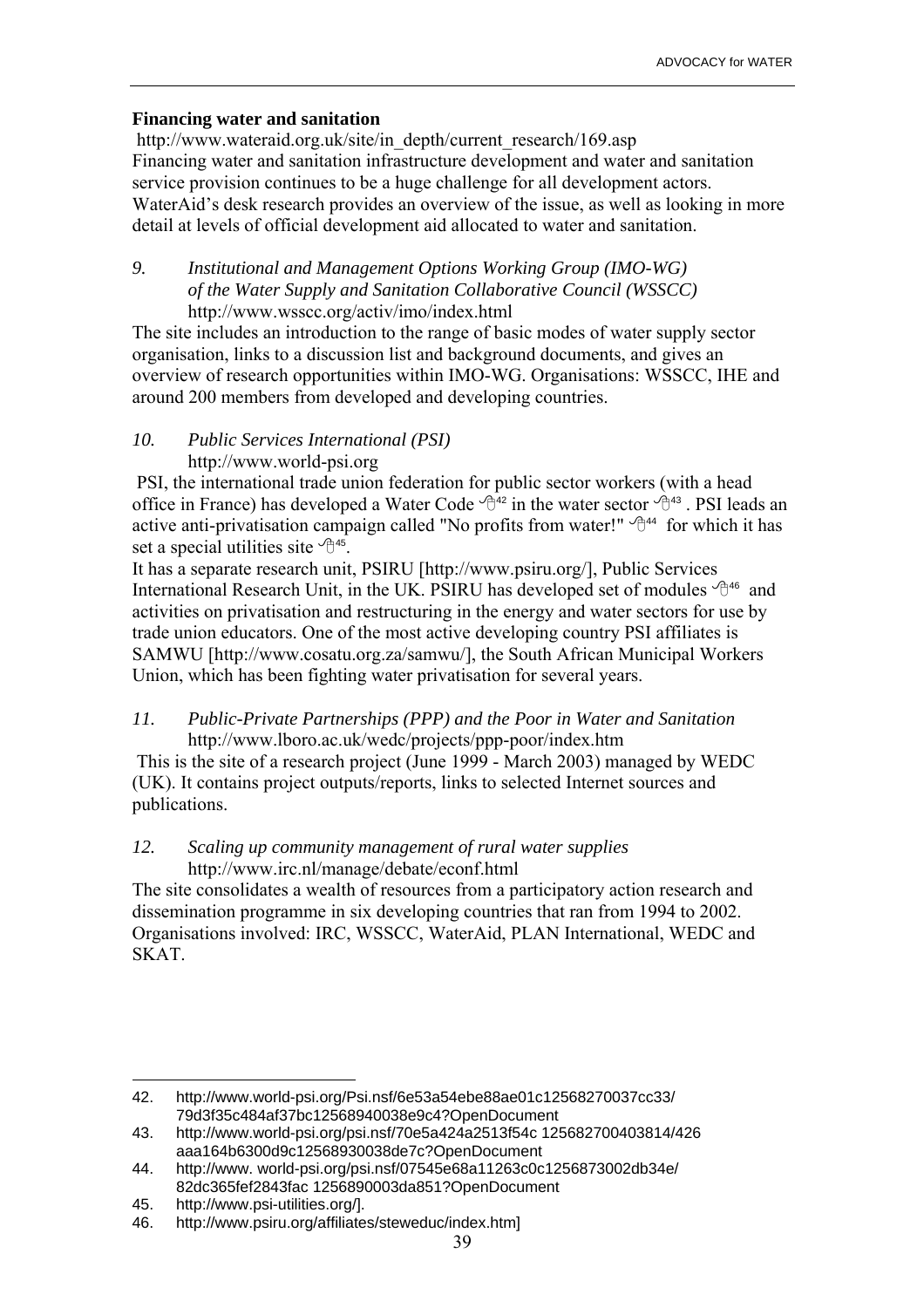#### **RESOURCE CENTRE DEVELOPMENT/ CAPACITY BUILDING**

*13. Resource Centre Network for Water, Sanitation and Environmental Health (WELL)* http://www.lboro.ac.uk/well/index.htm

WELL is a resource centre network providing services and resources in water, sanitation and environmental health from  $2001 - 2005$  for the Department for International Development (DFID) of the British government and partner agencies, in collaboration with network partners [  $\oplus$  http://www.lboro.ac.uk/well/aboutwell/network-partners.htm] worldwide: AMREF (Kenya), IWSD (Zimbabwe), NETWAS International (Kenya), TREND (Ghana), ICDDR-B (Bangladesh), SEUF (India), EHC (Russia), CINARA (Colombia) .

WELL will provide a wide range of information and documentation services in water supply, sanitation and environmental health. It will provide these services in partnership with the eight selected resource centres in the South, helping to strengthen their knowledge broking capacity. It also undertakes studies on specific topics in water, sanitation and environmental health. Current themes for information development are: decentralised approaches and management, environmental concerns, environmental interventions for child survival, gender, hygiene promotion, sanitation: the unmet need. Organisations: WEDC, LSHTM, IRC and WELL

#### *14. Streams of Knowledge coalition*  http://www.irc.nl/stream/index.html

The mission of the global coalition of resource centres in the water and sanitation sector is to help to close the gap on unmet needs by achieving equitable access to information, focusing knowledge where it can help to build capacity, and promoting action learning, whereby people benefit from their own experiences. Launched in March 2000 based on an IRC study on what makes a good resource centre. Activities by partners include action research, strategic sector analysis, advocacy, publishing, information support,

training, and advisory services.

Organisations involved from the South: CINARA from Colombia, CREPA from Burkina Faso, Institute of Water and Sanitation Development (IWSD) from Zimbabwe, NETWAS International from Kenya, Philippine Centre for Water and Sanitation (PCWS) from the Philippines, and Training, Research and Networking for Development (TREND) from Zimbabwe. Organisations involved from the North: IRC International Water and Sanitation Centre from the Netherlands, Programme Solidarité Eau (pS-Eau) from France, Swiss Centre for Development Co-operation in Technology and Management (SKAT) from Switzerland, and the Tampere University's Institute of Water and Environmental Engineering (TUT/IWEE) from Finland.

#### *15. Resource Centre Development*

#### http://www.wsscc.org/source/bulletin/sb22.html

IRC and partners started in February 2002 a participatory Resource Centre Development programme  $2002 - 2006$ . This will collaborate on joint in-country scoping studies, sector reviews and joint activity planning. Organisations: IRC, IWSD (Zimbabwe), NETWAS International (Kenya), TREND (Ghana), NGO Forum WSS (Bangladesh), SEUF (India), CINARA (Colombia), COSI (Sri Lanka), NCWSTI (South Africa).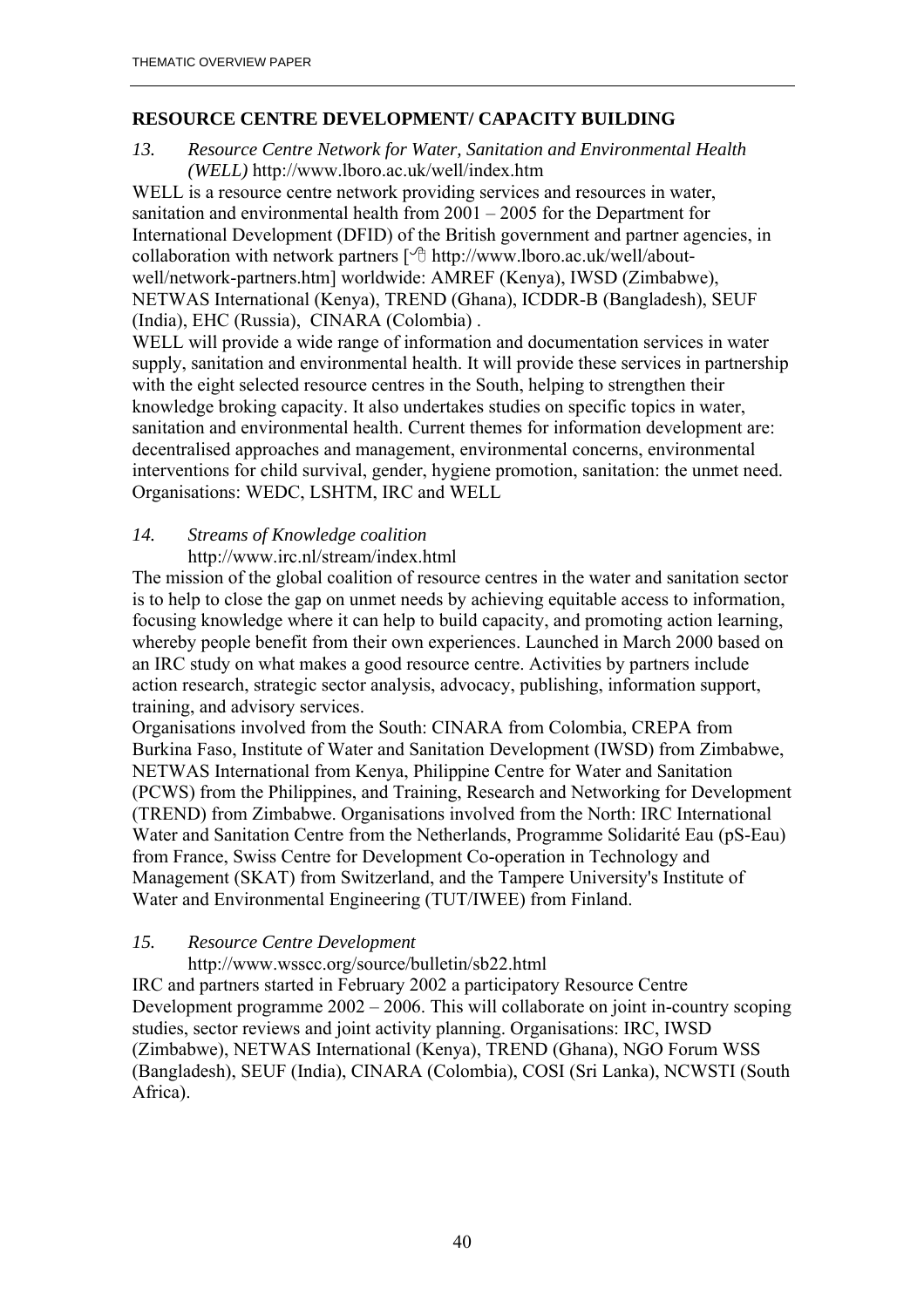#### *16. Water Policy and Management*

http://www.worldbank.org/wbi/sdwater/index.html

Supports national capacity building for sustainable water resources management, with a focus on formulating water resources management strategies and economic analysis. Also supports sector reform through learning partnerships with client country agencies, World Bank operations and civil society. Key topics include institutional options, tariff reform, economic and environmental regulation, and the design of public-private partnerships to improve services to the poor. Organisation: World Bank Institute.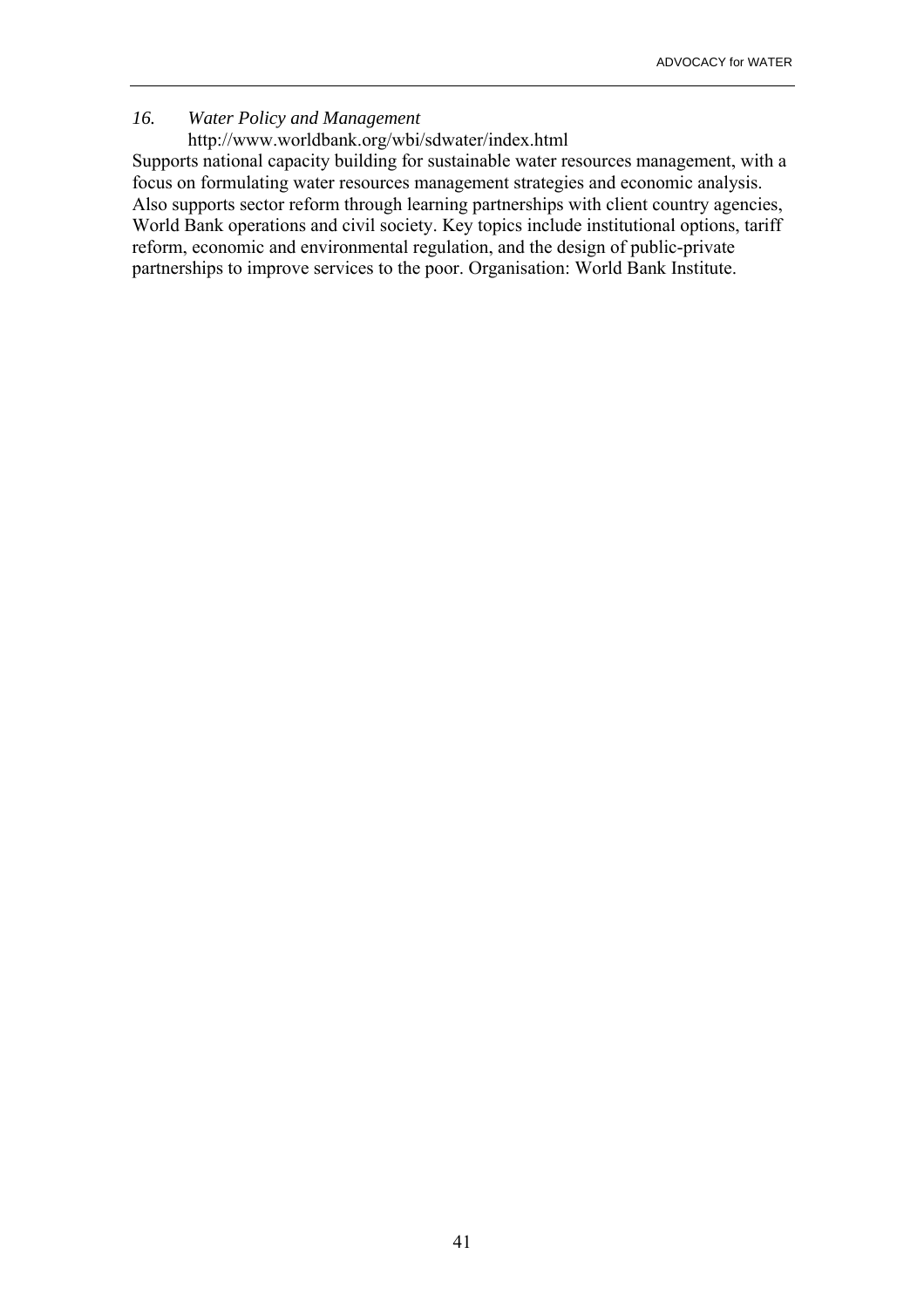# *Press cuttings*

It is worth doing a regular search on 'advocacy' using the search engine at www.irc.nl. On 26 Jan 2003 this produced 1,858 results of which the first 37 had a greater than 70 percent relevance ranking. The Source Bulletin that IRC publishes six times per year online [http://www.irc.nl/source] and on paper is an advocacy tool that reaches thousands of professionals working in the water, sanitation, health, environment and local government sector, NGOs, universities, private sector and media.

The top 5 Source Bulletin articles on advocacy are:

*SOURCE Bulletin No.17*, *July 2001* 77% http://www.wsscc.org/source/bulletin/sb17.html]

....New WSSCC advisory group on water advocacy set up...

#### *SOURCE Bulletin No.16, May 2001* 75%

http://www.wsscc.org/source/bulletin/sb16.html

...It has placed less emphasis on using the results from that research for advocacy to influence other organisations. Now the Council's focus is changing to advocacy and communication, influencing how other organisations work in the...

#### *SOURCE Bulletin No.15, February 2001* 73%

http://www.wsscc.org/source/bulletin/sb15.html ...Iguaçu Action Programme: Strong commitment for VISION 21 advocacy ...

#### *SOURCE Bulletin No.18, September 2001* 73%

http://www.wsscc.org/source/bulletin/sb18.html

... "The advocacy challenge is that while many leaders speak about water and sanitation, they do not always act. "There is an urgent need for the water and sanitation sector to build synergies with other sectors such as those...

#### *SOURCE Bulletin No.22, March 2002* 71%

http://www.wsscc.org/source/bulletin/sb22.html

...IRC and partners, and links to other key organisations. The WWD 2002 site provides an updated Water for Development advocacy guide, background information about previous years and a selection of photos. Visitors to the site can add events and comments.

The IRCDOC [http://www.irc.nl/products/documentation/ircdoc/search.html] bibliographical database when searched online for 'advocacy' or 'awareness raising' gives 135 results.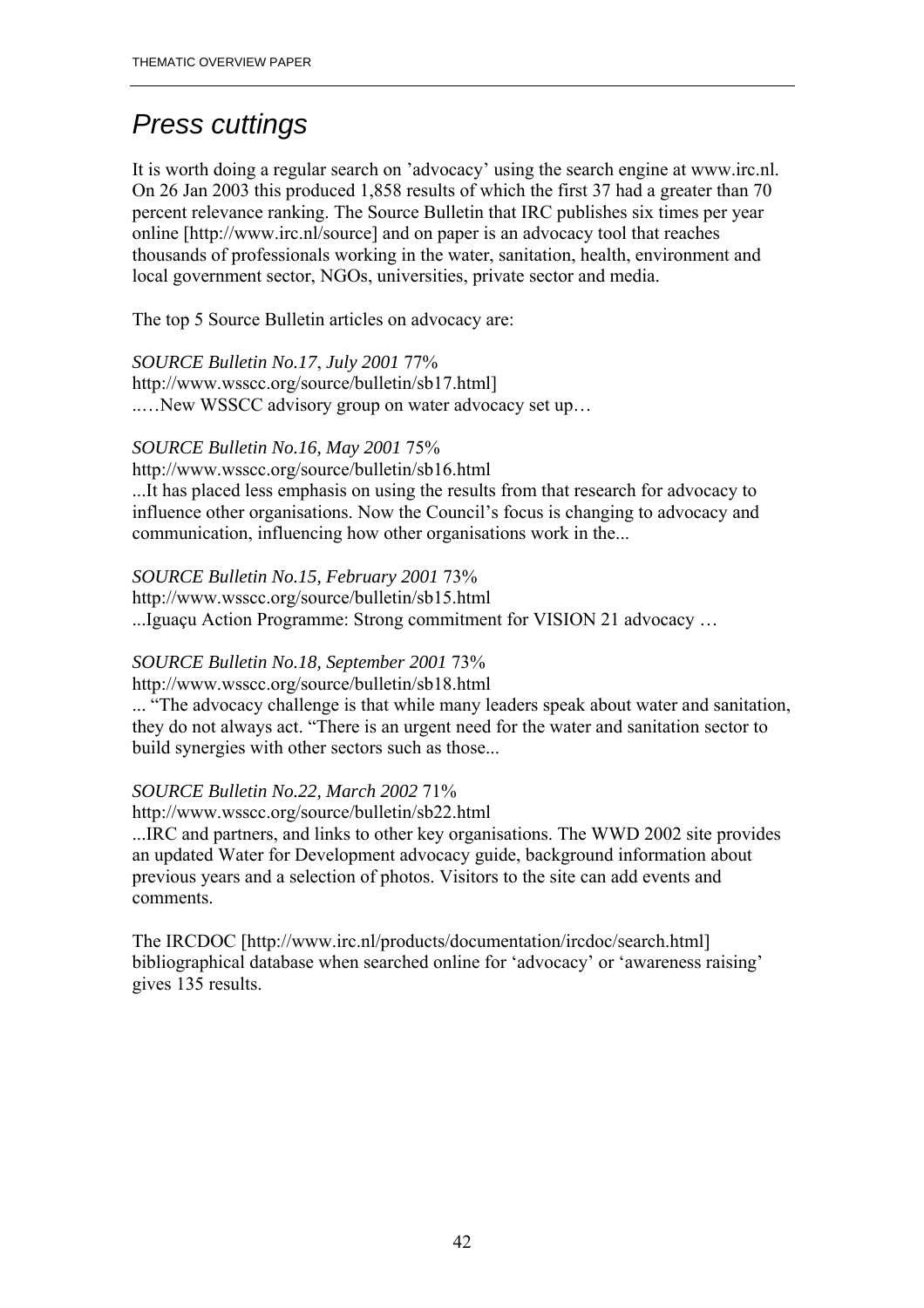## *Top Quiz*

Try it before you read the Overview Paper. Answer "yes" or "no" to each of the following questions to see if your programme should consider getting advocacy and communication support.

#### **Questions**

- 1. Political leaders do not talk about the costs and benefits of sanitation and hygiene.  $\overline{Y/N}$
- 2. We have to subsidise people to get them interested in building a household latrine. Y / N
- 3. We can't really sell latrine parts until women and men know where they are available and what the benefits are. Y / N
- 4. There are too many customers who do not pay their water bills. Y / N
- 5. I am afraid that one day a negative news story will break about the programme and I won't be ready to handle it. Y / N
- 6. I must introduce hand washing, but the women will never accept it here. Y / N

If you answered yes to one of these questions, adding advocacy/ communication skills might help. You can start by contacting one of the organizations mentioned under TOP Contacts.

The WSSCC regularly has polls online at http://www.wsscc.org/poll/index.php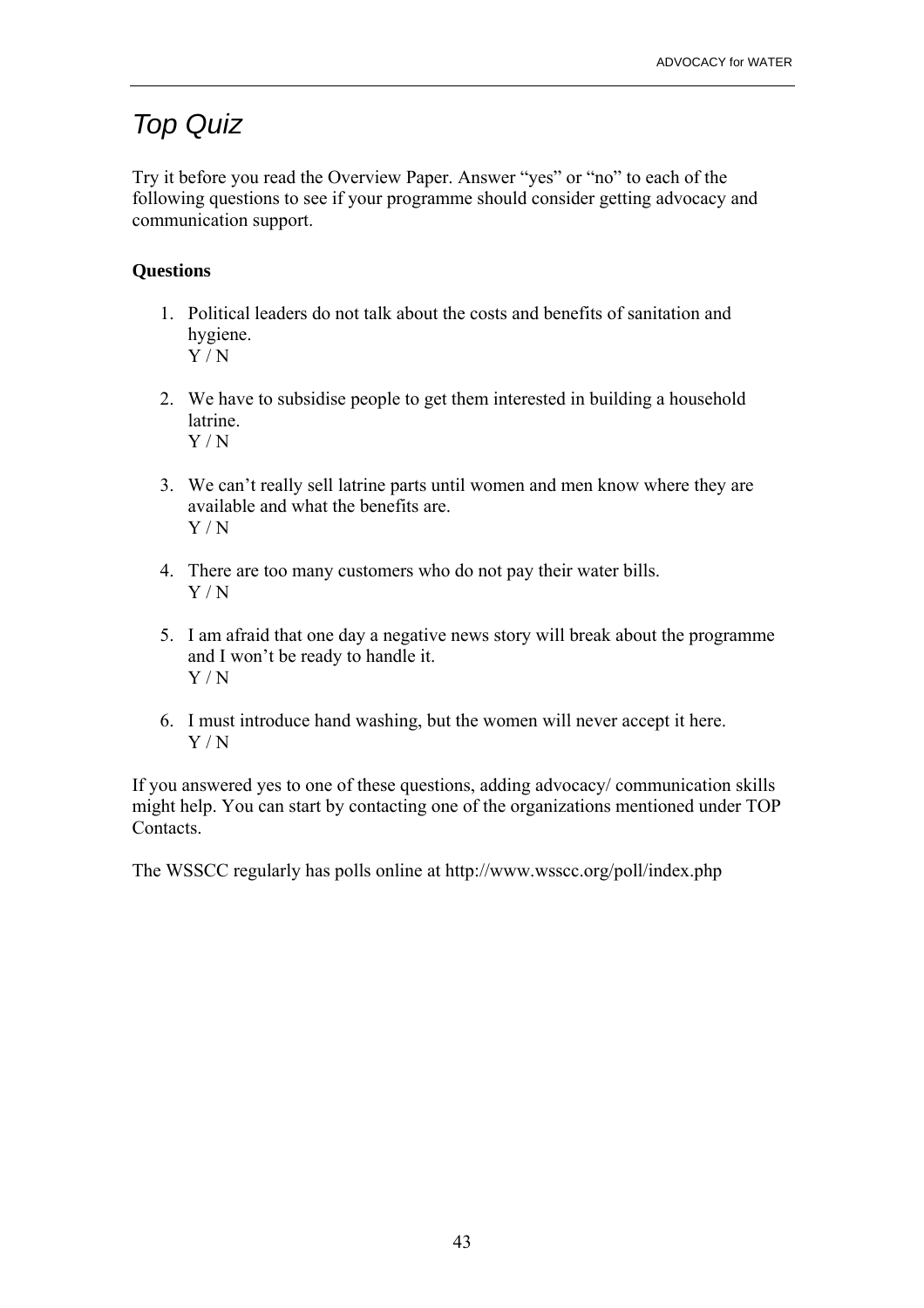## *Annex 1: Two water and sanitation examples*

This research includes a section Environmental Health including water, sanitation and hygiene education and one on interventions using mass media.  $\mathbb{B}^{47}$  This contains examples from water sanitation and hygiene. Two of these are listed below:

#### **Example 1:**

Curtis, V., Kanki, B., Cousens, S., Diallo, I., Kpozehouen, A., Sangare, M. and Nikiema, M. (2001) *Evidence of behaviour change following a hygiene promotion programme in Burkina Faso.* Bulletin of the World Health Organization. 79, 518-527. REF ID 8859.

Target Group/Country: Carers of small children in rural communities in Burkina Faso.

Methodology: The programme was designed following extensive research on local practices, motivation and facilities using both qualitative and quantitative methods. Community volunteers carried out monthly house-to-house visits and community meetings. Health centre staff were trained in participatory discussion and gave talks at health centres. A youth theatre group performed a comic play each week about cleanliness and the need to dispose of stools. A series of 12 comic radio spots with an evolving story was developed, tested and broadcast in local languages and French by local radio stations. A curriculum and materials for six primary school hygiene lessons were developed, teachers trained and provided with lesson guides, 6 posters and a box of soap and buckets.

Evaluation: There were no controls (because of the use of mass media) and a time series approach was used for evaluation. Two population surveys recorded the coverage of the programme among target audiences (mothers of children aged 0-35 months). Four surveys were carried out: three prior to the programme and one in 1998 (after the programme had been running for 3 years), using structured observation of hygiene behaviours of young children and their carers and recording a three hour period on a pre-coded form.

Impact: After the programme had run for 3 years, three-quarters of mothers targeted had had contact with programme activities. Half could cite the two main messages of the programme correctly. Although the safe disposal of children's stools changed little between 1995 and 1998 (80% pre-intervention, 84% post- intervention), hand-washing with soap after cleaning a child's bottom rose from  $13\%$  to  $31\%$  ( $p<0.01$ ). The proportion of mothers who washed their hands with soap after using the latrine increased from 1% to 17% ( $p<0.001$ ). Lack of a control is the main limit to the validity of this study. Even with the pre-test studies the authors conclude that it is not possible to show from the data that the change in washing hands after using the latrine was a change from the underlying trend. It is unfortunate that the data on coverage was not related to the impact - to show a relative take-up of behaviours by those persons who reported hearing the messages from radio or volunteers.

 $\overline{a}$ 47. http://www.hubley.co.uk/1mass.htm#part14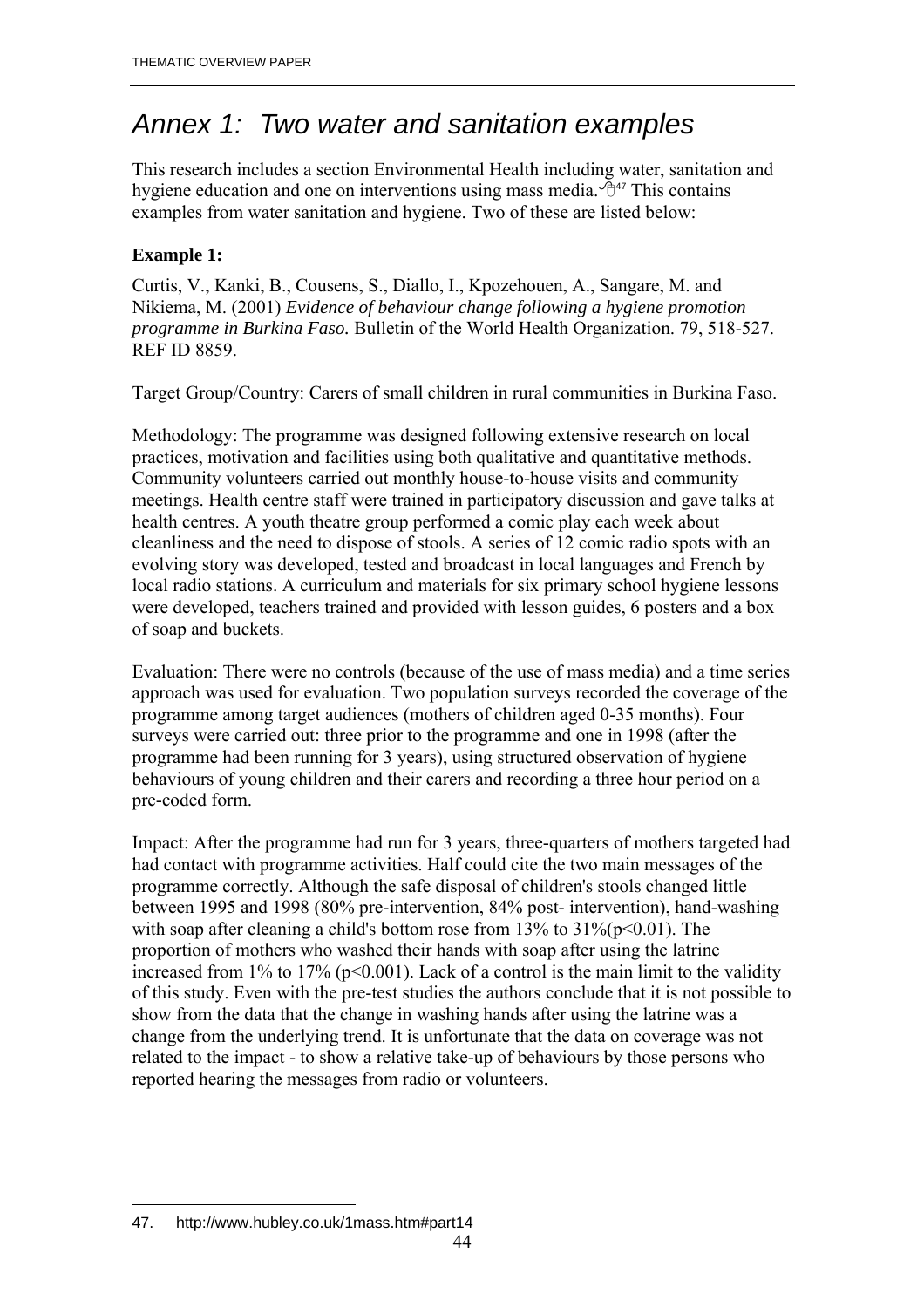#### **Example 2:**

Montazeri, A. and McEwen, J. (1998) *Health education campaign on environmental health: a pilot study.* International Journal of Environmental Health Research 8, 35- 41.Ref ID : 8489.

Target Group/Country: Residents in Teheran, Iran.

Intervention: Health education campaign on environmental health consisting of billboards with three illustrations asking people to (1) keep flies away from food, (2) to use a dustbin with a lid and (3) to wash vegetables and fruit with chlorinated water.

Evaluation: A sample of 183 adults aged 18 to 56 years was shown a picture related to the campaign (illustrating keeping flies away from foodstuffs, using dustbins with lids, and chlorinating vegetables and fruits), and then filled in a short questionnaire. The main objective of the study was to measure recall rates.

Impact: The results showed that recalls were high (73%), 53% of respondents were either "very positive" or "positive" about the campaign, and almost all participants perceived the main idea of the campaign correctly. The study findings showed some significant associations between demographic variables, recall and perception of the campaign. The study concludes that health education campaigns are useful tools for launching environmental health related topics and the focus should be on getting the attention of as many of the target population as possible